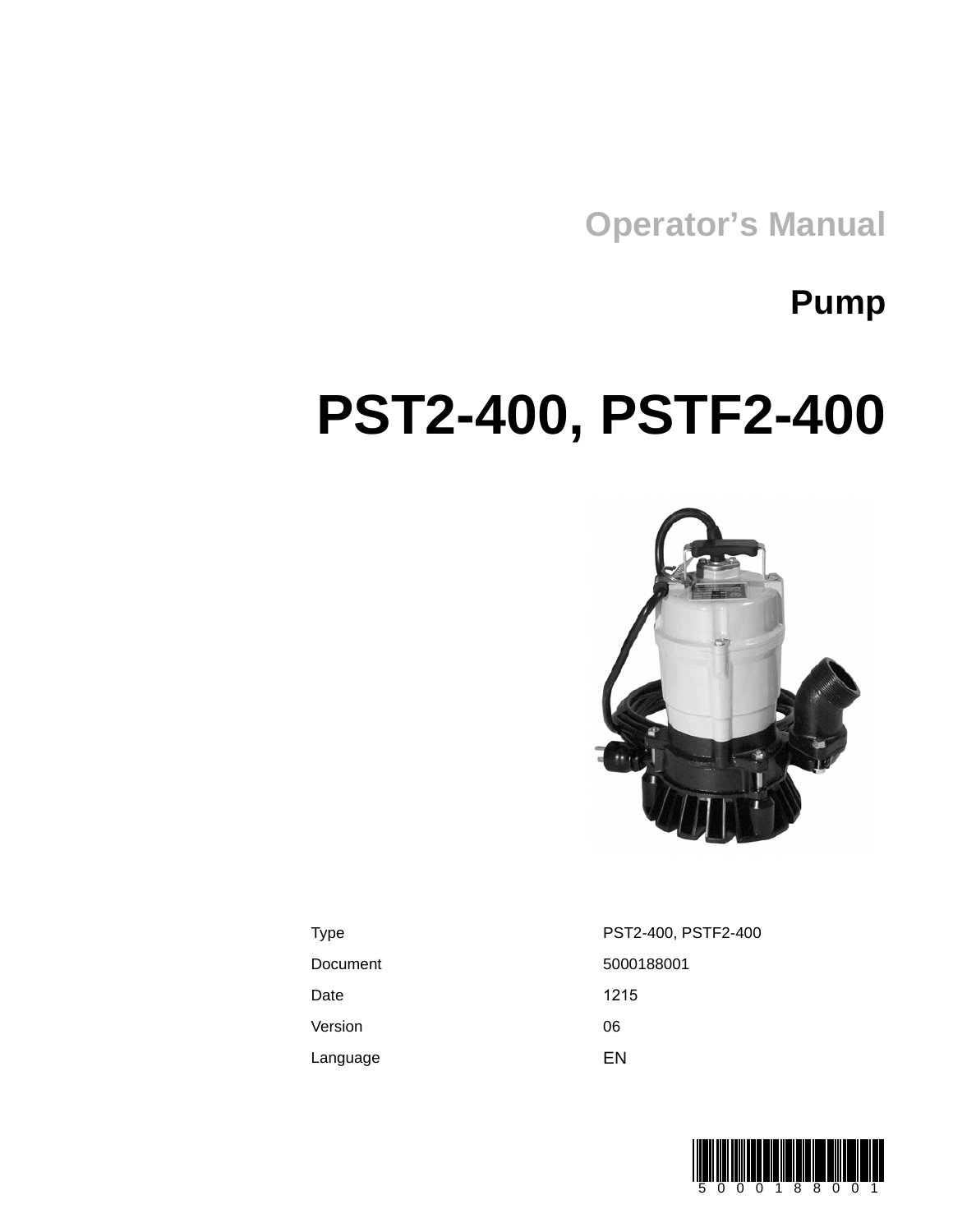| <b>Copyright notice</b>      | © Copyright 2015 by Wacker Neuson Production Americas LLC                                                                                                                                                       |
|------------------------------|-----------------------------------------------------------------------------------------------------------------------------------------------------------------------------------------------------------------|
|                              | All rights, including copying and distribution rights, are reserved.                                                                                                                                            |
|                              | This publication may be photocopied by the original purchaser of the<br>machine. Any other type of reproduction is prohibited without express<br>written permission from Wacker Neuson Production Americas LLC. |
|                              | Any type of reproduction or distribution not authorized by Wacker<br>Neuson Production Americas LLC represents an infringement of valid<br>copyrights. Violators will be prosecuted.                            |
| <b>Trademarks</b>            | All trademarks referenced in this manual are the property of their<br>respective owners.                                                                                                                        |
| <b>Manufacturer</b>          | <b>Wacker Neuson Production Americas LLC</b>                                                                                                                                                                    |
|                              | N92W15000 Anthony Avenue                                                                                                                                                                                        |
|                              | Menomonee Falls, WI 53051 U.S.A.                                                                                                                                                                                |
|                              | Tel: (262) 255-0500 · Fax: (262) 255-0550 · Tel: (800) 770-0957                                                                                                                                                 |
|                              | www.wackerneuson.com                                                                                                                                                                                            |
| <b>Original instructions</b> | This Operator's Manual presents the original instructions. The original<br>language of this Operator's Manual is American English.                                                                              |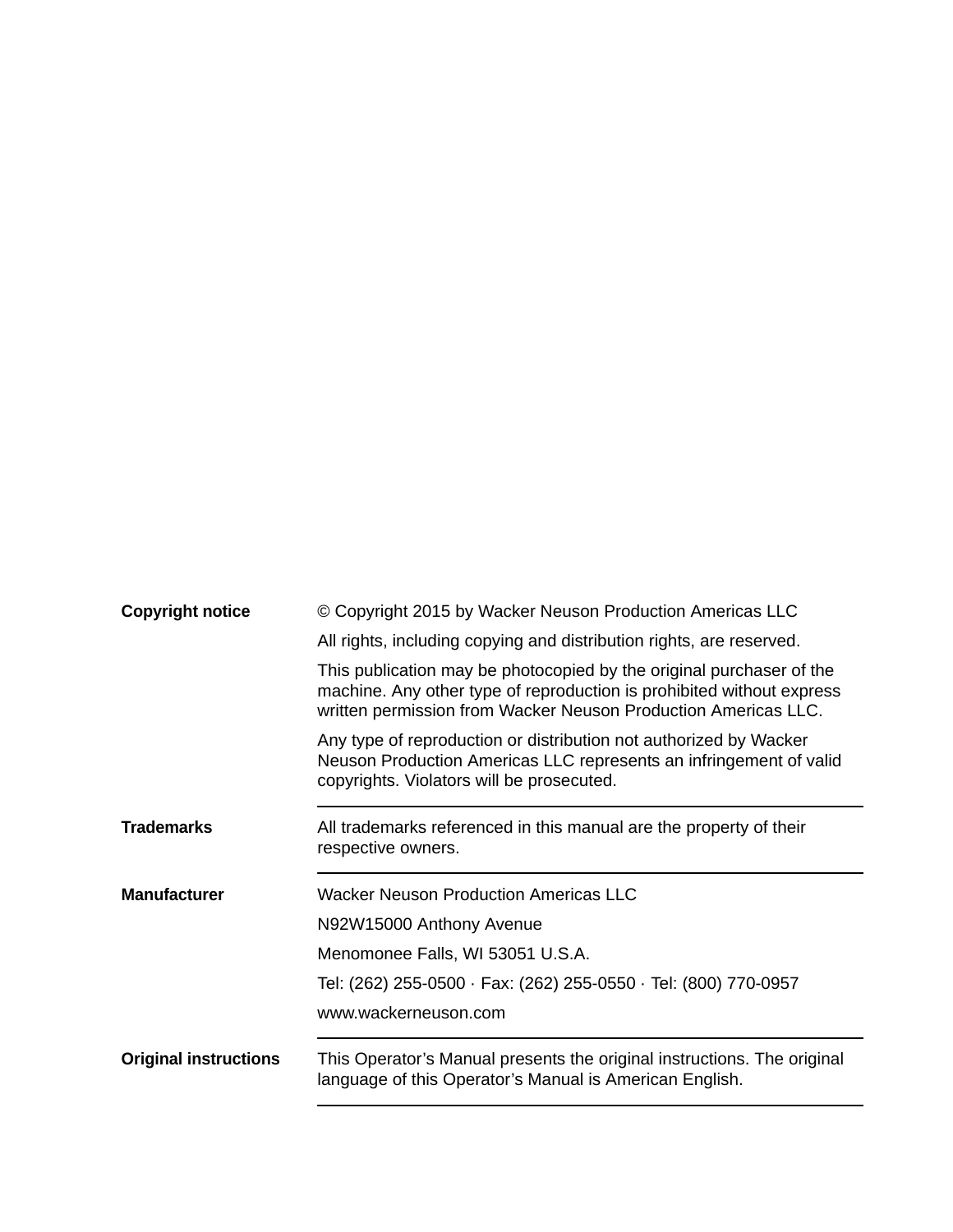## <span id="page-2-0"></span>**Foreword**

| <b>Machine</b>  | <b>Item Number</b> |
|-----------------|--------------------|
| <b>PST2400</b>  | 0009112            |
| <b>PSTF2400</b> | 0620435            |

## **Machines covered in this manual**

This manual provides information and procedures to safely operate and maintain this Wacker Neuson model. For your own safety and protection from injury, carefully read, understand and observe the safety instructions described in this manual.

Keep this manual or a copy of it with the machine. If you lose this manual or need an additional copy, please contact Wacker Neuson Corporation. This machine is built with user safety in mind; however, it can present hazards if improperly operated and serviced. Follow operating instructions carefully! If you have questions about operating or servicing this equipment, please contact Wacker Neuson Corporation.

The information contained in this manual was based on machines in production at the time of publication. Wacker Neuson Corporation reserves the right to change any portion of this information without notice.

All rights, especially copying and distribution rights, are reserved.

Copyright 2009 by Wacker Neuson Corporation.

No part of this publication may be reproduced in any form or by any means, electronic or mechanical, including photocopying, without express written permission from Wacker Neuson Corporation.

Any type of reproduction or distribution not authorized by Wacker Neuson Corporation represents an infringement of valid copyrights and will be prosecuted. We expressly reserve the right to make technical modifications, even without due notice, which aim at improving our machines or their safety standards.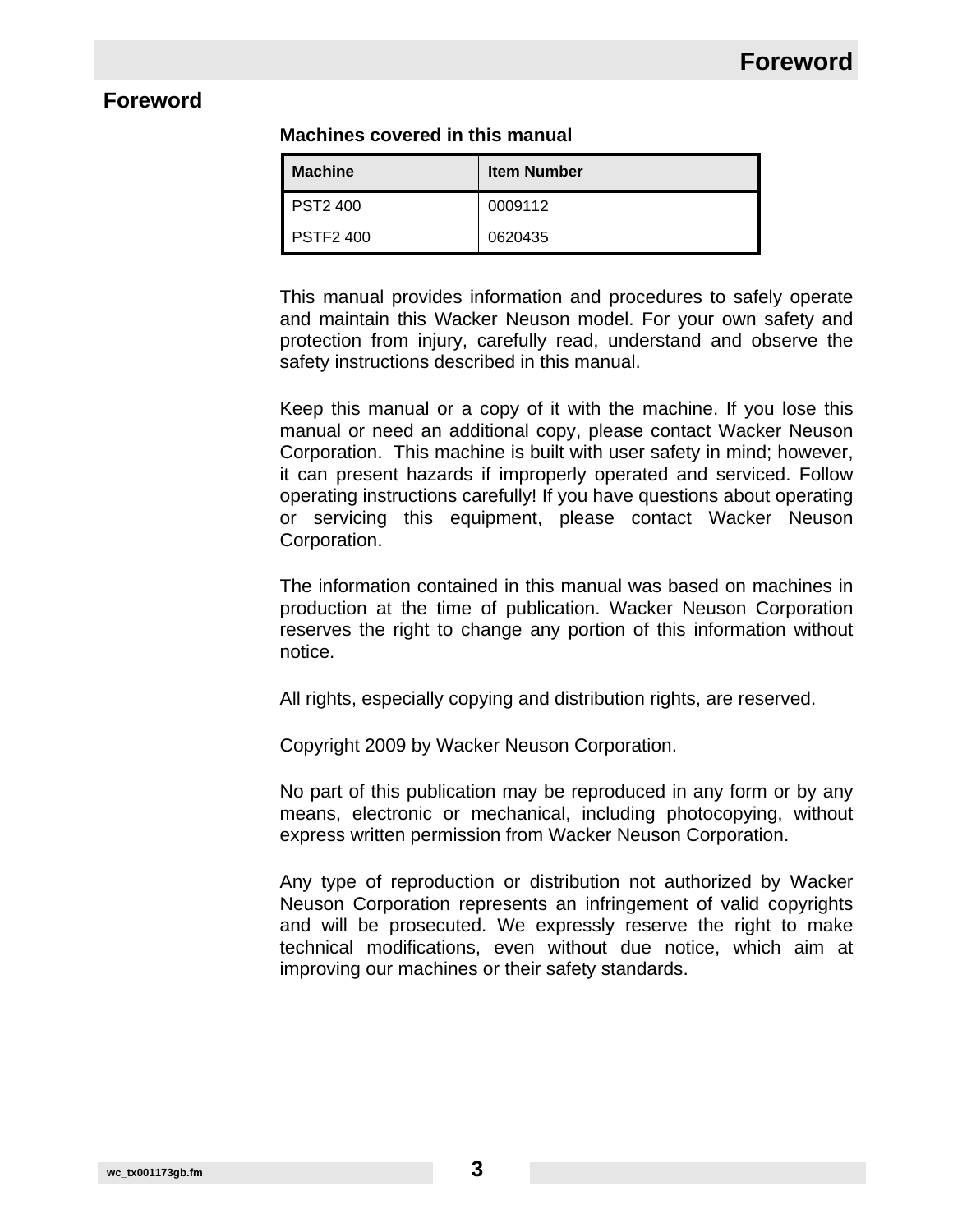# **Foreword**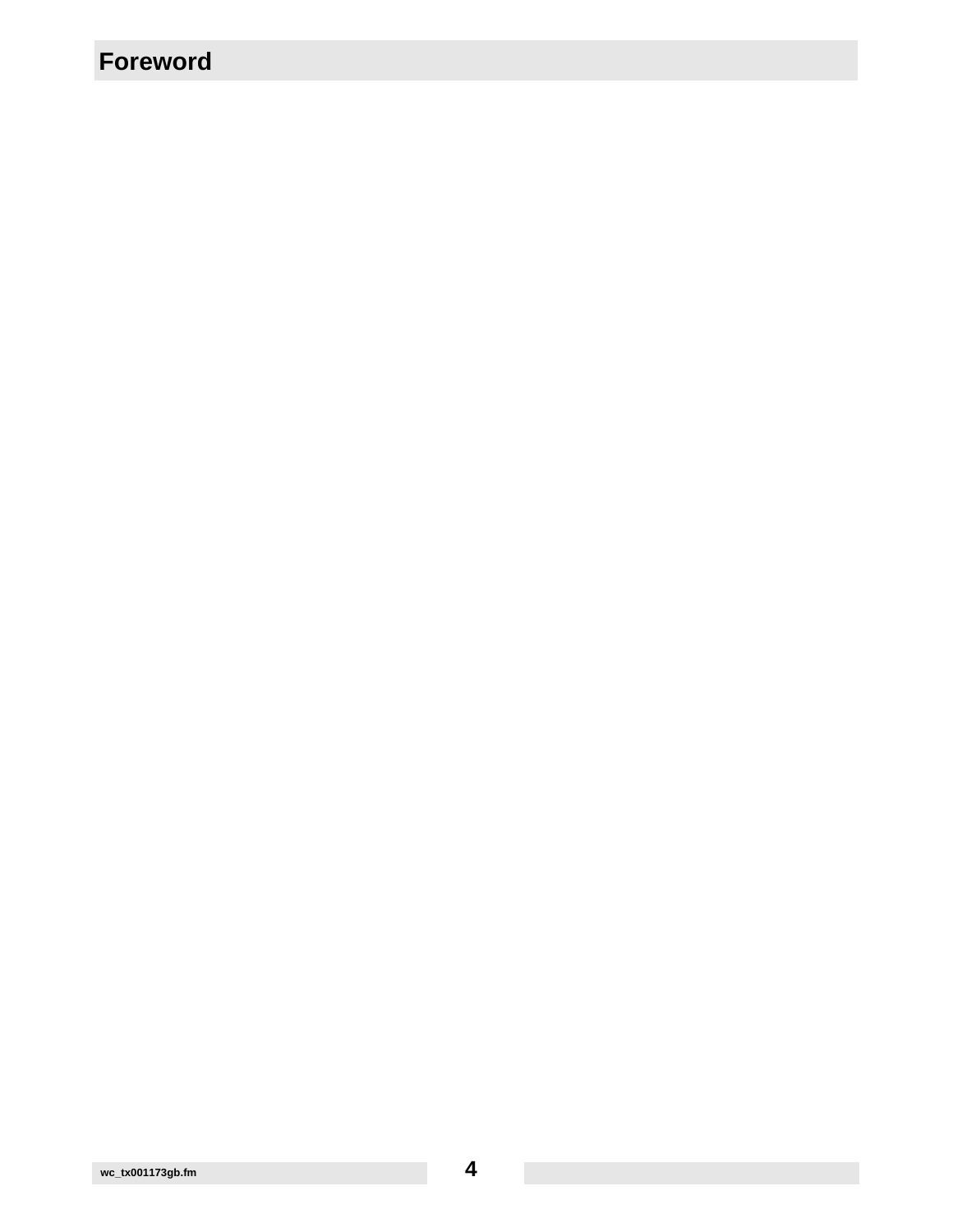## **PST2/PSTF2 400**

## **Foreword**

### **Safety Information**  $1.$  $1.1$

| $\sim$ . The state of the state of the state of $\sim$ . The state of the state of the state of the state of the state of the state of the state of the state of the state of the state of the state of the state of the state of |
|-----------------------------------------------------------------------------------------------------------------------------------------------------------------------------------------------------------------------------------|
|                                                                                                                                                                                                                                   |
|                                                                                                                                                                                                                                   |

### $2.$ **Operation**

| 2.1 |  |
|-----|--|
| 2.2 |  |
| 2.3 |  |
| 2.4 |  |
| 2.5 |  |
| 2.6 |  |
| 2.7 |  |
| 2.8 |  |
| 2.9 |  |

### $3.$ **Maintenance**

| 3.2 |  |
|-----|--|
| 3.3 |  |
| 3.4 |  |
| 3.5 |  |
| 3.6 |  |
|     |  |

## 4. Technical Data

 $5\phantom{1}$ 

32

## $9$

24

 $\mathbf{3}$ 

 $\overline{7}$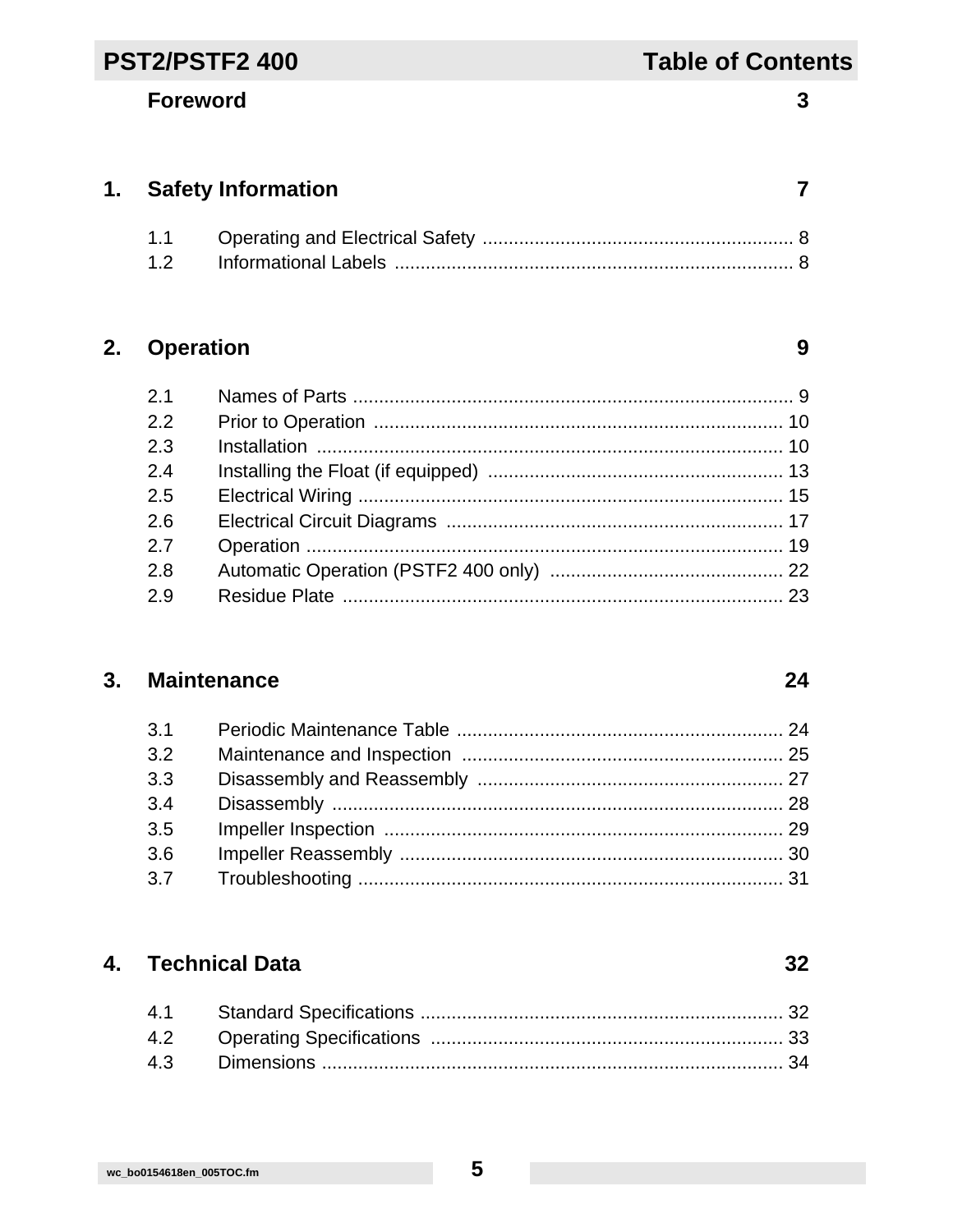# **Table of Contents PST2/PSTF2 400**

**watch in the contract of the contract of the contract of the contract of the contract of the contract of the contract of the contract of the contract of the contract of the contract of the contract of the contract of the**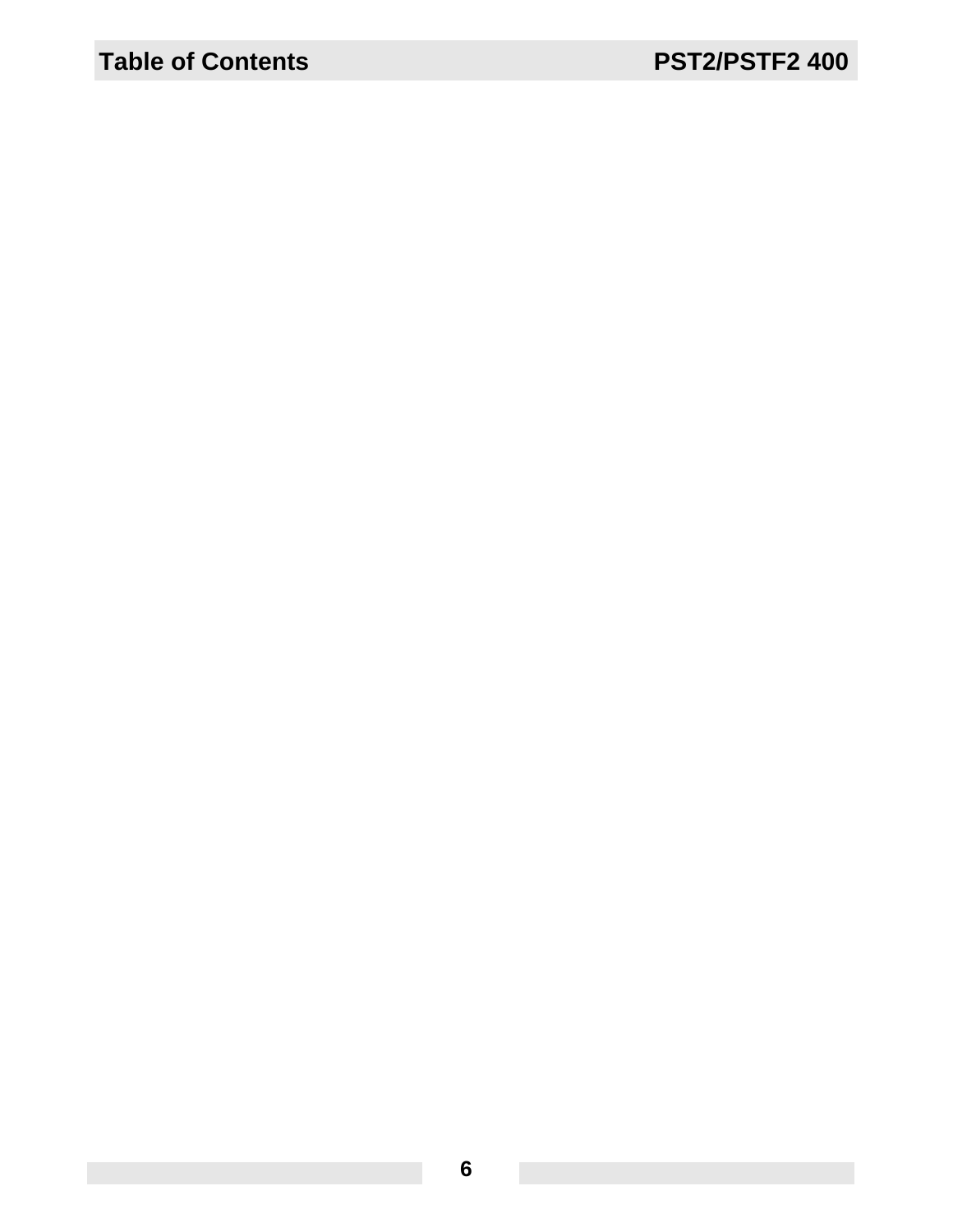## <span id="page-6-0"></span>**1. Safety Information**

This manual contains DANGER, WARNING, CAUTION, *NOTICE* and NOTE callouts which must be followed to reduce the possibility of personal injury, damage to the equipment, or improper service.



This is the safety alert symbol. It is used to alert you to potential personal injury hazards. Obey all safety messages that follow this symbol to avoid possible injury or death.



DANGER indicates a hazardous situation which, if not avoided, will result in death or serious injury.



WARNING indicates a hazardous situation which, if not avoided, could result in death or serious injury.



CAUTION indicates a hazardous situation which, if not avoided, could result in minor or moderate injury.

*NOTICE***:** Used without the safety alert symbol, *NOTICE* indicates a situation which, if not avoided, could result in property damage.

**Note:** *Contains additional information important to a procedure.*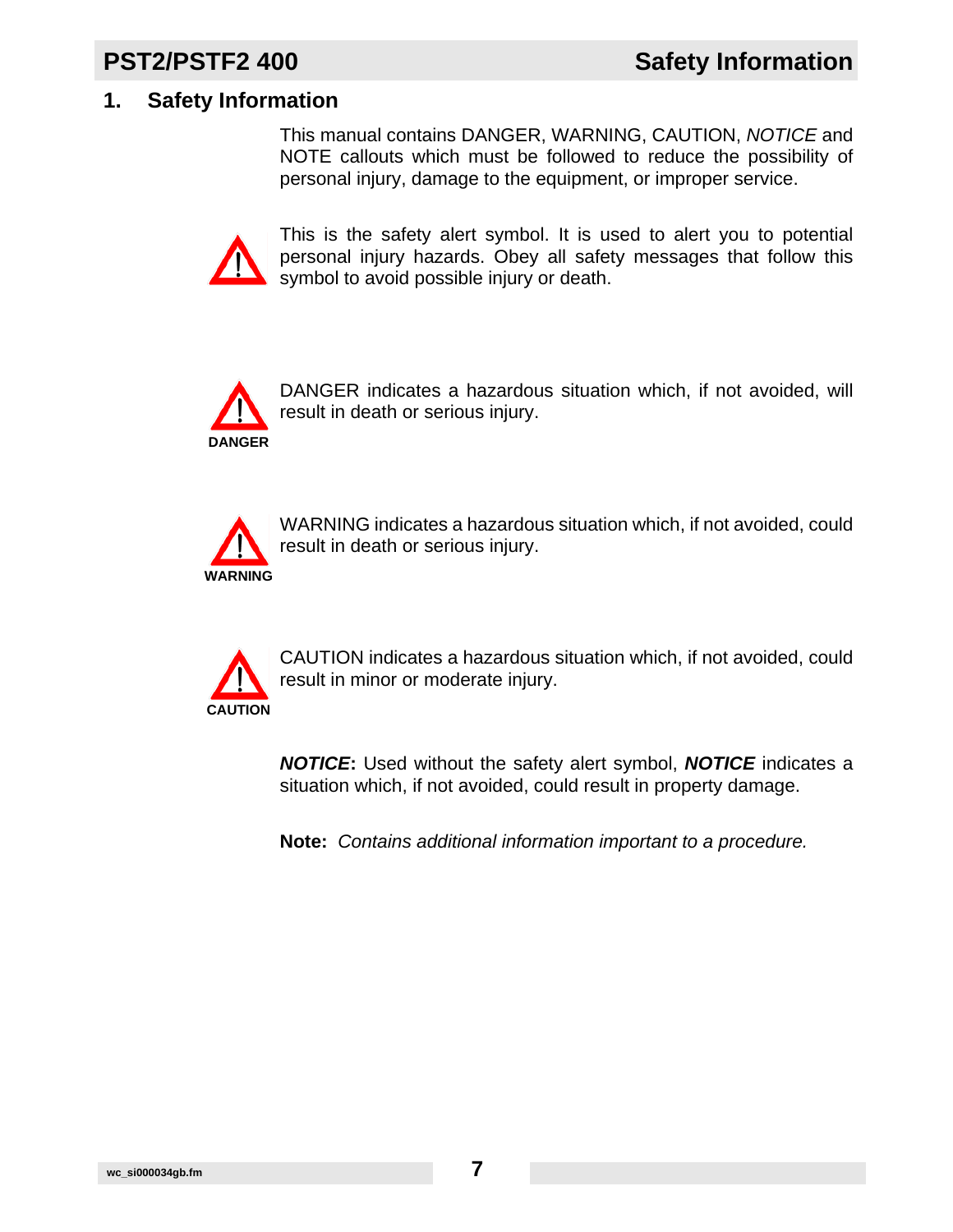## <span id="page-7-0"></span>**Safety Information PST2/PSTF2 400**

## **1.1 Operating and Electrical Safety**



To reduce risk of electric shock, connect only to a properly grounded, grounding-type receptacle.

Risk of electric shock—this pump has not been investigated for use in swimming pool areas.

An acceptable motor-control switch shall be provided at the time of installation according to local codes and regulations.

To reduce risk of electric shock, follow instructions in this manual for proper installation.

**CAUTION:** This pump may automatically restart. Prior to working on the pump or control panel, all supply circuits must be disconnected.

**CAUTION:** Risk of shock—do not remove cord and strain relief.

## <span id="page-7-1"></span>**1.2 Informational Labels**

| abel                                                                                                                                                                                                                                                                                                                                                                                | <b>Meaning</b>                                                                                                                                                                                                                                                                                                                                                                                                                                 |  |
|-------------------------------------------------------------------------------------------------------------------------------------------------------------------------------------------------------------------------------------------------------------------------------------------------------------------------------------------------------------------------------------|------------------------------------------------------------------------------------------------------------------------------------------------------------------------------------------------------------------------------------------------------------------------------------------------------------------------------------------------------------------------------------------------------------------------------------------------|--|
| W. KI U<br>Wacker Neuson Corporation<br>Menomonee Falls, WI 53051 USA<br>ItemNo.<br>Model<br>Rev.<br>Serial No.<br>Man.Y/M<br>THERMALLY PROTECTED<br>INDOORS OR OUTDOORS<br><b>SA ENCLOSURE 3</b><br>Phase<br>Hz<br>Amp.<br>Conforms to ULStd. 778<br>Cert.to CAN/CSA Std<br>C22.2 No.108-M89<br>MaxL/min kg<br>kW<br>Max.m<br>Max.GPM lbs<br>HP<br>Max.ft<br><b>MADE IN TAIWAN</b> | A nameplate listing the model number, item num-<br>ber, revision number, and serial number is<br>attached to each unit. Please record the informa-<br>tion found on this plate so it will be available<br>should the nameplate become lost or damaged.<br>When ordering parts or requesting service infor-<br>mation, you will always be asked to specify the<br>model number, item number, revision number,<br>and serial number of the unit. |  |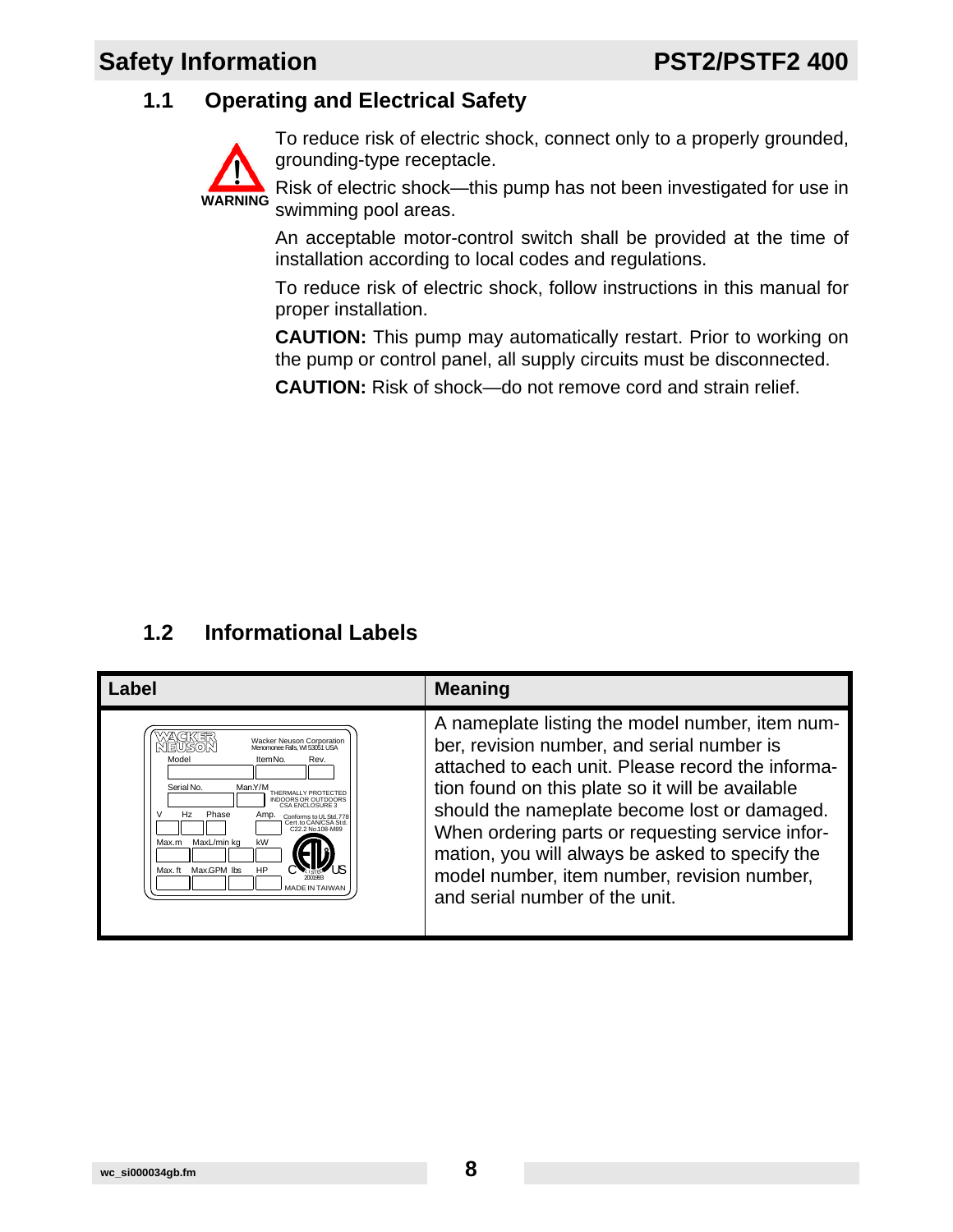# <span id="page-8-0"></span>**2. Operation**

## <span id="page-8-1"></span>**2.1 Names of Parts**

*See Graphic: wc\_gr001699* 



| Ref            | <b>Description</b> | <b>Ref</b> | <b>Description</b> |
|----------------|--------------------|------------|--------------------|
| 1              | Lifting handle     | 9          | Oil plug           |
| $\overline{2}$ | Mechanical seal    | 10         | Dust seal          |
| 3              | Lubricant          | 11         | Sleeve             |
| $\overline{4}$ | Oil housing        | 12         | Impeller           |
| 5              | Coupling           | 13         | Stirrer nut        |
| 6              | Volute             | 14         | <b>Strainer</b>    |
| $\overline{7}$ | Gasket             | 15         | Oil lifter         |
| 8              | Cable assembly     |            |                    |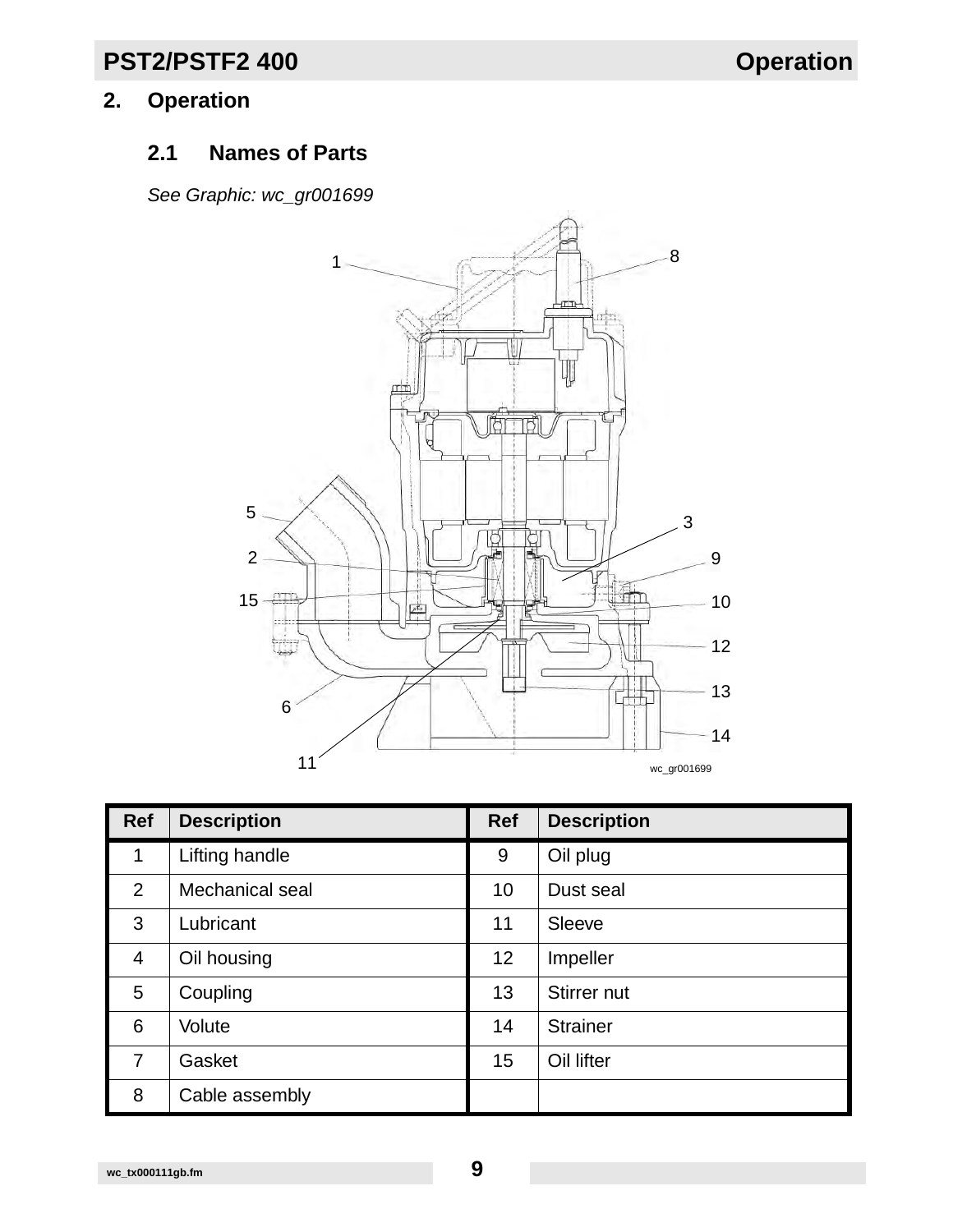## <span id="page-9-0"></span>**2.2 Prior to Operation**

When the pump is delivered, first perform the following checks:

**Inspection** 

While unpacking, inspect the product for damage during shipment, and make sure all bolts and nuts are tightened properly.

Specification check

Check the model number to make sure it is the product that was ordered. Be certain it is the correct voltage and frequency.

**Note:** *If there is any problem with the product as shipped, contact your nearest dealer or Wacker Neuson representative at once.*

• Product specifications



Do not operate this product under any conditions other than those for which it is specified. Failure to observe this precaution can lead to electrical shock, current leakage, fire, water leakage or other problems.

## <span id="page-9-1"></span>**2.3 Installation**



If the pump is used to drain a swimming pool, the pump must be connected to a Ground Fault Interrupter (GFI).

If the pump is used in fountains, the pump must be connected to a Ground Fault Interrupter (GFI).

The pump must not be used when people are in the water.

Leakage of pump lubricants may cause pollution of water.

Proper plug must be provided according to local codes and standards. Refer to wiring diagram.

Do not use this pump in liquids other than water, such as oil, salt water, or organic solvents.

Use with a power supply voltage within  $\pm 5\%$  of the rated voltage.

Do not use in water temperatures outside the range of 0–40°C (32–104°F) which can lead to failure, current leakage or shock.

Do not use in the vicinity of explosive or flammable materials.

Use only in fully assembled state.

**Note:** *Consult your local dealer or Wacker Neuson representative before using with any liquids other than those indicated in this document.*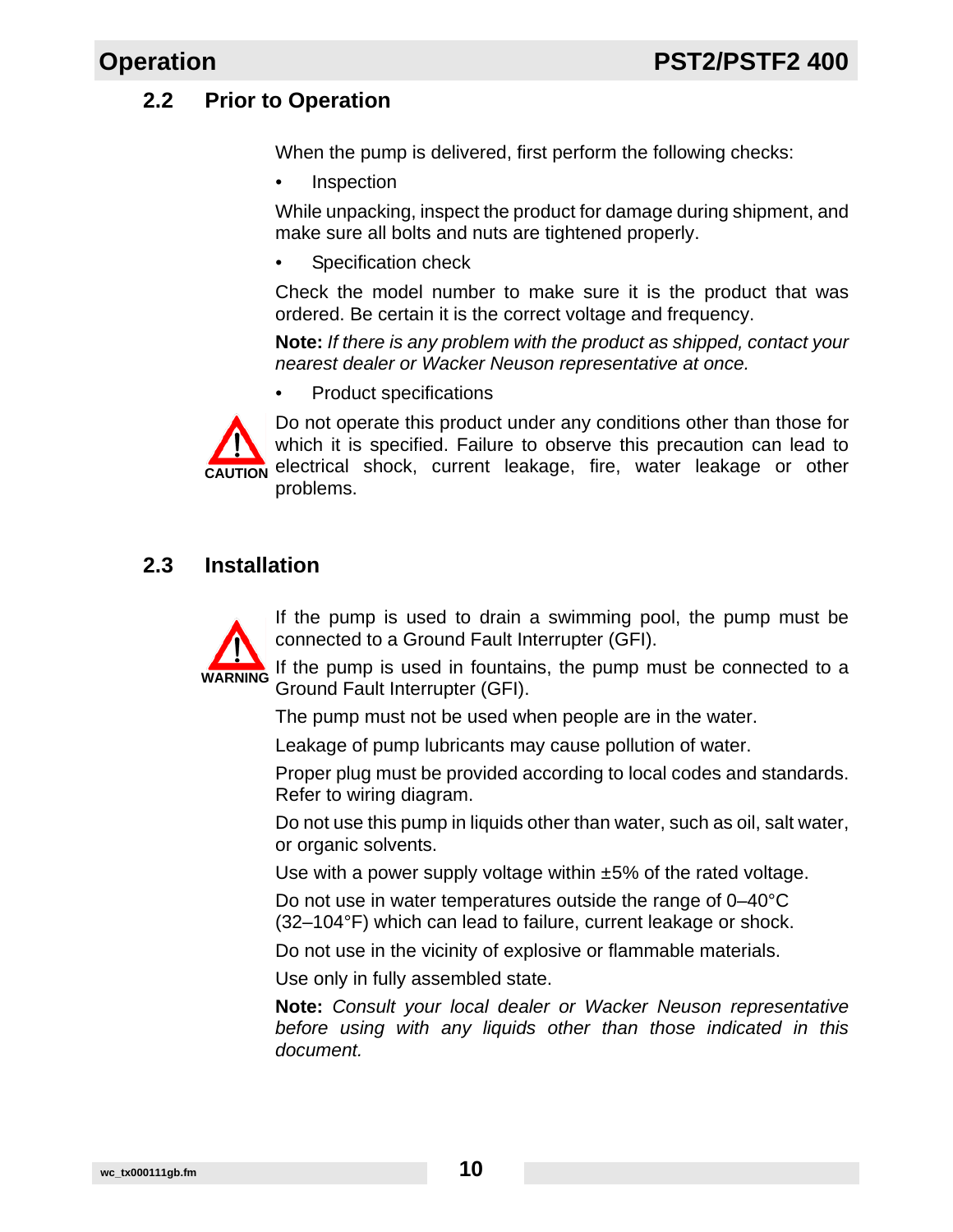## **PST2/PSTF2 400 Operation**

## **Preparing for installation**

Before installing the pump at a work site, you will need to have the following tools and instruments ready:

- Insulation resistance tester (megohmmeter)
- AC voltmeter
- AC ammeter (clamp-on type)
- Bolt and nut tighteners
- Power supply connection tools (screwdriver or box wrench)

**Note:** *Please also read the instructions that come with each of the test instruments.*

## **Checks to Make Before Installation**

When a three-prong grounded plug is used:

Use the megohmmeter to measure the motor insulation resistance between the grounding prong and each one of the two power prongs.

When connection wires are used:

With the megohmmeter, measure the insulation resistance between the ground wire (Green) and each one of the two power wires.

Reference insulation resistance: 20MW or greater.

**Note:** *The reference insulation resistance (20M*W *or greater) is the value when the pump is new or has been repaired. For the reference value after installation, see the Periodic Maintenance table.*

## **Precautions in Installation**



When installing the pump, pay close attention to its center of gravity and weight. If it is not lowered into place correctly, it may fall and be damaged or cause injury. **WARNING**

> When transporting the machine by hand, be sure to employ manpower commensurate with the weight of the machine. To avoid back injury when lifting the machine, bend the knees to pick it up rather than bending your back only.



Do not under any circumstances install or move the pump by suspending it from the cable assembly. The cable may be damaged, causing current leakage, shock, or fire. **CAUTION**

2.3.1 Avoid dropping the pump or other strong impact. Lift the pump by holding it firmly with the hands or by attaching a rope or chain to the lifting handle.

**Note:** *On cable assembly handling, see Electrical Wiring.*



Avoid dry operation, which will not only lower performance but can cause the pump to malfunction, leading to electrical leakage and shock.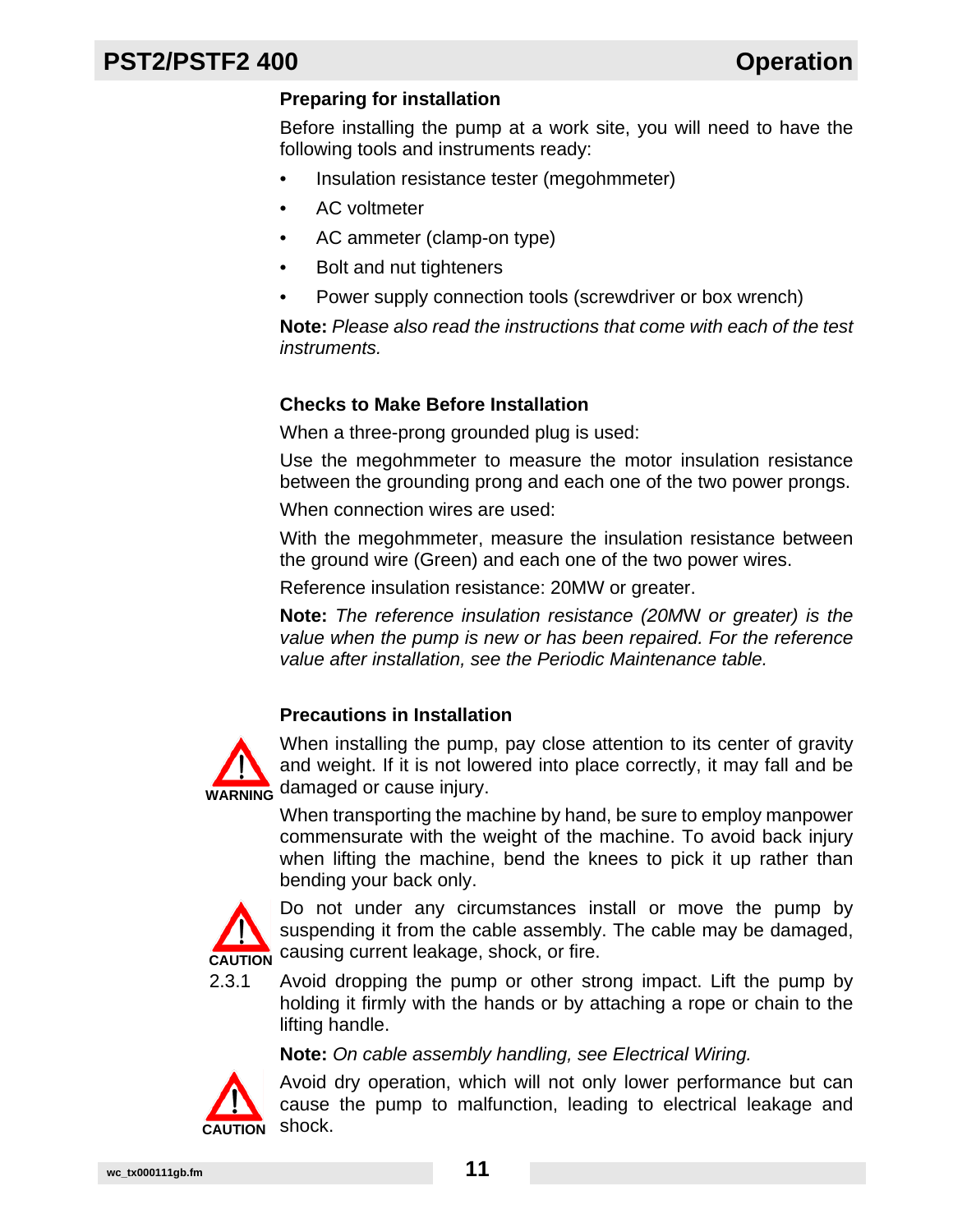2.3.2 Install the pump in a location with sufficient water level, where water collects readily.

> **Note:** *See Operation ("Operating Water Level") for the water level necessary for operation.*

> **Note:** *The discharge end of the hose should be located higher than the water surface. If the end of the hose is submerged, water may flow back to the pump when the pump is stopped; and if the hose end is lower than the water surface, water may overflow when the pump is turned off.*



If large quantities of earth are sucked up, damage resulting from friction in the pump can lead to current leakage and shock.

- 2.3.3 Use the pump in the upright position. To prevent the strainer from becoming submerged in mud, causing it to suck in sand or debris, mount it on a block or other firm base.
- 2.3.4 If used in a permanent installation where the pump is not readily accessible after installation, please contact Wacker Neuson for a duplicate nameplate to be installed at the wellhead or on the control box so that it will be readily visible.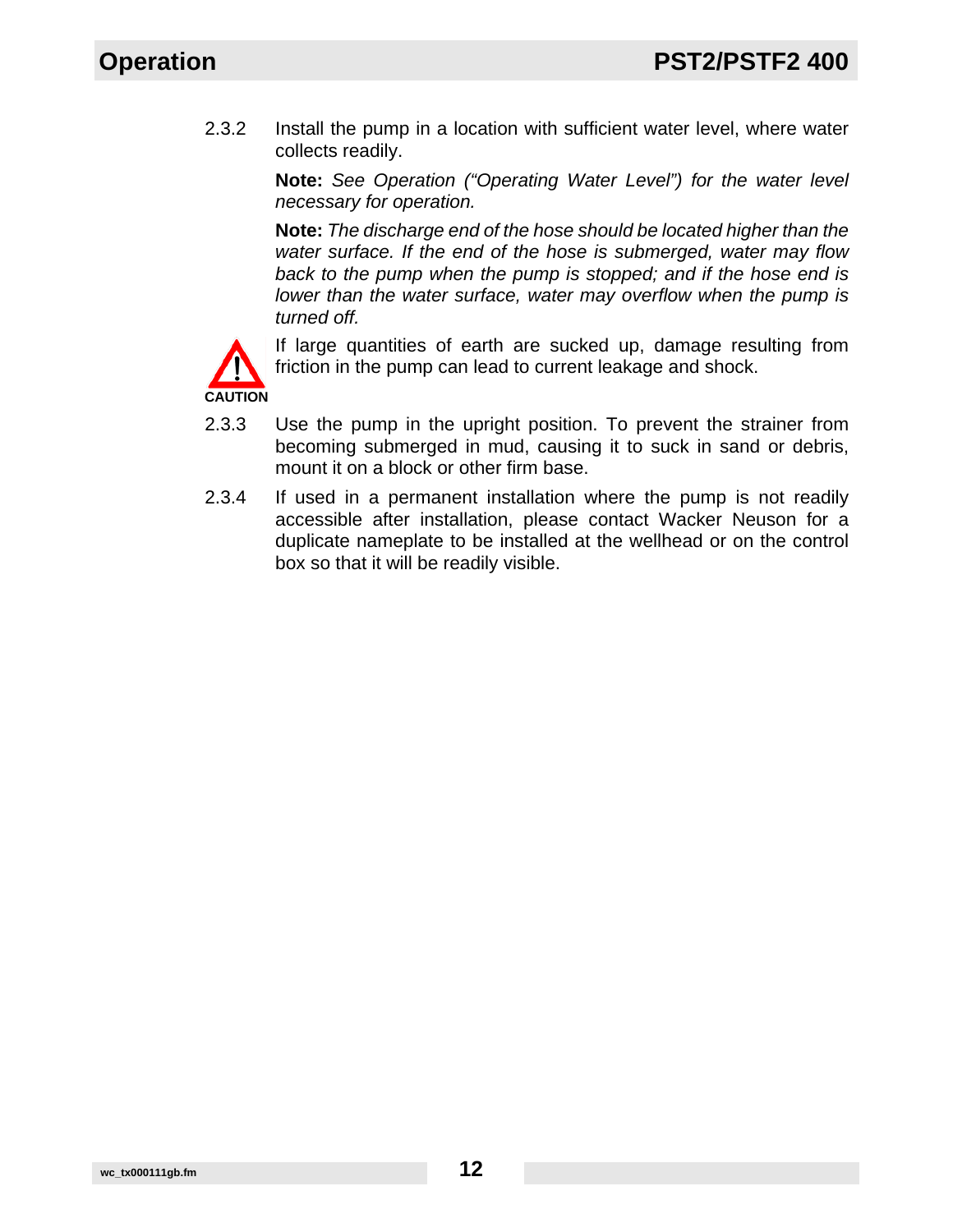## <span id="page-12-0"></span>**PST2/PSTF2 400 Operation**

## **2.4 Installing the Float (if equipped)**

*See graphic: wc\_gr005664*



2.4.1 Set the length of the float lead wire to the dimension indicated below. Failure to set the correct lead wire length will lead to improper operation of the pump.

| <b>Pump model</b> | ' Length "L"     |
|-------------------|------------------|
| <b>PSTF2400</b>   | 150 mm (5.9 in.) |

*NOTICE***:** Install the float so that it moves freely up and down. If the float binds or catches, it will cause the pump to operate improperly.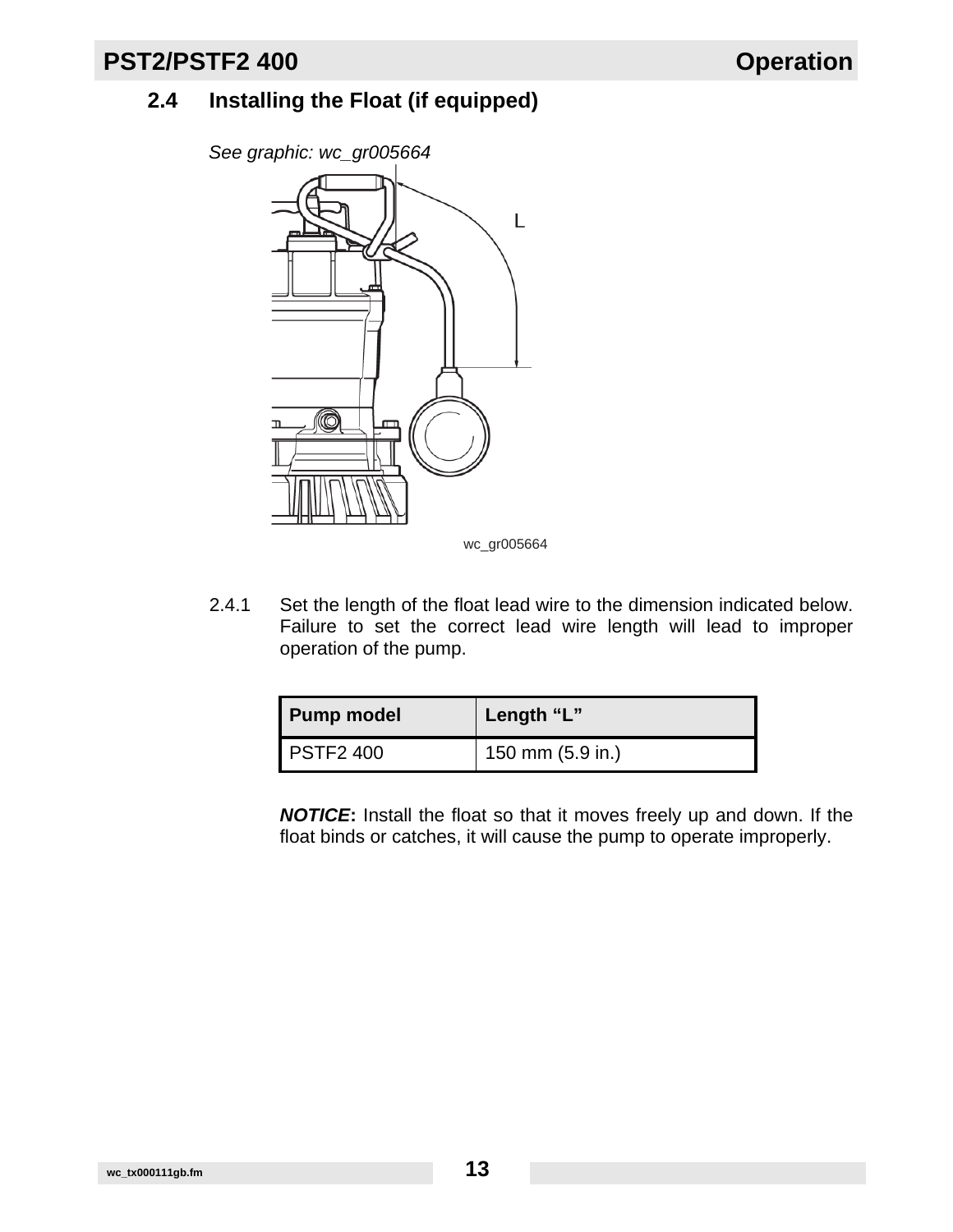**Notes**:

# **Operation PST2/PSTF2 400**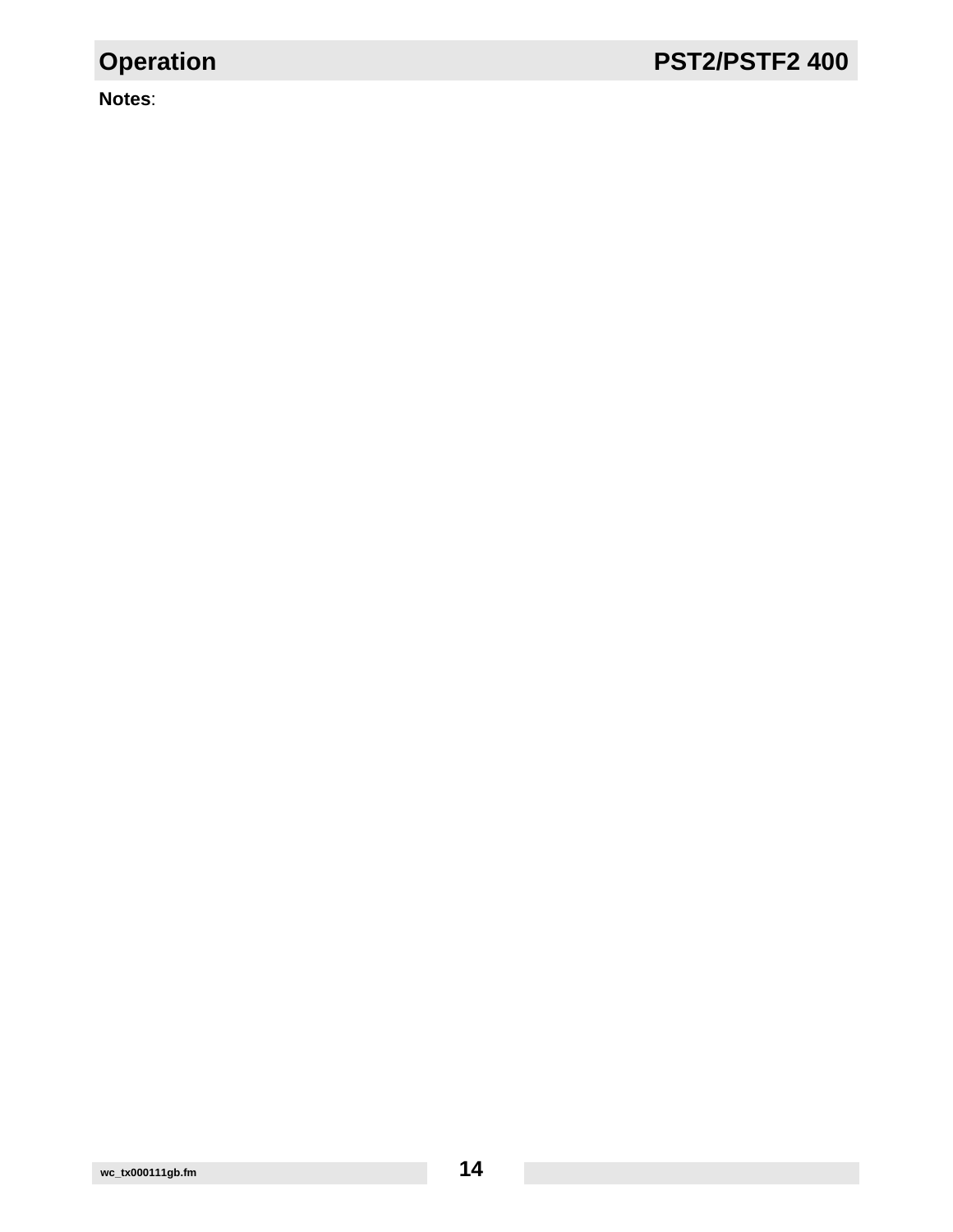## <span id="page-14-0"></span>**2.5 Electrical Wiring**

## **Performing electrical wiring**



Electrical wiring should be performed by a qualified person in accord with all applicable regulations. Failure to observe this precaution not only risks breaking the law but is extremely dangerous.

Incorrect wiring can lead to current leakage, electrical shock or fire.

Always make sure the pump is equipped with the specified overload protectors and fuses or breakers, so as to prevent electrical shock from a current leak or pump malfunction.

Operate within the capacity of the power supply and wiring.

## **Grounding**



Do not use the pump without first grounding it properly. Failure to ground it can lead to electrical shock from a current leak or pump malfunction.



Do not attach the grounding wire to a gas pipe, water pipe, lightning arrester or telephone grounding wire. Improper grounding can result in electrical shock.

## **Connecting the power supply**



Before connecting wires to the terminal, make certain the power supply is turned off (circuit breaker, etc.), to avoid electrical shock, shorting, **WARNING** or unexpected starting of the pump, leading to injury.

> Before inserting the power supply plug, make certain the power supply is turned off (circuit breaker, etc.), to avoid electrical shock, shorting, or unexpected starting of the pump, leading to injury.



Do not use the pump with the cable assembly or plug connected loosely, which can result in electric shock, shorting, or fire.

Draw power from a dedicated power outlet rated at 15 A or above. Sharing the outlet with other equipment may cause overheating at the branch outlet and could result in fire.

• The three-prong grounded plug shall be connected as shown in the drawing.

*NOTICE***:** Be sure to use a dedicated power supply with a ground leakage circuit breaker.

**Note:** *The shape of the plug may differ from that shown in the illustration.*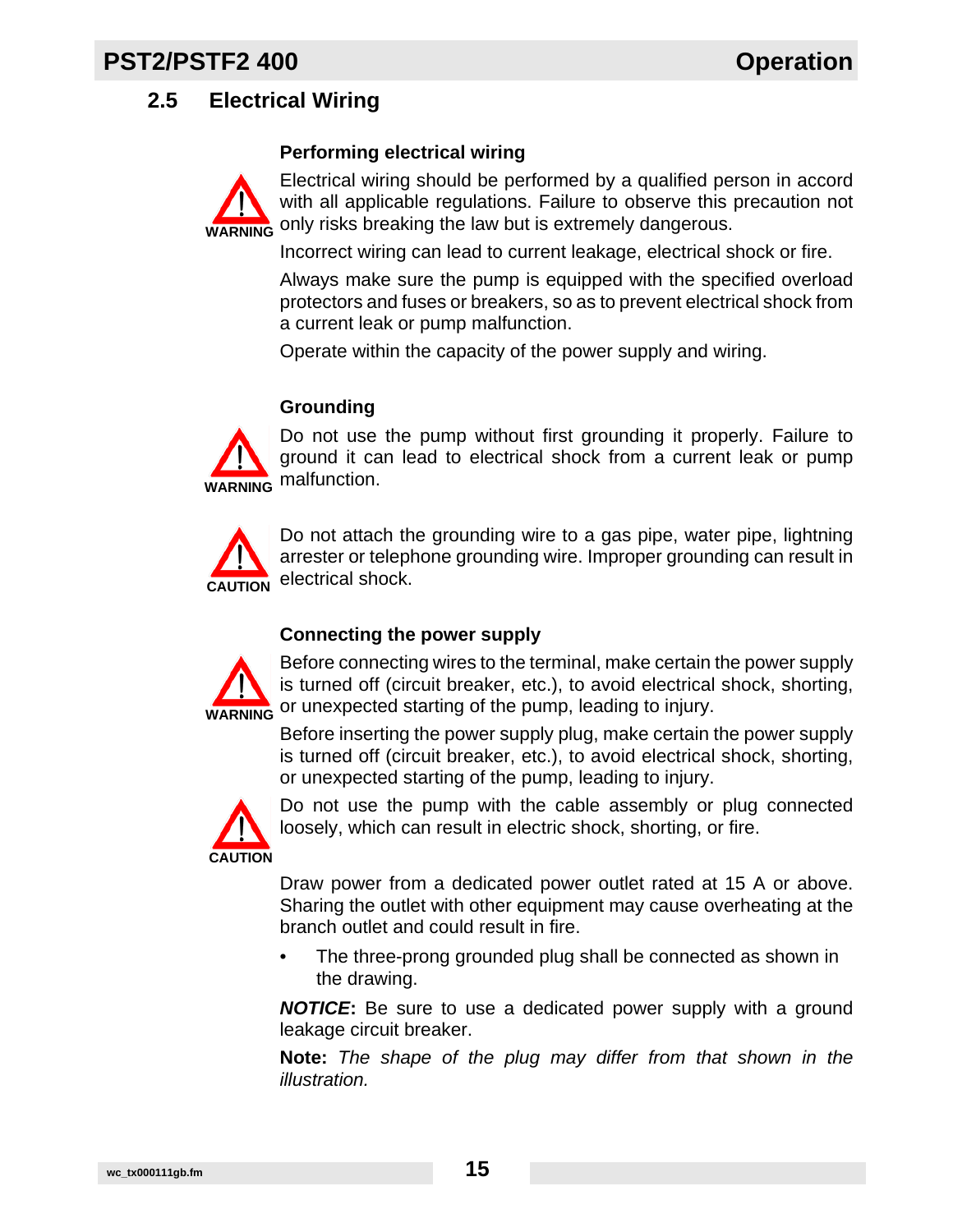*See Graphic: wc\_gr000242*



wc gr000242

## **Cable Assembly**



If it is necessary to extend the cable assembly, use a core size equal to or larger than the original. This is necessary not only to avoid a performance drop, but to prevent cable overheating which can result in fire, electrical leakage or electrical shock.

If a cable with cut insulation or other damage is submerged in the water, there is a danger of damage to the pump, electrical leakage, electrical shock, or fire.

Be careful not to let the cable assembly be cut or become twisted. This may result in damage to the pump, electrical leakage, electrical shock, or fire.

If it is necessary to submerge the connection wires of the cable assembly in water, first seal the wires completely in a molded protective sleeve, to prevent electrical leakage, electrical shock, or fire.

Do not allow the cable assembly wires or power supply plug to become wet.

Make sure the cable does not become excessively bent or twisted, and does not rub against a structure in a way that might damage it.

If used in a deep-well installation, the cable assembly should be secured every twenty feet.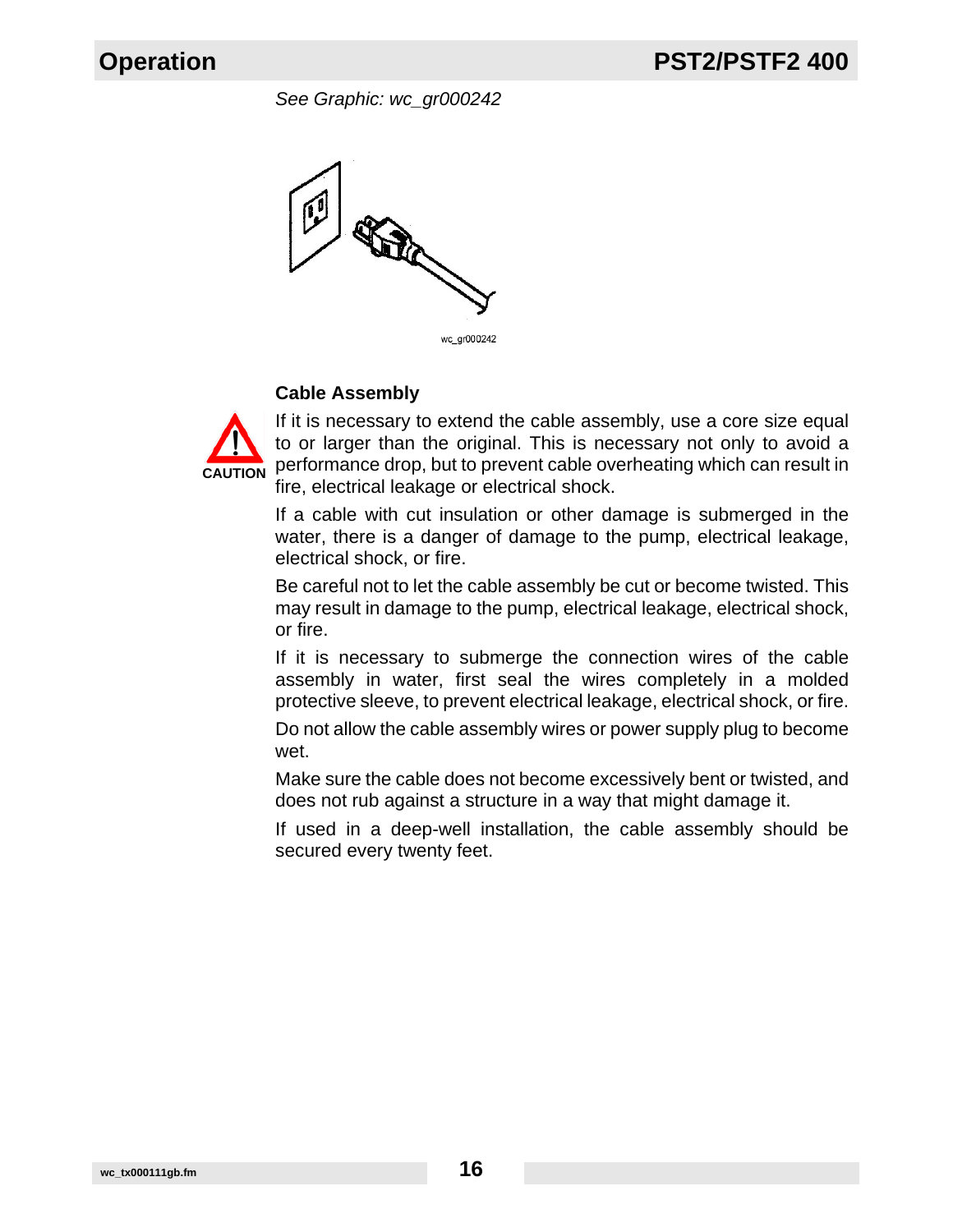## <span id="page-16-0"></span>**2.6 Electrical Circuit Diagrams**

*See Graphic: wc\_gr006190*





wc\_gr006190

If connected to a circuit protected by a fuse, use a time-delay fuse with this pump.

| Ref. | <b>Description</b>  | Ref. | <b>Description</b>                      |
|------|---------------------|------|-----------------------------------------|
|      | Capacitor           | 5    | Frame grounding                         |
| 2    | Main coil           | 6    | Ground                                  |
| 3    | Auxiliary coil      | 8    | Float switch (normally open<br>contact) |
| 4    | Miniature protector |      |                                         |

**CAUTION**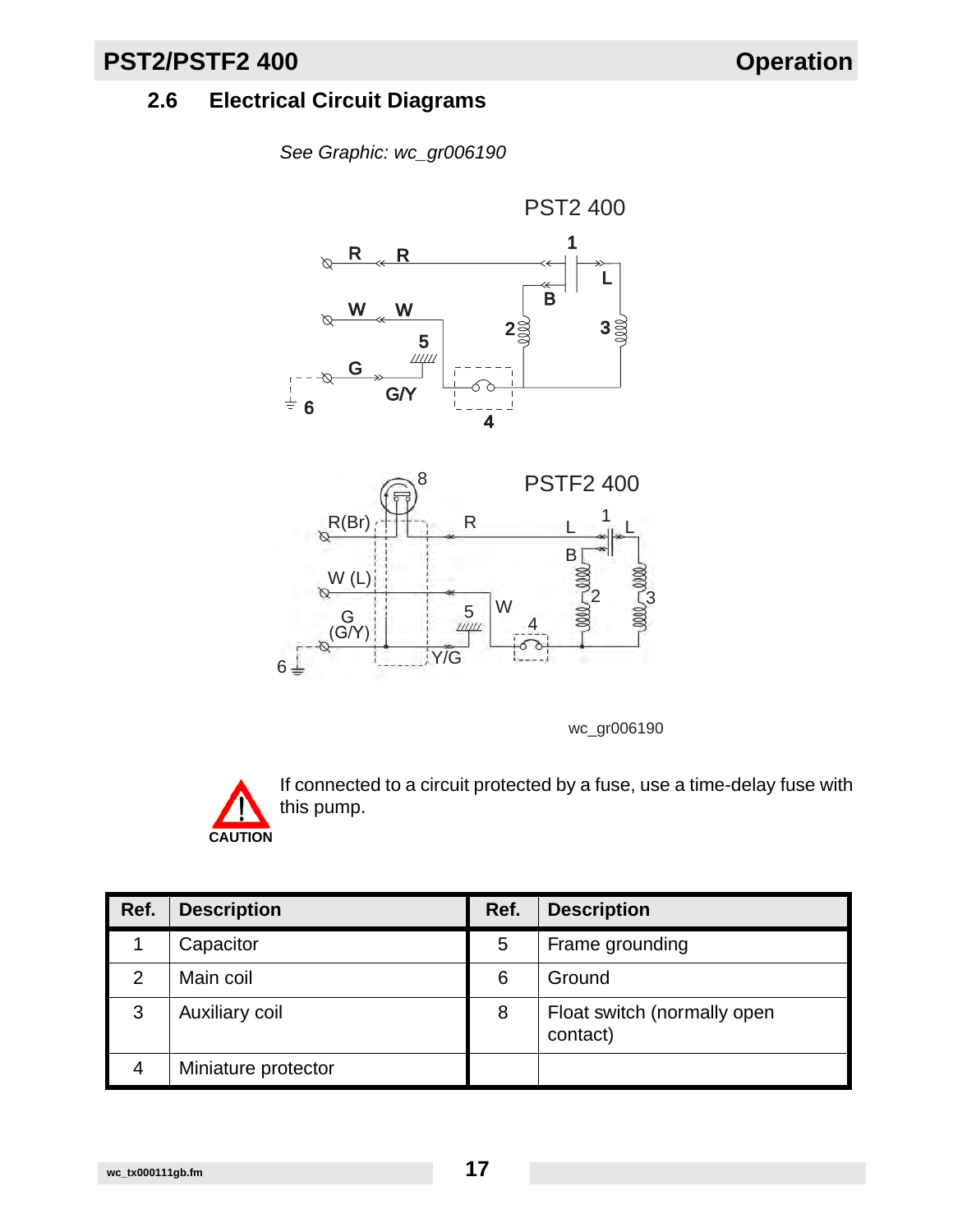| <b>Wire Colors</b> |              |    |              |     |                   |
|--------------------|--------------|----|--------------|-----|-------------------|
| B                  | <b>Black</b> | V  | Violet       | Or  | Orange            |
| G                  | Green        | W  | White        | Pr  | Purple            |
|                    | <b>Blue</b>  | Y  | Yellow       | Sh  | Shield            |
| P                  | <b>Pink</b>  | Br | <b>Brown</b> | LL  | <b>Light Blue</b> |
| R                  | Red          | Cl | Clear        | G/Y | Green/Yellow      |
| T                  | Tan          | Gr | Gray         |     |                   |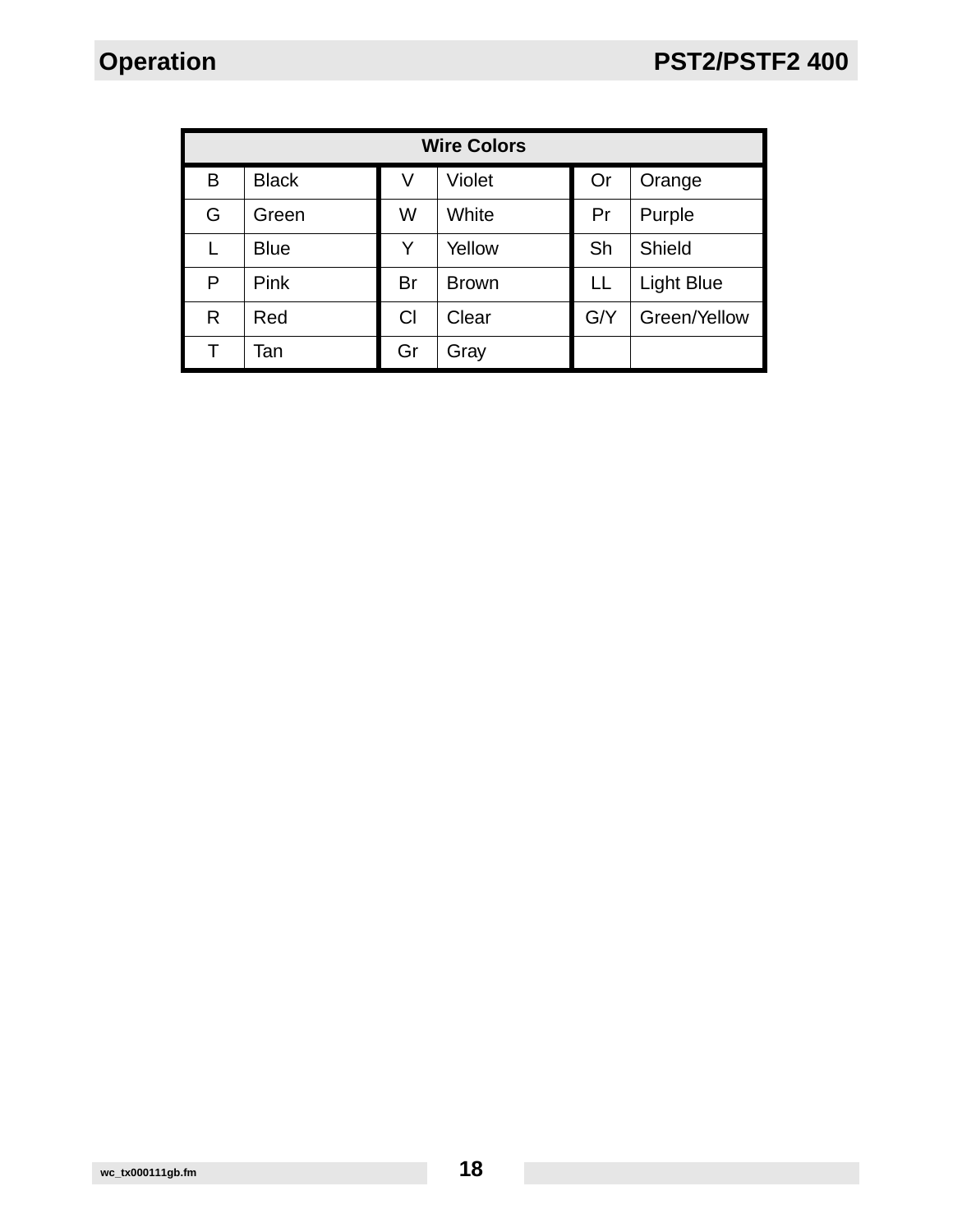## <span id="page-18-0"></span>**2.7 Operation**

## **Before starting**

2.7.1 Make sure once again that the product is of the correct voltage and frequency rating.

> *NOTICE***:** Using the product at other than rated voltage and frequency will not only lower its performance but may damage the product.

> **Note:** *Confirm the rated voltage and frequency on the model nameplate.*

2.7.2 Confirm the wiring, supply voltage, circuit breaker capacity, and motor insulation resistance.

Reference insulation resistance = 20 MW or greater.

**Note:** *The reference insulation resistance (20 M*W *or greater) is the value when the pump is new or has been repaired. For the reference value after installation see "Periodic Maintenance Table."*

2.7.3 The setting on the circuit breaker or other overload protector should be made in accord with the rated current of the pump.

**Note:** *See "Operating Specifications" for the rated current of the pump.*

2.7.4 When powering the pump with a generator, be certain the generator is sized to supply the required power for the pump and any other equipment powered by the generator.

## **Test Operation**



Do not operate the pump while it is suspended in the air. The recoil may result in injury or other major accident.



Do not start the pump when people are standing next to it. A current leak can result in electrical shock.

**WARNING**

Run the pump for a short time (3–10 minutes) and confirm the following:

Using an ammeter (clamp-on type), measure the operating current at the L1 and L2 phase wires on the terminal.

**COUNTERMEASURE:** If the operating current exceeds the rated value, pump motor overload may be a cause. Make sure the pump has been installed under proper conditions as described in *Installation*.

• Using an AC voltmeter (tester), measure voltage at the terminals. Supply voltage tolerance: within ±5% of rated voltage.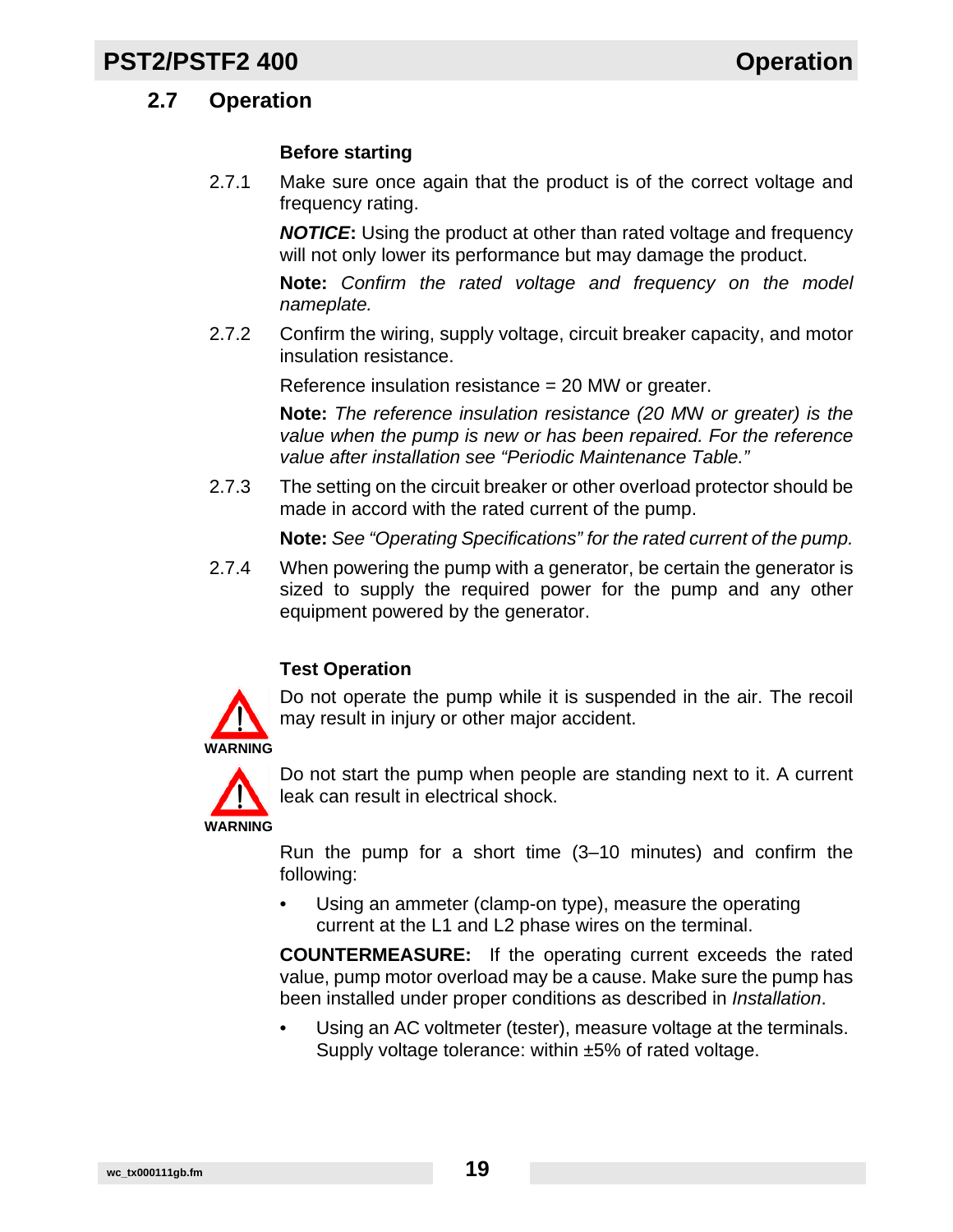**COUNTERMEASURE:** If the supply voltage is outside the tolerance, possible causes are the power supply capacity or an inadequate extension cable. Look again at the wiring diagram and make sure the conditions are proper.



In case of very excessive vibration, unusual noise or odor, turn off the power immediately and consult your nearest dealer or Wacker representative. Continuing to operate the pump under abnormal conditions may result in electrical shock, fire, or current leakage.

## **Operation**



The pump may become very hot during operation. Be careful not to contact the pump accidentally to avoid being burned.

warning Make sure no extraneous objects such as pins, nails or other metal objects are sucked into the pump. These can damage the pump or cause it to malfunction, and can result in electrical shock or electrical leakage.

> When the pump is not used for an extended period, be sure to turn off the power (circuit breaker, etc.). Deterioration of the insulation may lead to electrical leakage, electrical shock, or fire.

> In case of a power outage, turn off the power to the pump to avoid having it start unexpectedly when the power is restored, presenting serious danger to people in the vicinity.



The pump may become hot during operation. Do not touch an operating pump. Allow the pump to cool before handling.

Pay careful attention to the water level while the pump is operating. Dry **CAUTION**operation may cause the pump to malfunction.

> **Note:** *See section "Operating water level" for the water level necessary for operation.*

> Sharp bends in the hose, especially near its base, may cause air pockets to form resulting in idle operation. Lessen the degree of bending while continuing to operate the pump.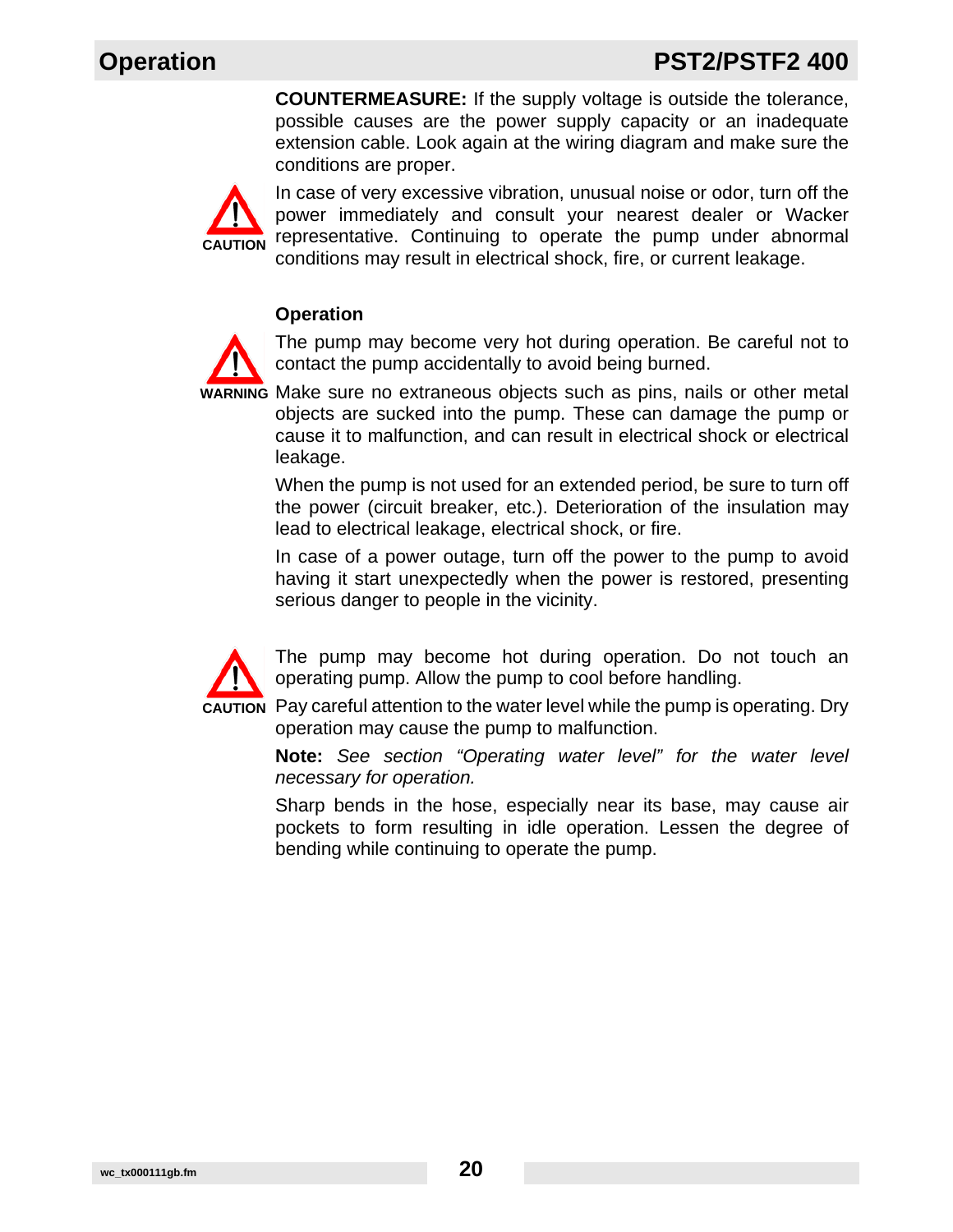## **Operating water level**



Do not operate the pump below the C.W.L. (Continuous running Water Level) indicated below. Failure to observe this condition may result in damage to the pump, current leakage or electrical shock.

*See Graphic: wc\_gr001222*



wc\_gr001222

NPT 45-degree hose coupling is standard for the US market.

| <b>Pump Model</b>        | <b>Continuous running Water Level</b> |
|--------------------------|---------------------------------------|
| PST2 400 w/strainer      | 90mm(3.5")                            |
| PST2 400 w/residue plate | 10mm $(0.4")$                         |
| <b>PSTF2400</b>          | 120mm (4.75")                         |

## **Motor Protection System (Motor Protector)**

The pump has a built-in motor protection system (Miniature Protector). If the motor overheats, for reasons such as the following, the pump will automatically stop operating regardless of the water level, to protect the motor:

- Change in supply voltage polarity
- **Overload**
- Open-phase operation or operation under constraint

**Note:** *Always determine the cause of the problem and resolve it before resuming operation. Simply repeating cycles of stopping and restarting will result in damage to the pump. Do not continue operation at very low lift, low water level, or while the strainer is clogged with debris. Not only will performance suffer, but also such conditions may cause noise, heavy vibration, and malfunctioning.*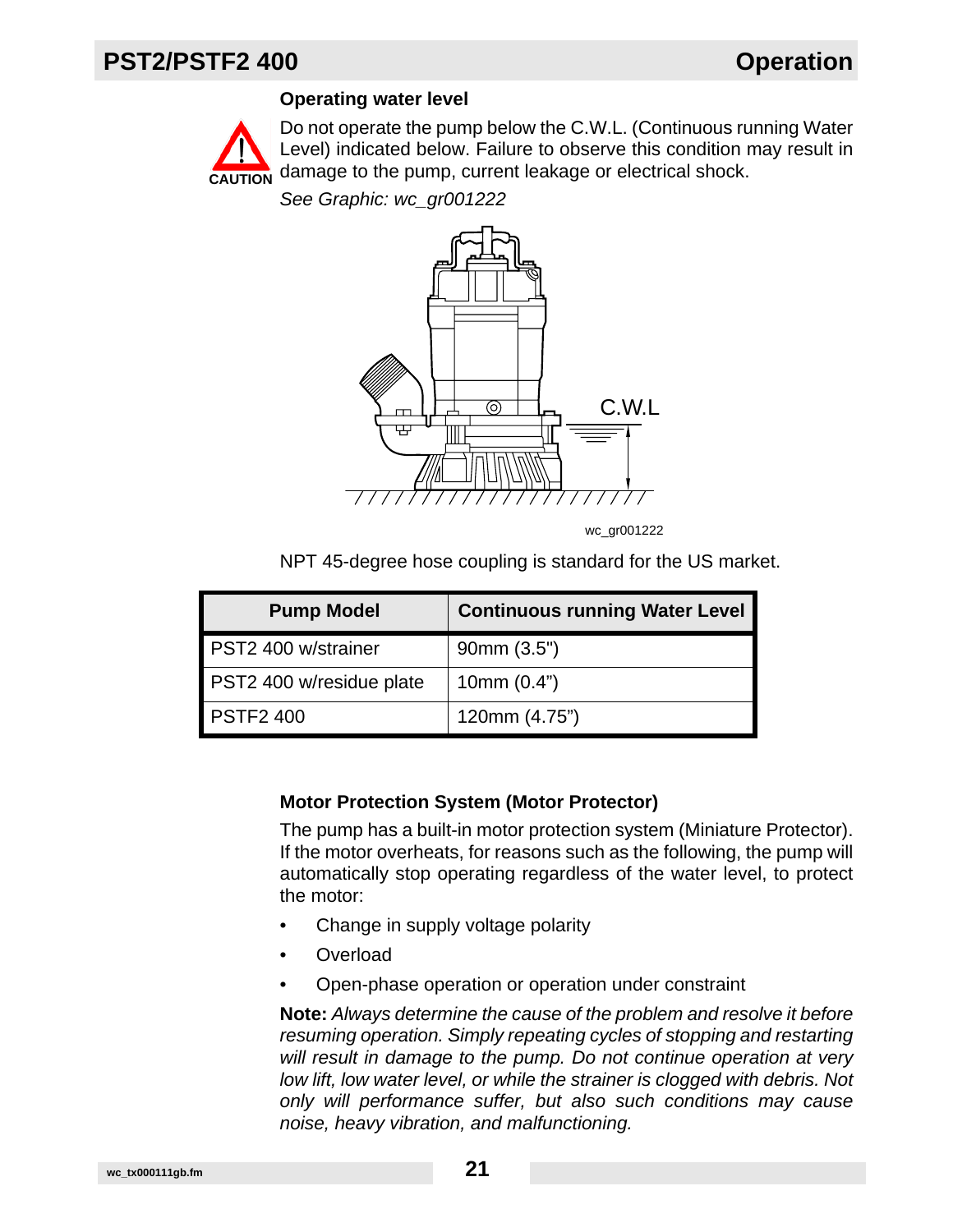## <span id="page-21-0"></span>**2.8 Automatic Operation (PSTF2 400 only)**

## *See Graphic: wc\_gr005666*

The PSTF2 400 pump is equipped with a float switch to detect the water level. The float switch **(a)** enables the pump to perform an automatic drainage operation when connected to a continuous power supply.



wc\_gr005666

Connect the power and perform a trial operation as follows:

- 2.8.1 Move the float switch down to its lowest position.
- 2.8.2 Raise the float switch. This will start the pump.
- 2.8.3 Lower the float switch to its original position. This will stop the pump.
- 2.8.4 Repeat this cycle two or three more times to verify the operation. **Note**: *The trial operation must be completed within one minute*.



If the pump operates abnormally (i.e. exhibits an unusually large amount of vibration, noise, or odor), disconnect the power supply immediately and contact your Wacker Neuson dealer. Do not operate the pump in this condition, otherwise there is a risk of current leakage, electrical shock, or fire.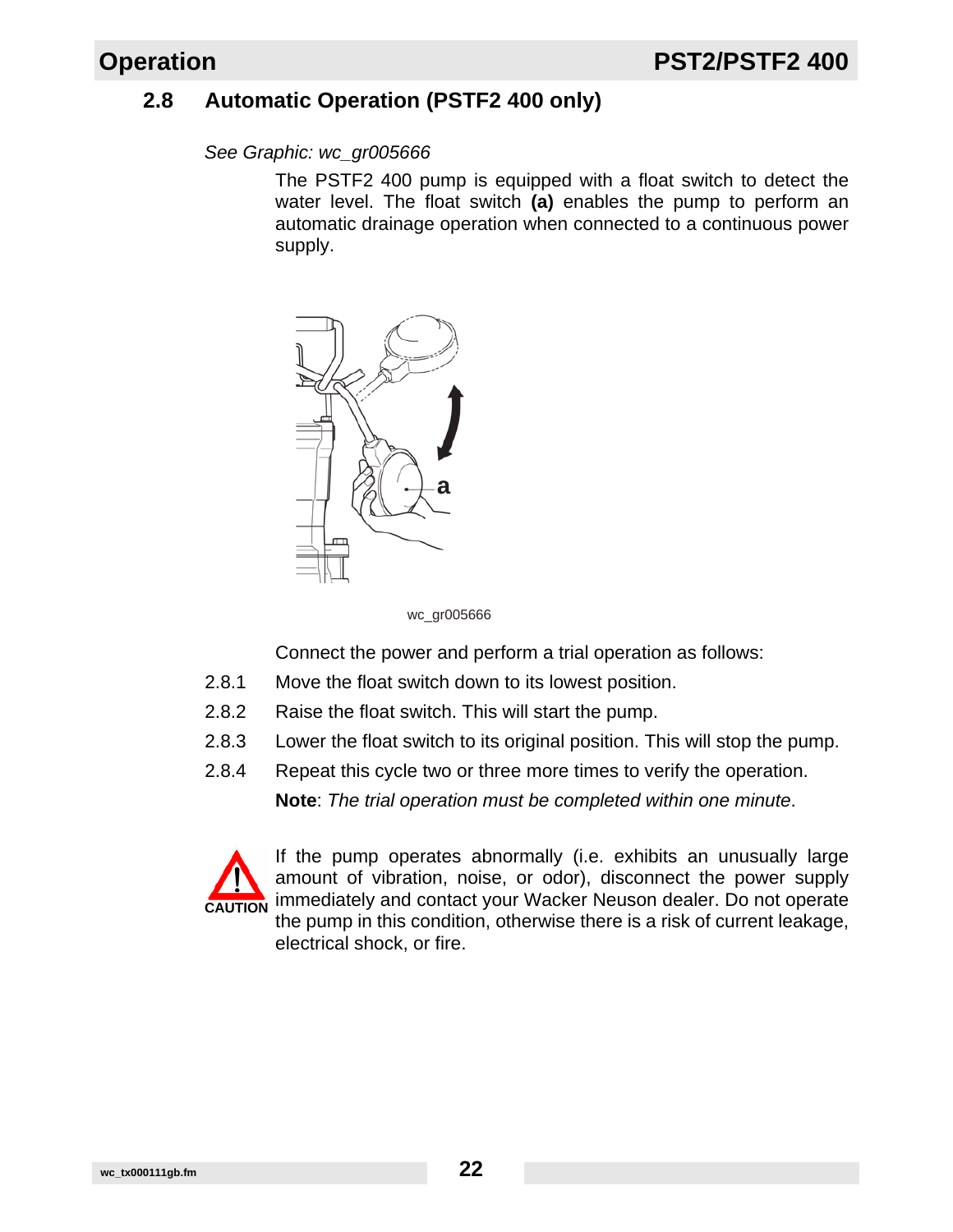## <span id="page-22-0"></span>**2.9 Residue Plate**

*See graphic: wc\_gr001144*

The residue plate kit contains the residue plate, washers, and bolts. Reuse nuts from pump assembly.

- 2.9.1 Remove the strainer **(3)** by loosening the three nuts **(1)** and removing the three bolts **(2)**. Keep nuts for reuse.
- 2.9.2 Position washers **(4)** and attach the residue plate **(5)** with new bolts **(6)** included with kit.

**Note:** *Be certain to use washers to prevent motor shaft stirrer nut from protruding through residue plate.*



wc\_gr001144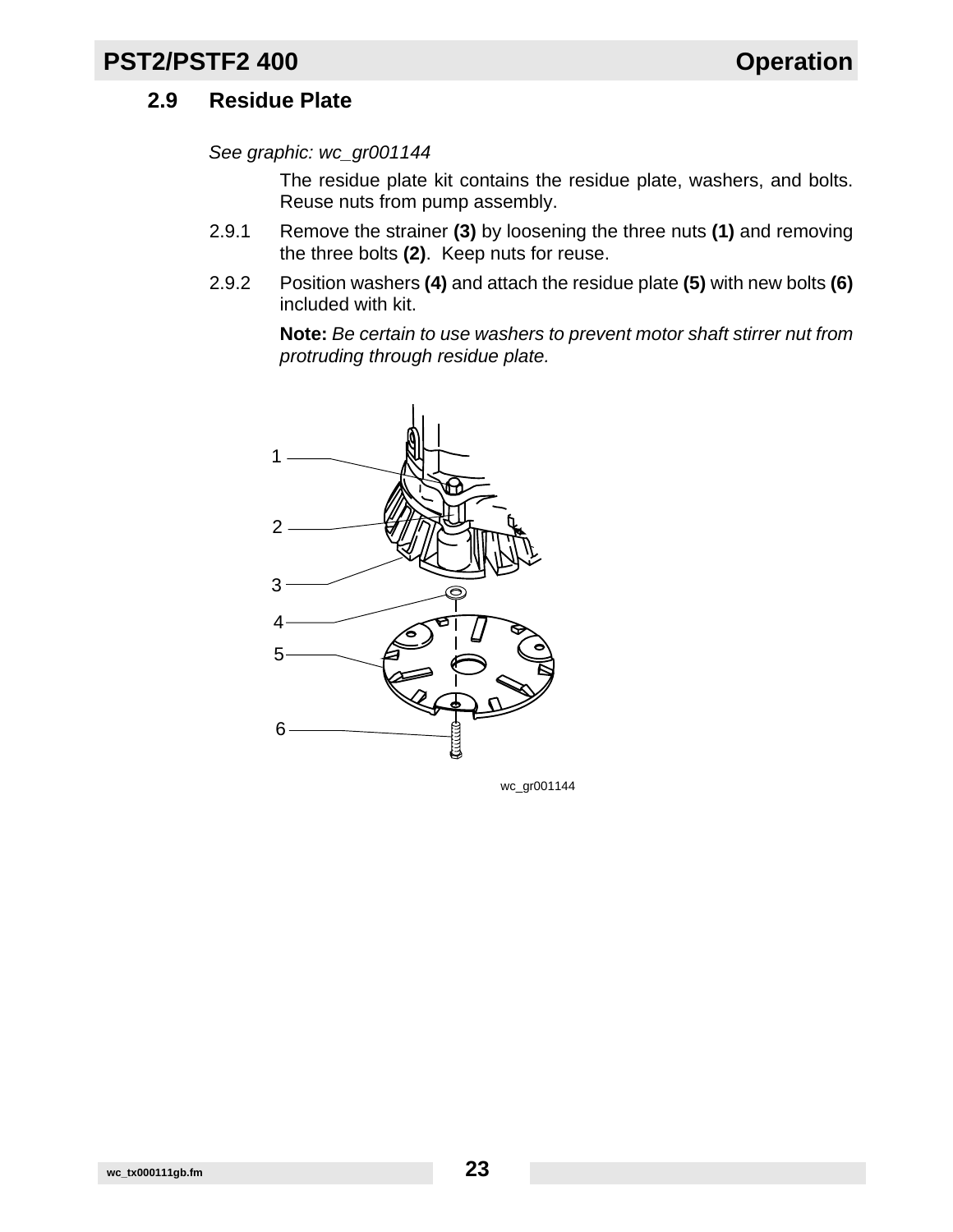## <span id="page-23-0"></span>**3. Maintenance**

## <span id="page-23-1"></span>**3.1 Periodic Maintenance Table**

| <b>Pump</b>                                                                                                                                                                                         | <b>Weekly</b> | <b>Monthly</b> | <b>Every</b><br>1000<br>hrs. | <b>Every</b><br>2000<br>hrs. |
|-----------------------------------------------------------------------------------------------------------------------------------------------------------------------------------------------------|---------------|----------------|------------------------------|------------------------------|
| Measure insulation resistance.<br>Reference insulation resistance =<br>1MW or greater. (1)                                                                                                          |               |                |                              |                              |
| Measure operating current.<br>Compare with rated current.                                                                                                                                           |               |                |                              |                              |
| Measure supply voltage.<br>Compare with allowable range (within $±5\%$ of rated<br>voltage).                                                                                                        |               |                |                              |                              |
| Pump inspection.<br>A noticeable drop in performance may indicate<br>wear in the impeller, etc., or else clogging of the<br>strainer, etc. Remove the clogged debris and<br>replace any worn parts. |               |                |                              |                              |
| Lubricant inspection.                                                                                                                                                                               |               |                |                              |                              |
| Change lubricant.                                                                                                                                                                                   |               |                |                              |                              |
| Designated lubricant: SAE 10W/20W. (2)                                                                                                                                                              |               |                |                              |                              |
| Change mechanical seal. (3)                                                                                                                                                                         |               |                |                              |                              |
| Overhaul.<br>This should be carried out even if there are no prob-<br>lems with the pump. The frequency depends on<br>how continuously the pump is in use. (4)                                      |               |                |                              |                              |

**(1)** *If the insulation resistance has become noticeably lower than the previous inspection, an inspection of the motor will be necessary.*

**(2)** *See Lubricant Inspection and Lubricant Change in this section.*

**(3)** *Specialized know-how is required for inspecting and replacing the mechanical seal. Consult with your nearest dealer or Wacker Neuson representative.*

**(4)** *Consult with your nearest dealer or Wacker Neuson representative regarding overhauls.*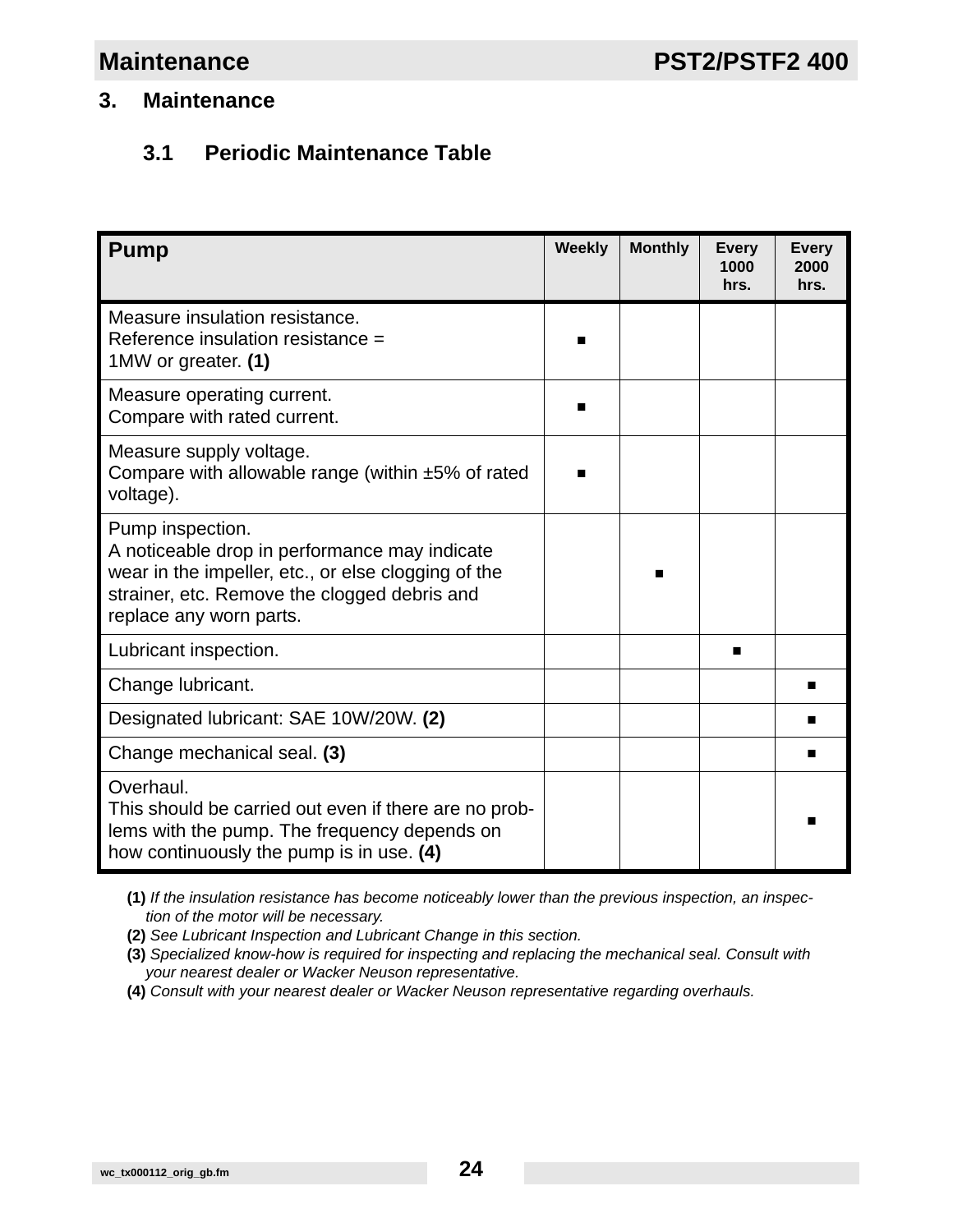## <span id="page-24-0"></span>**3.2 Maintenance and Inspection**

Regular maintenance and inspections are a necessity for continued efficient functioning of the pump. If any abnormal conditions are noticed, refer to the *Troubleshooting* section and take corrective measures immediately. It is recommended that a spare pump be kept ready in case of any problems.

## **Prior to inspecting**



Before inspecting the pump, make certain the power supply (circuit breaker, etc.) is turned off. Then, unplug the cable assembly from the receptacle or detach it from the terminals. Failure to follow this

precaution may result in a serious accident from electrical shock or unexpected starting of the pump motor.

3.2.1 Washing the pump

Remove accumulated matter from the surface of the pump and wash it with clean water. Take special care to remove any debris from the impeller.

3.2.2 Inspecting the pump exterior

Look for any peeling or chipped paint, and make sure the nuts and bolts are fastened tightly. Any cracks in the surface should be repaired by cleaning that area, drying it and then applying a touch-up coating.

**Note:** *Touch-up paint is not supplied. Note that some kinds of damage or looseness may require that the unit be disassembled for repairs. Please consult your nearest dealer or Wacker Neuson representative.*

## **Storage**

When the pump is out of use for an extended period, wash it and dry it thoroughly, then store it indoors.

**Note:** *Always run a test operation before putting the pump back into service.* 

If the pump is left in the water, it should be run a minimum of once a week.

• Inspecting Lubricant

Remove the oil plug and tilt the pump to drain a small amount of lubricant. If the lubricant is milky white or has water mixed in with it, the mechanical seal may be faulty. In this case the pump will need to be disassembled and repaired.

• Replacing Lubricant

Remove the oil plug and drain all the lubricant, then replace it with the specified amount.

**Note:** *Worn lubricant and other waste products should be disposed of by a qualified agent, in accord with applicable laws. The oil plug gasket should be replaced each time the lubricant is inspected or changed.*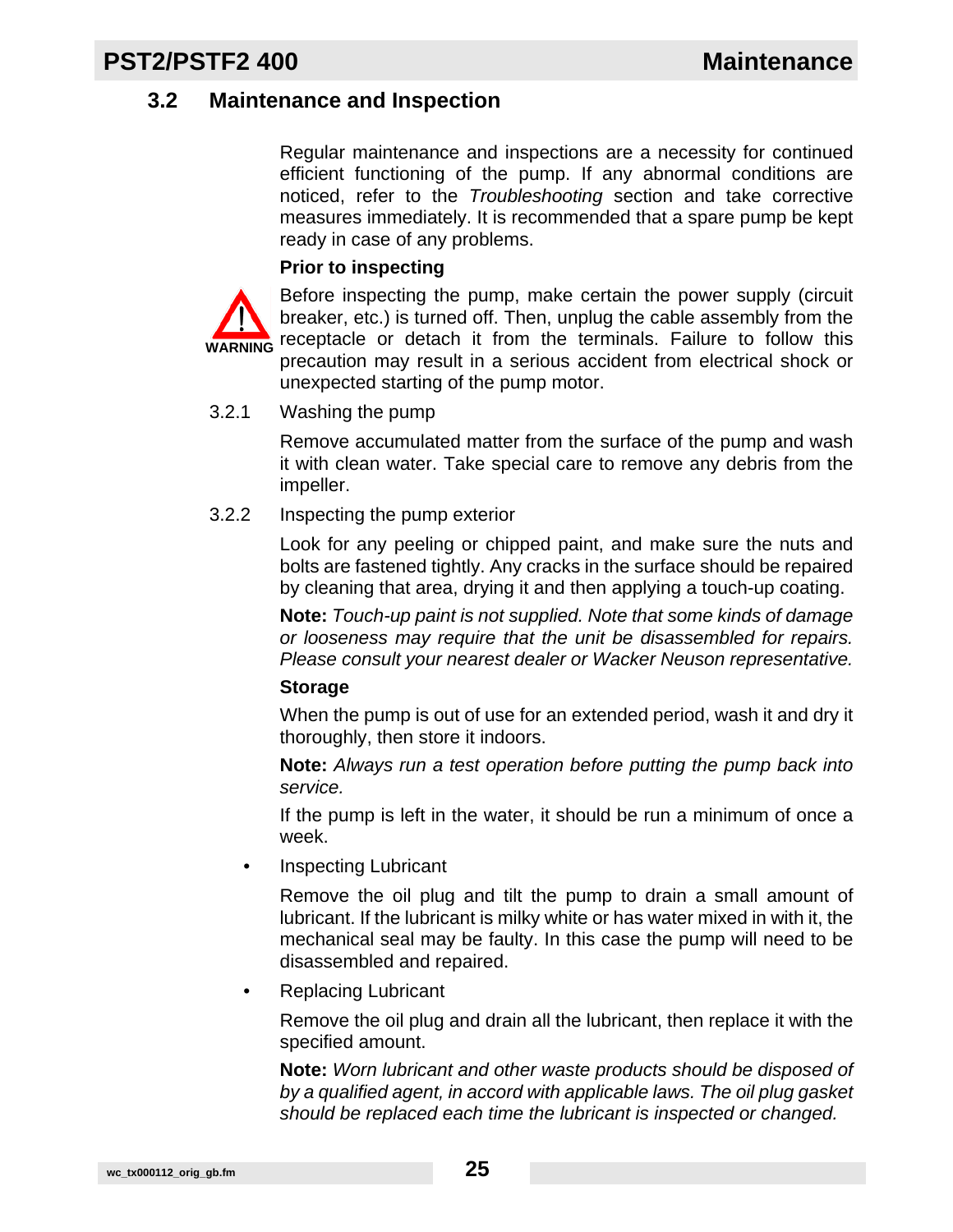## **See Graphic: wc\_gr000245**



wc\_gr000245

| Ref. | <b>Description</b> | Ref.   | <b>Description</b> |
|------|--------------------|--------|--------------------|
|      | Oil inlet          | າ<br>J | Oil plug           |
|      | Gasket             | 4      | Allen wrench       |

| <b>Pump Model</b>                 | <b>Lubricant Capacity</b> |
|-----------------------------------|---------------------------|
| <b>PST2400</b><br><b>PSTF2400</b> | 160 ml (5.4 fl. oz.)      |

## **Replacement Parts**

The table lists the parts that need to be replaced periodically. Replace these using the recommended frequency as a guideline.

| <b>Part</b>             | <b>Replacement Frequency</b>                                             |
|-------------------------|--------------------------------------------------------------------------|
| Mechanical seal         | When lubricant in oil compartment becomes milky.                         |
| Lubricant (SAE 10W/20W) | Every 2,000 hours or 12 months, whichever comes first.                   |
| Gasket                  | Each time pump is disassembled or inspected.                             |
| Dust seal               | When ring is worn, and each time pump is disassem-<br>bled or inspected. |
| Sleeve                  | When it becomes worn.                                                    |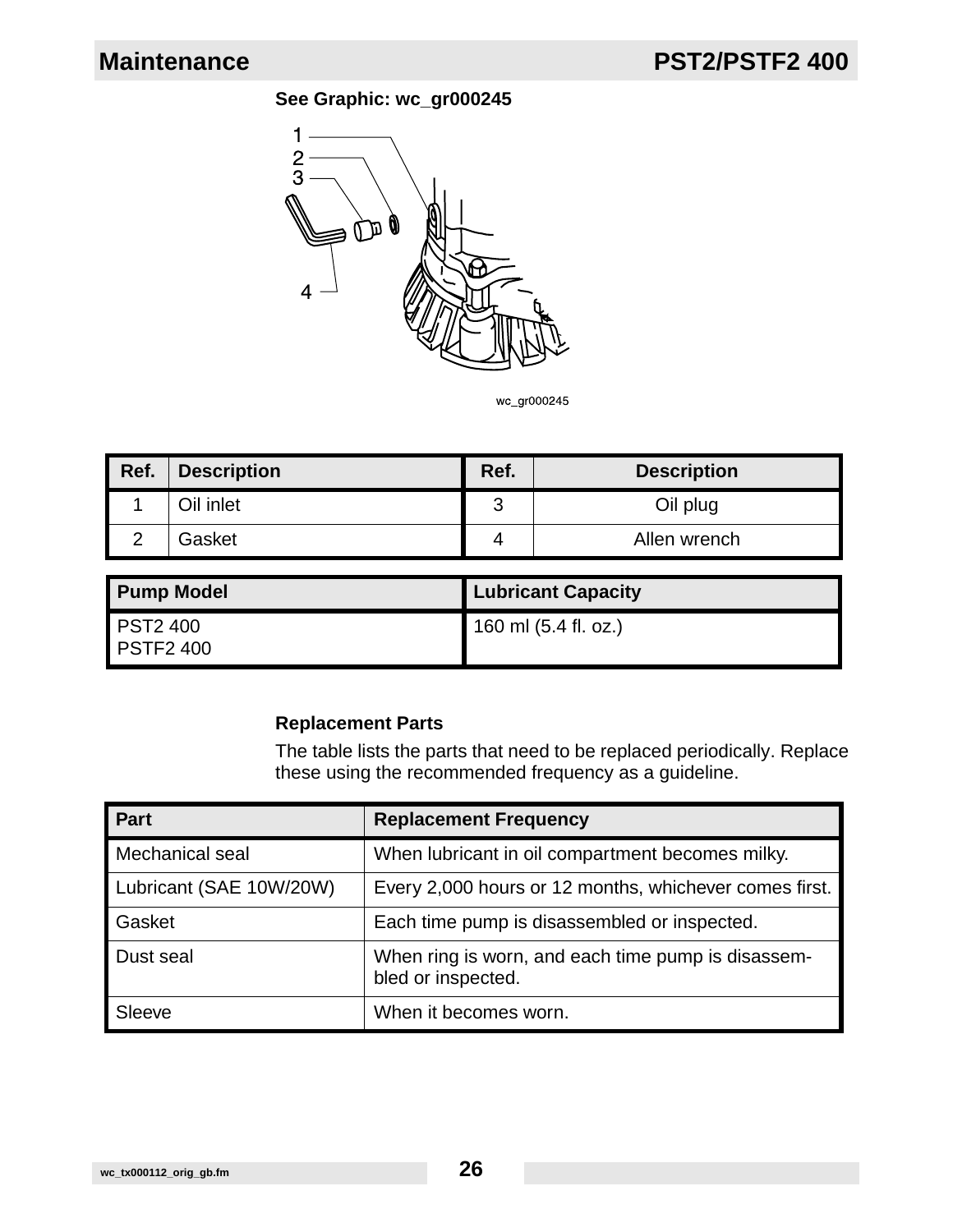## <span id="page-26-0"></span>**3.3 Disassembly and Reassembly**



Before disassembling the pump, make certain the power supply (circuit breaker, etc.) is turned off. Then, unplug the cable assembly from the receptacle or detach it from the terminals. To avoid electrical shock, DO NOT work with wet hands.

NEVER check the operation of any parts (impeller rotation, etc.) by turning on the power while the unit is partially assembled. Failure to observe these precautions may result in a serious accident.

DO NOT disassemble or repair any parts other than those designated here. If repairs are necessary in any other than the designated parts, consult your nearest dealer or Wacker Neuson representative. Improper repairs can result in electrical leakage, electrical shock, fire, or water leaks.

After reassembly, ALWAYS perform a test operation before resuming use of the pump. Improper assembly will cause the pump to malfunction, resulting in electric shock or water leaks.

The procedure for disassembly and reassembly is shown here to the extent necessary for impeller replacement. A specialized environment and facilities are necessary for work on the mechanical seal and the motor parts. Contact your nearest dealer or Wacker Neuson representative in the event such repairs are necessary.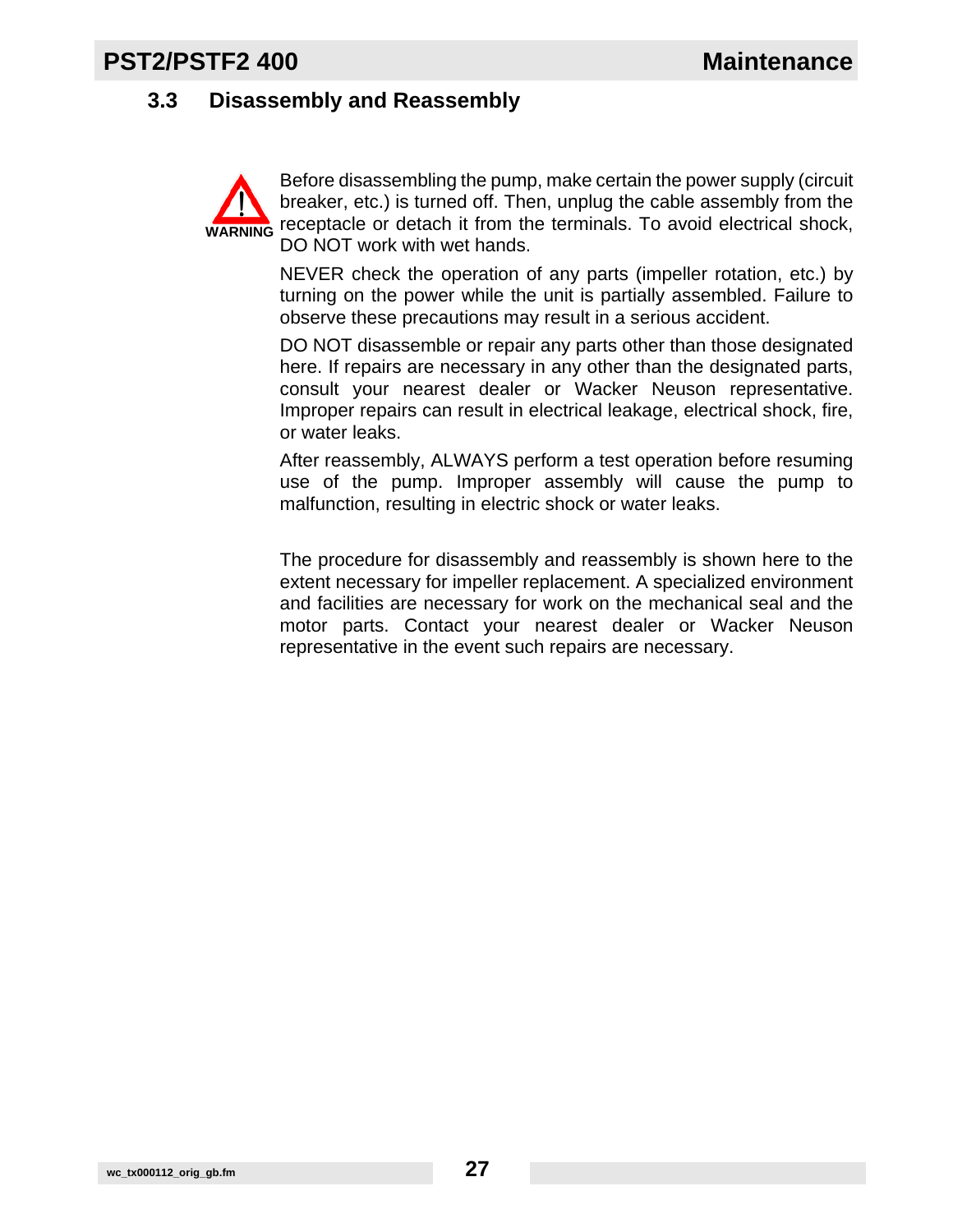## <span id="page-27-0"></span>**3.4 Disassembly**

*See Graphic: wc\_gr000411*

**Note:** *For assembly or disassembly, place the pump on its side.*

**Note:** *It is not necessary to drain the oil for disassembly and inspect ion of the impeller (w) or volute (aa). However, drain oil if further disassembly and testing is required.*

- 3.4.1 Remove three nuts **(af)** and the suction strainer **(ac)**.
- 3.4.2 Remove volute **(aa)** and volute gasket **(ah)**.
- 3.4.3 While keeping the impeller **(w)** from rotating, remove stirrer nut **(z)**, lockwasher **(y)** and washer **(x)**.



**CAUTION**

3.4.4 Remove impeller **(w)**.

care.

**Note:** *If the parts are worn or damaged, make sure to replace them with new ones.*

Impeller vanes may be very sharp due to excessive wear. Handle with

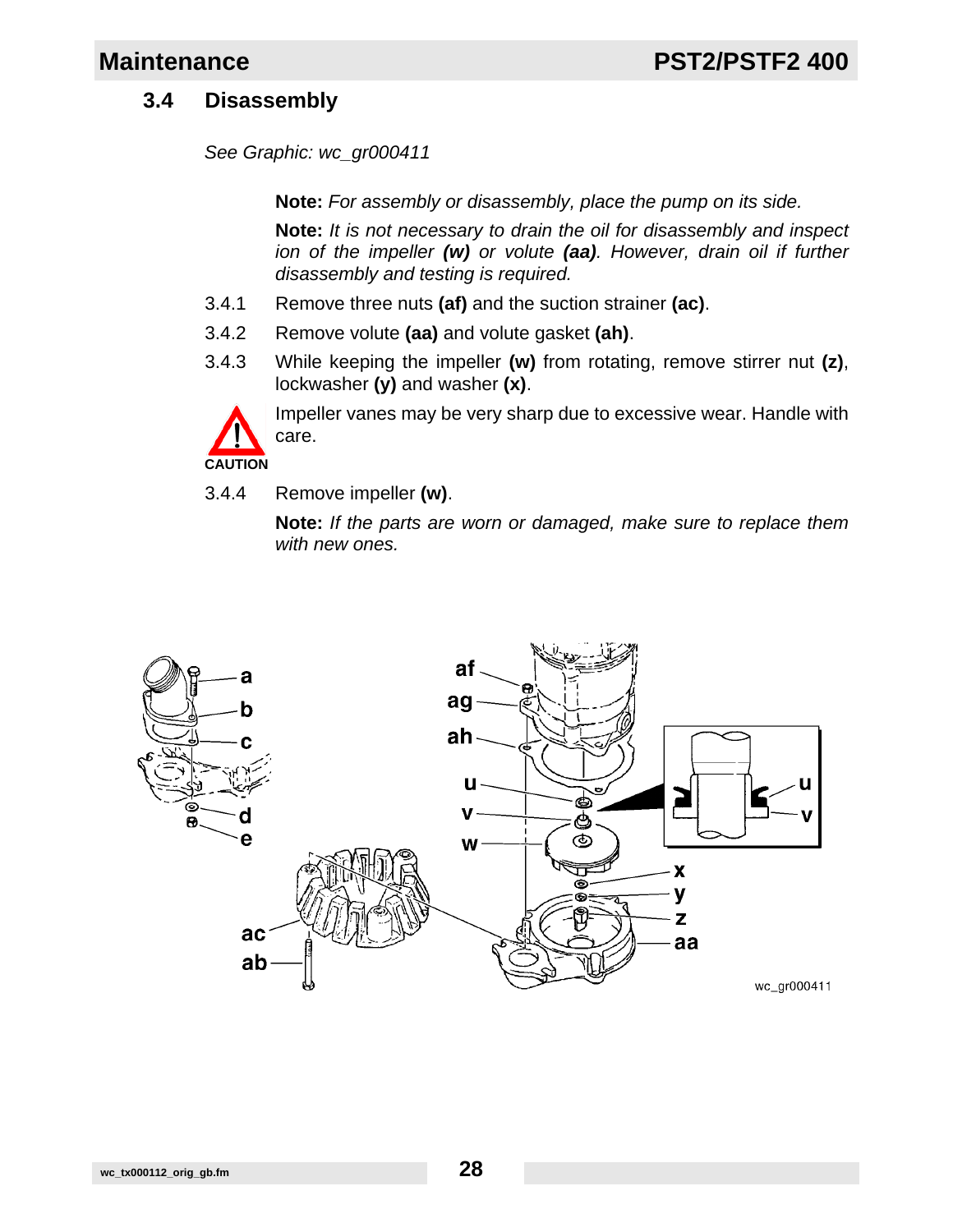## <span id="page-28-0"></span>**PST2/PSTF2 400 Maintenance**

## **3.5 Impeller Inspection**

*See Graphic: wc\_gr000411* 

- 3.5.1 Visually inspect impeller **(w)** for corrosion, wear or damage. Worn impellers compromise peak performance.
- 3.5.2 Visually inspect impeller key and rotor shaft keyway for signs of uneven wear.
- 3.5.3 Visually inspect volute **(aa)** casting for cracks, wear and damage. Look for signs of wear on volute cutwaters and surfaces facing impeller.

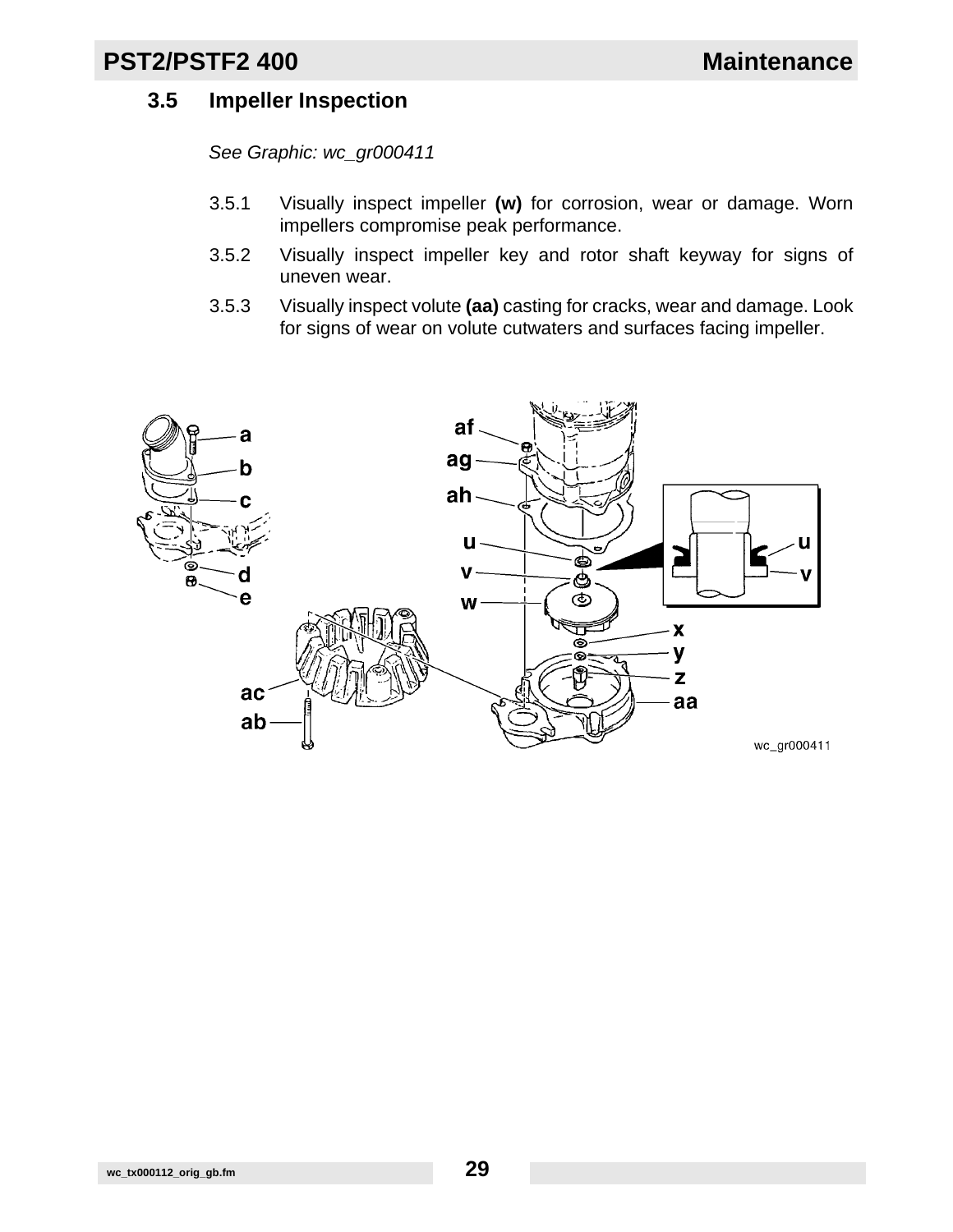## <span id="page-29-0"></span>**3.6 Impeller Reassembly**

*See Graphic: wc\_gr000411*

**Note:** *If, upon inspection and testing, a pump component requires replacement, use only original manufacturer's replacement parts.*

- 3.6.1 Turn pump on its side.
- 3.6.2 Pre-assemble the dust seal **(u)** and sleeve **(v)**. Slide the two pieces **(u & v)** onto the rotor shaft. DO NOT apply oil to the surface where the dust seal **(u)** contacts the sleeve **(v)**.
- 3.6.3 Align keyway of impeller **(w)** with keyway of rotor (not shown) and push impeller **(w)** onto rotor shaft.
- 3.6.4 Secure with washer **(x)**, lockwasher **(y)** and stirrer nut **(z)**.
- 3.6.5 While holding the impeller from rotating, tighten stirrer nut **(z)**.
- 3.6.6 Position volute **(aa)** on suction strainer **(ac)**, aligning with the three bolts **(ab)** protruding from the suction strainer **(ac)**.
- 3.6.7 Replace gasket **(ah)** on top of volute **(aa)**.
- 3.6.8 Lift and hold remaining pump assembly in an upright position, align three mounting flanges and lower into place.
- 3.6.9 Assemble and secure three nuts **(af)**.
- 3.6.10 Tighten three nuts **(af)**.
- 3.6.11 Pre-test pump to verify proper operation.
- 3.6.12 Performance test pump. Test results should be:

| Maximum head   | 10.06m (33ft)         |
|----------------|-----------------------|
| Maximum volume | 170.3 ltr/min (45gpm) |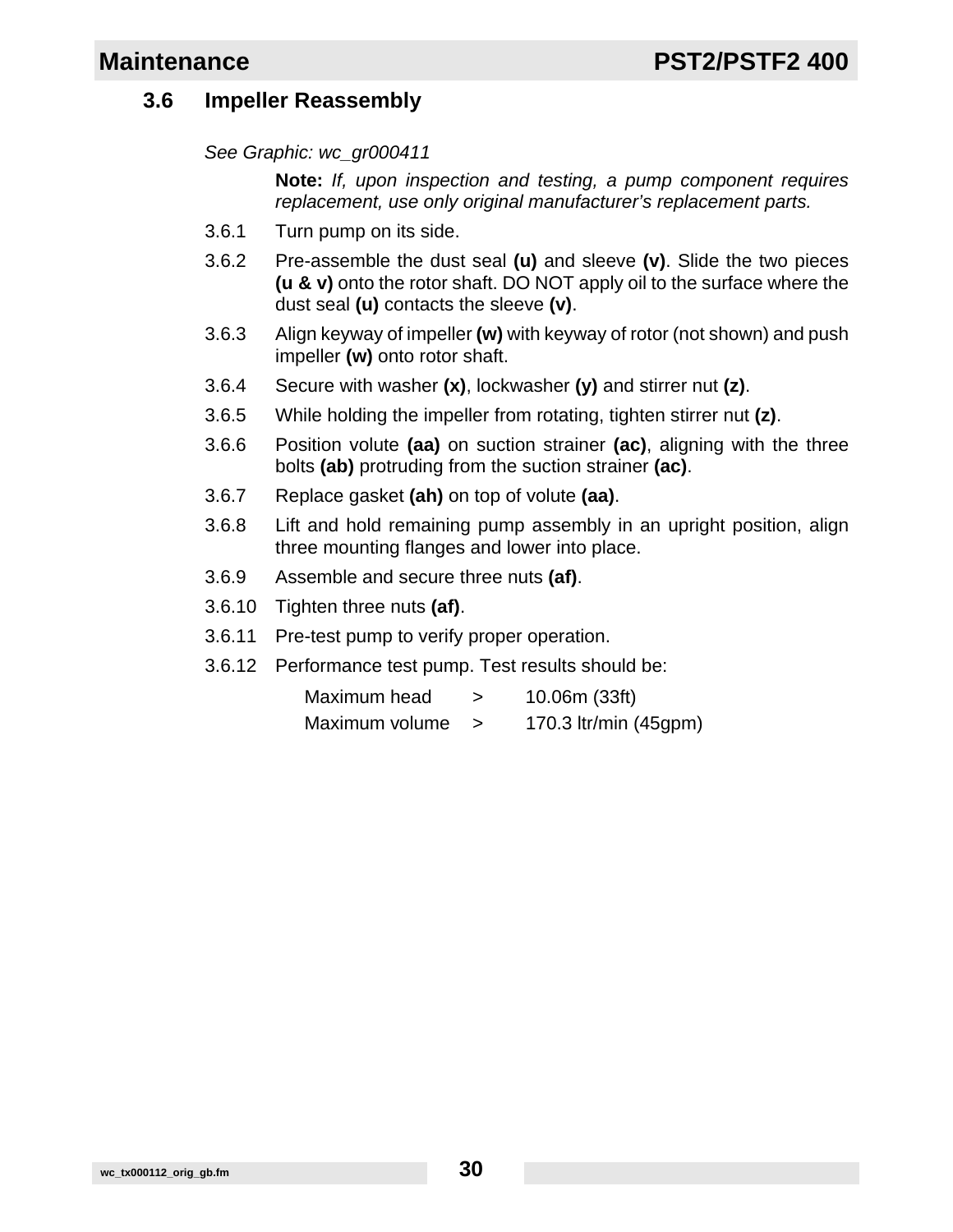## <span id="page-30-0"></span>**3.7 Troubleshooting**

Before ordering repairs, carefully read through this manual, then repeat the inspection. If the problem remains, contact your nearest dealer or Wacker Neuson representative.



Always turn off the power before inspecting the pump. Failure to observe this precaution can result in serious accident.

| Problem / Symptom                                               | Reason / Remedy                                                                                                                                                                                                                                                                                                                                                                                                                                                                                                                                                                                                                                                                                                                           |
|-----------------------------------------------------------------|-------------------------------------------------------------------------------------------------------------------------------------------------------------------------------------------------------------------------------------------------------------------------------------------------------------------------------------------------------------------------------------------------------------------------------------------------------------------------------------------------------------------------------------------------------------------------------------------------------------------------------------------------------------------------------------------------------------------------------------------|
| Pump will not start                                             | Power is off. Restore power.<br>$\bullet$<br>Cable assembly is cut or not connected properly. Repair/<br>$\bullet$<br>replace the cable or fix the connection.<br>Impeller is clogged. Inspect the pump and remove any debris.<br>$\bullet$                                                                                                                                                                                                                                                                                                                                                                                                                                                                                               |
| Pump stops soon after<br>starting<br>(Motor protector operates) | Impeller is clogged. Remove debris.<br>$\bullet$<br>Low voltage. Provide the rated voltage, or make sure the cable<br>$\bullet$<br>assembly extension is the proper standard.<br>Wrong power frequency. Check the nameplate, and replace<br>$\bullet$<br>the pump or the impeller.<br>Extended operation with a clogged strainer. Remove debris<br>from the strainer.                                                                                                                                                                                                                                                                                                                                                                     |
| Pump does not stop automatically                                | Float (if equipped) is obstructed, not moving freely, or malfunc-<br>$\bullet$<br>tioning. Remove obstructions. Repair or replace float switch if<br>necessary.<br>Water level of float (if equipped) set lower than pump's mini-<br>$\bullet$<br>mum operating water level. Set float higher than pump's mini-<br>mum operating water level.<br>Malfunction in level relay unit. Repair or replace level relay unit.<br>$\bullet$<br>Electrode shorted by debris. Use sandpaper to remove debris<br>from electrode.<br>Electrical interference in vicinity of pump. Check for tangled<br>wires around electrode. Check for nearby electrical devices that<br>could generate electromagnetic interference; relocate pump if<br>necessary. |
| Poor lift or discharge<br>capacity<br>Heavy vibration or noise  | Faulty motor. Repair or replace the motor.<br>$\bullet$<br>Excessive sand is discharged. Place the pump on a block or<br>$\bullet$<br>other base to prevent the sand from being sucked into it.<br>Worn out impeller. Replace.<br>$\bullet$<br>Sharply bent or clogged hose. Straighten out any sharp bends.<br>$\bullet$<br>Enclose the pump with a screen to keep away debris.<br>Strainer clogged or buried. Remove debris from the strainer, or<br>$\bullet$<br>place a block under the pump.<br>Damaged motor shaft. Contact dealer and replace motor.                                                                                                                                                                               |

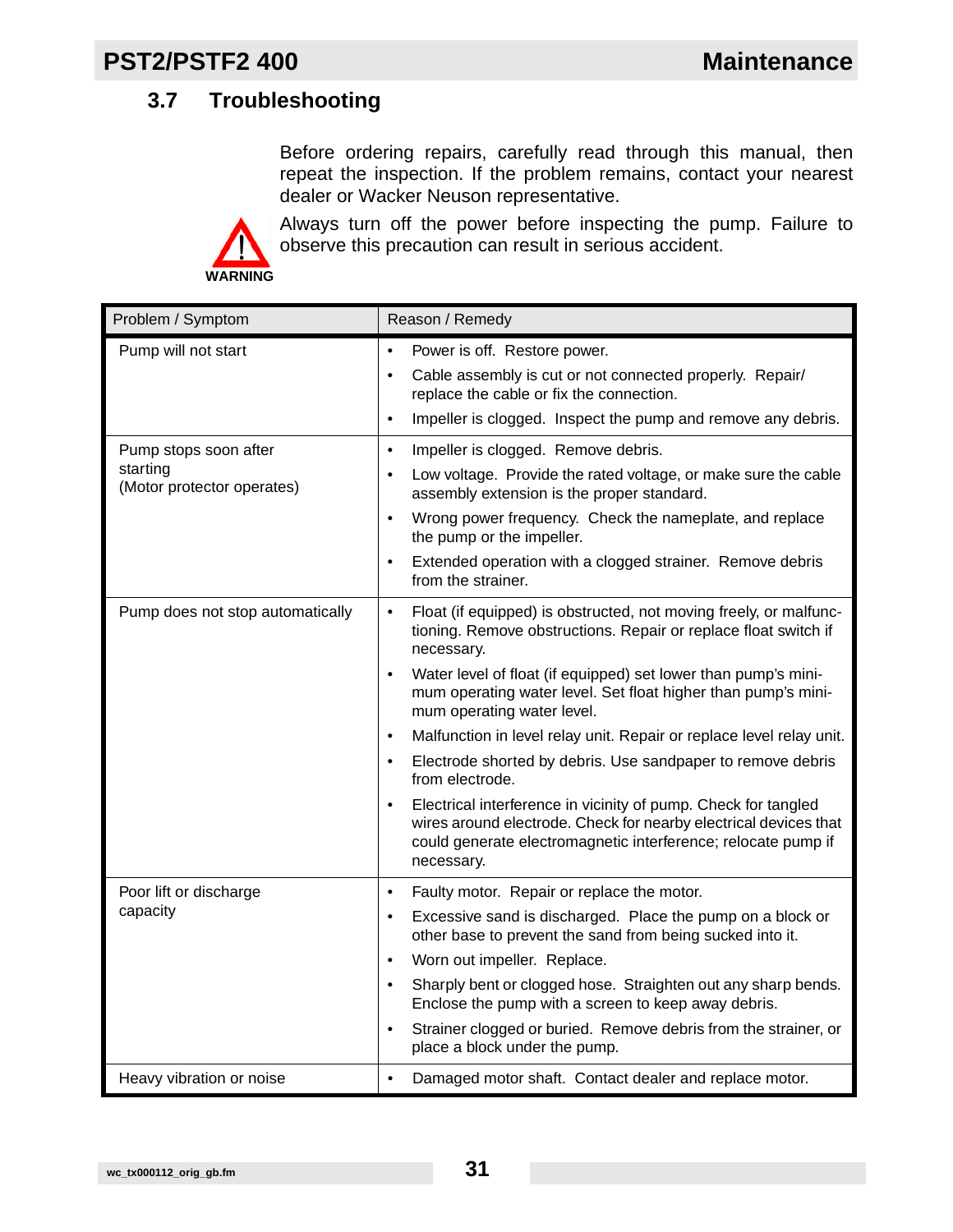## <span id="page-31-0"></span>**4. Technical Data**

# <span id="page-31-1"></span>**4.1 Standard Specifications**

| Applicable Liquids,<br>Consistency and<br>Temperature | Rain Water, Ground Water, Sand-Carrying Water<br>$0 - 40^{\circ}$ C (32-104°F) |                                                                                                                                                                                            |  |
|-------------------------------------------------------|--------------------------------------------------------------------------------|--------------------------------------------------------------------------------------------------------------------------------------------------------------------------------------------|--|
| Pump                                                  | Impeller                                                                       | Semi-Vortex Type                                                                                                                                                                           |  |
|                                                       | <b>Shaft Seal</b>                                                              | Double Mechanical Seal                                                                                                                                                                     |  |
|                                                       | <b>Bearing</b>                                                                 | <b>Shielded Ball Bearing</b>                                                                                                                                                               |  |
| Motor                                                 | Specification                                                                  | Dry Submersible Induction Motor<br>$(2-Pole)$                                                                                                                                              |  |
|                                                       | Insulation                                                                     | Class E                                                                                                                                                                                    |  |
|                                                       | <b>Protection System</b>                                                       | <b>Miniature Protector</b>                                                                                                                                                                 |  |
|                                                       | Lubricant                                                                      | <b>SAE 10W/20W</b><br>Such as:<br>-Turbine Oil ISO VG #32<br>-Shell Victrolia Oil #27<br>-British Pet Energol THB #32<br>-Gulf Paramount #32<br>-Tellus #T22 Shell Oil<br>-Shell Turbo T32 |  |
| Connection                                            |                                                                                | Coupling (NPT 2")                                                                                                                                                                          |  |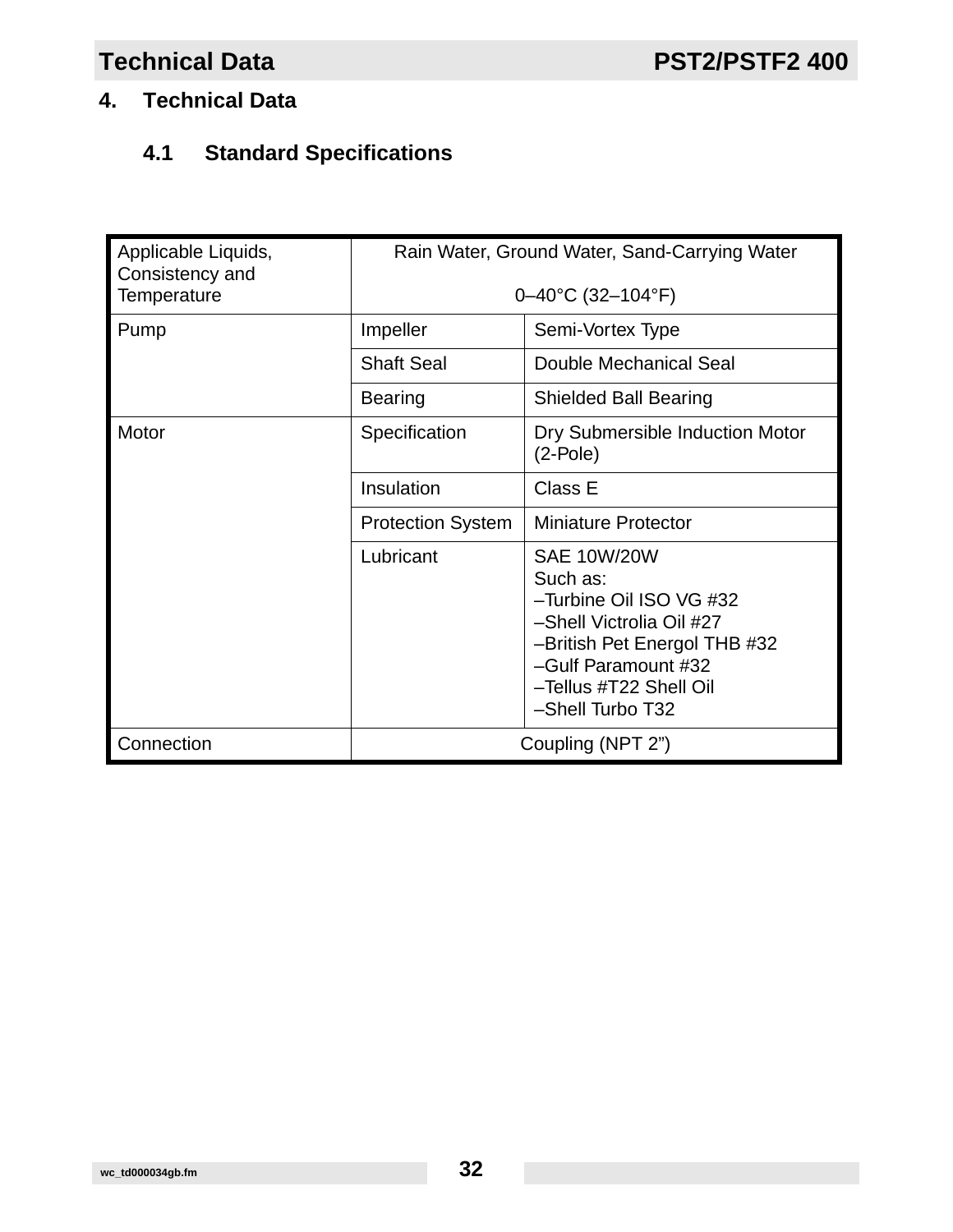# <span id="page-32-0"></span>**4.2 Operating Specifications**

| Part No.                   |                | <b>PST2 400 / PSTF2 400</b> |
|----------------------------|----------------|-----------------------------|
|                            |                | <b>Pump</b>                 |
| <b>Electric Power</b>      | V/Ph/Hz        | 110/1/60                    |
| <b>Rated Current</b>       | A              | 5.4                         |
| <b>Starting Method</b>     |                | Capacitor-Run               |
| <b>Bore</b>                | $mm$ (in.)     | 50(2)                       |
| Output                     | kW (Hp)        | 0.40(0.50)                  |
| Maximum Head               | $m$ (ft.)      | 12 (39)                     |
| <b>Maximum Capacity</b>    | L/min<br>(GPM) | 200(53)                     |
| <b>Maximum Pressure</b>    | psi            | 16.8                        |
| <b>Solid Size Capacity</b> | $mm$ (in.)     | 9.5(0.4)                    |
| Weight*                    | Kg (lbs.)      | 11.3(25)                    |

\*The weight (mass) given above is the operating weight of the pump itself, not including the cable assembly.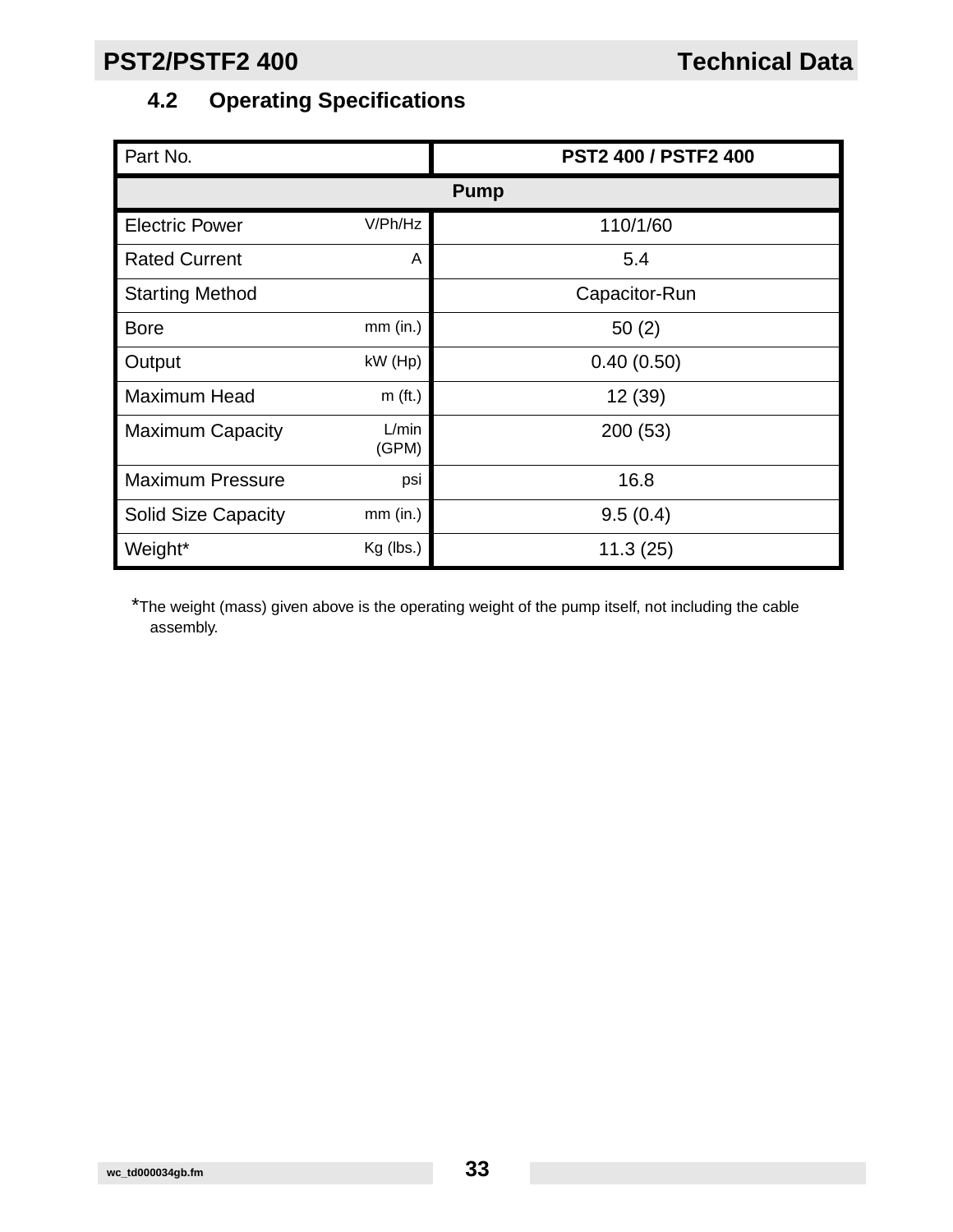$\overline{43}$ 

## <span id="page-33-0"></span>**4.3 Dimensions**

185  $(7.3)$ 250  $(9.8)$ 





**PST2 400 PSTF2 400**

wc\_gr006191

\*Start range

\*\* Stop range

\*\*\* Minimum

\*\*\*\* Maximum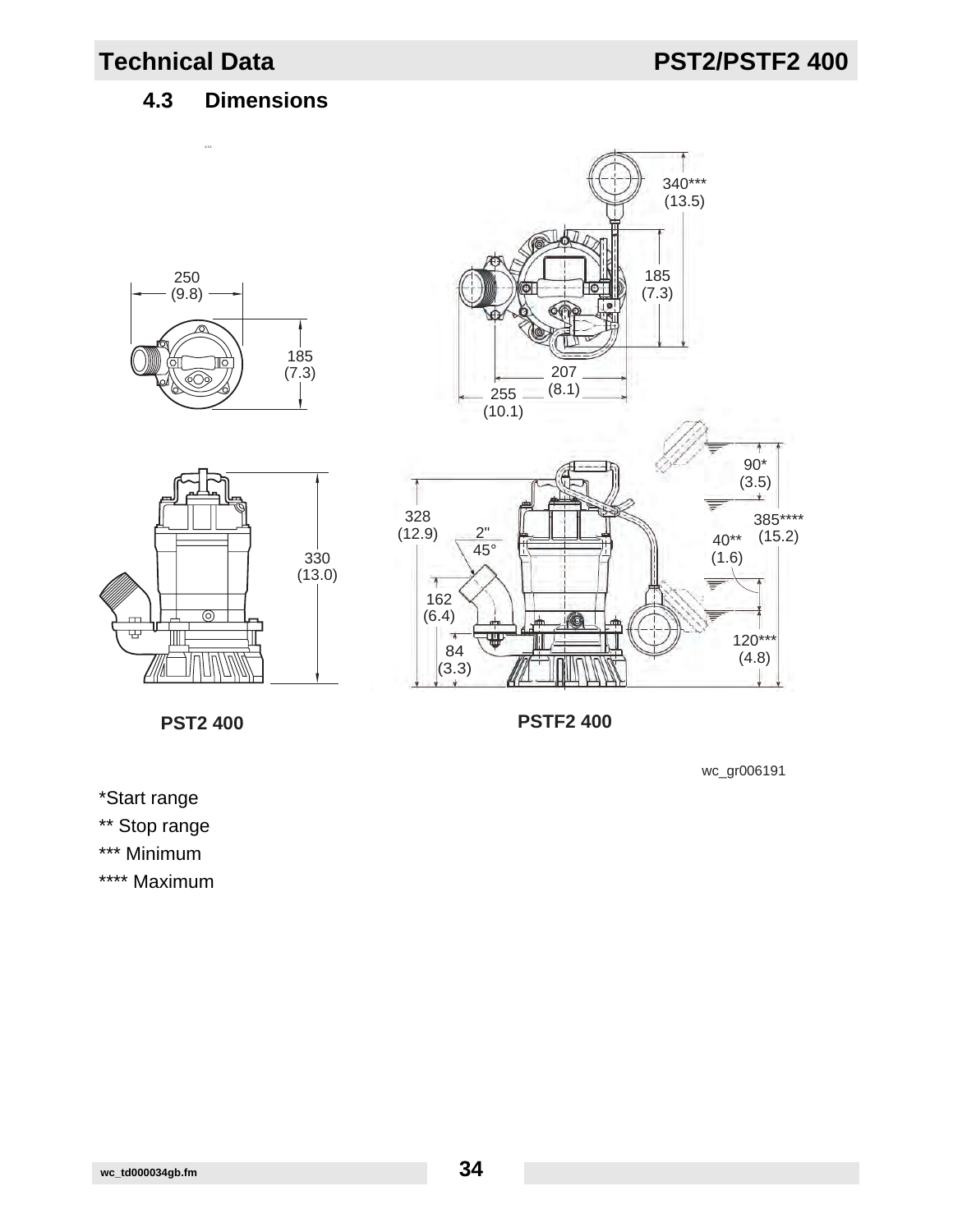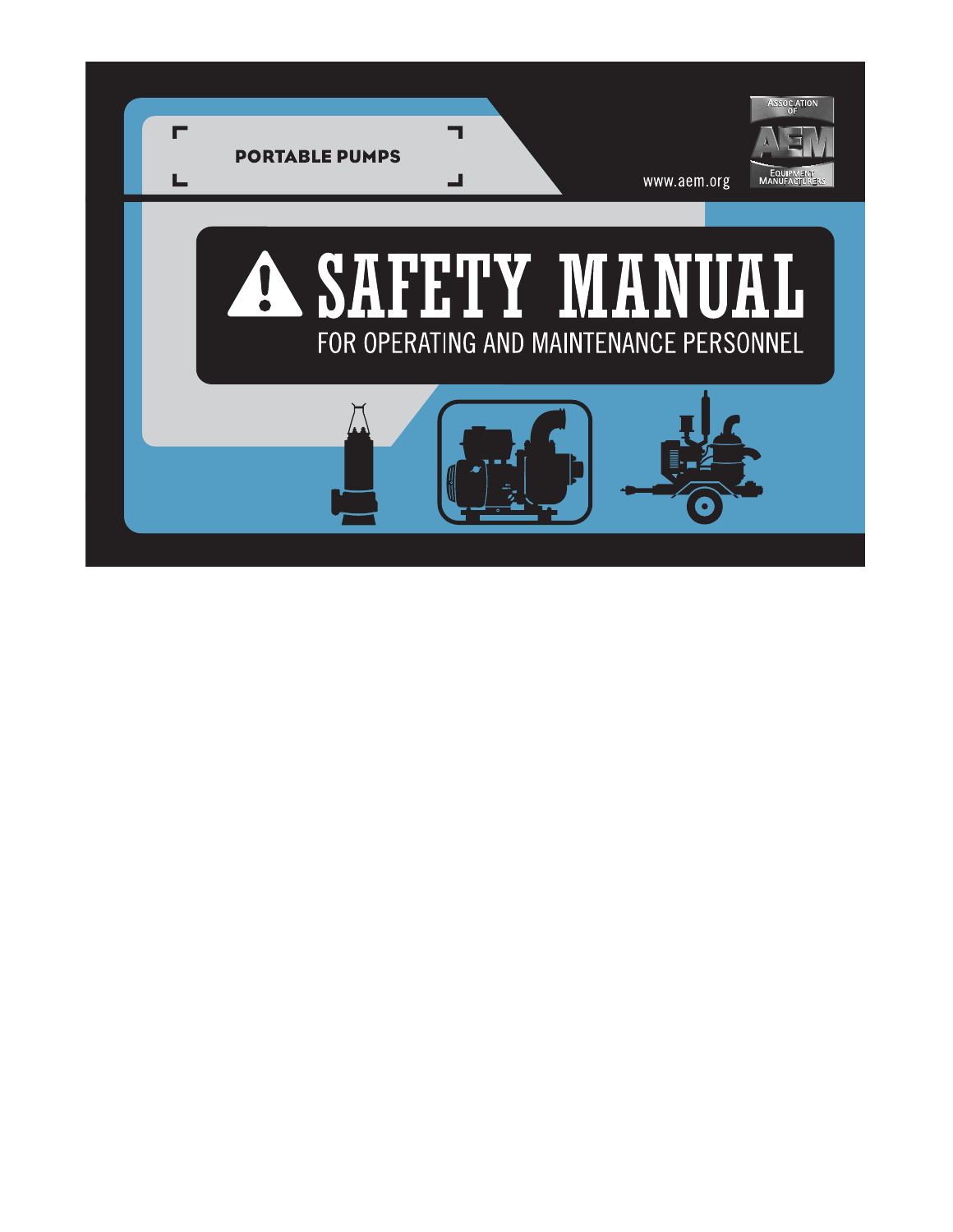## **SAFETY ALERT SYMBOL**



The Safety Alert Symbol identifies important safety messages on machines, safety signs, in manuals, or elsewhere. When you see this symbol, be alert to the possibility of personal injury or death. Follow the instructions in the safety message.

 $\mathcal{A}^{\mathcal{A}}$ 

## Why is SAFETY important to YOU?

### **3 BIG REASONS**

- Accidents KILL or DISABLE
- Accidents COST
- Accidents CAN BE AVOIDED

### **NOTICE OF COPYRIGHT PROTECTION**

AEM Safety Manuals are protected as a copyrighted work with<br>ownership duly registered with the Copyright Office,<br>Washington, D.C. Any reproduction, translation, decompiling or<br>other use of an AEM Safety Manual, or portion

creation of derivative works based on an AEM Safety Manual, without the prior written approval of AEM is expressly prohibited. Copyright infringement can result in civil and criminal sanctions, damages and other penalties being imposed.

Copyright © 2004 - Association of Equipment Manufacturers

 $\mathbf{1}$ 

## **REFERENCES**

The following is a partial list of referenced material on safe operating practices:

U.S. Department of Labor publishes safety and health regulations and standards under the authority of the Occupational Safety and Health Act for the general construction and mining industries. U.S. Department of Labor Washington, DC 20210

NFPA - National Fire Protection Association P.O. Box 9101 1 Battery March Park Quincy, MA 02269-9101

SAE - Society of Automotive Engineers, Inc. 400 Commonwealth Drive Warrendale, PA 15096 Publishes a list, "Operator Precautions" SAE J153 MAY 87.

AEM - Association of Equipment Manufacturers 111 East Wisconsin Avenue Milwaukee, WI 53202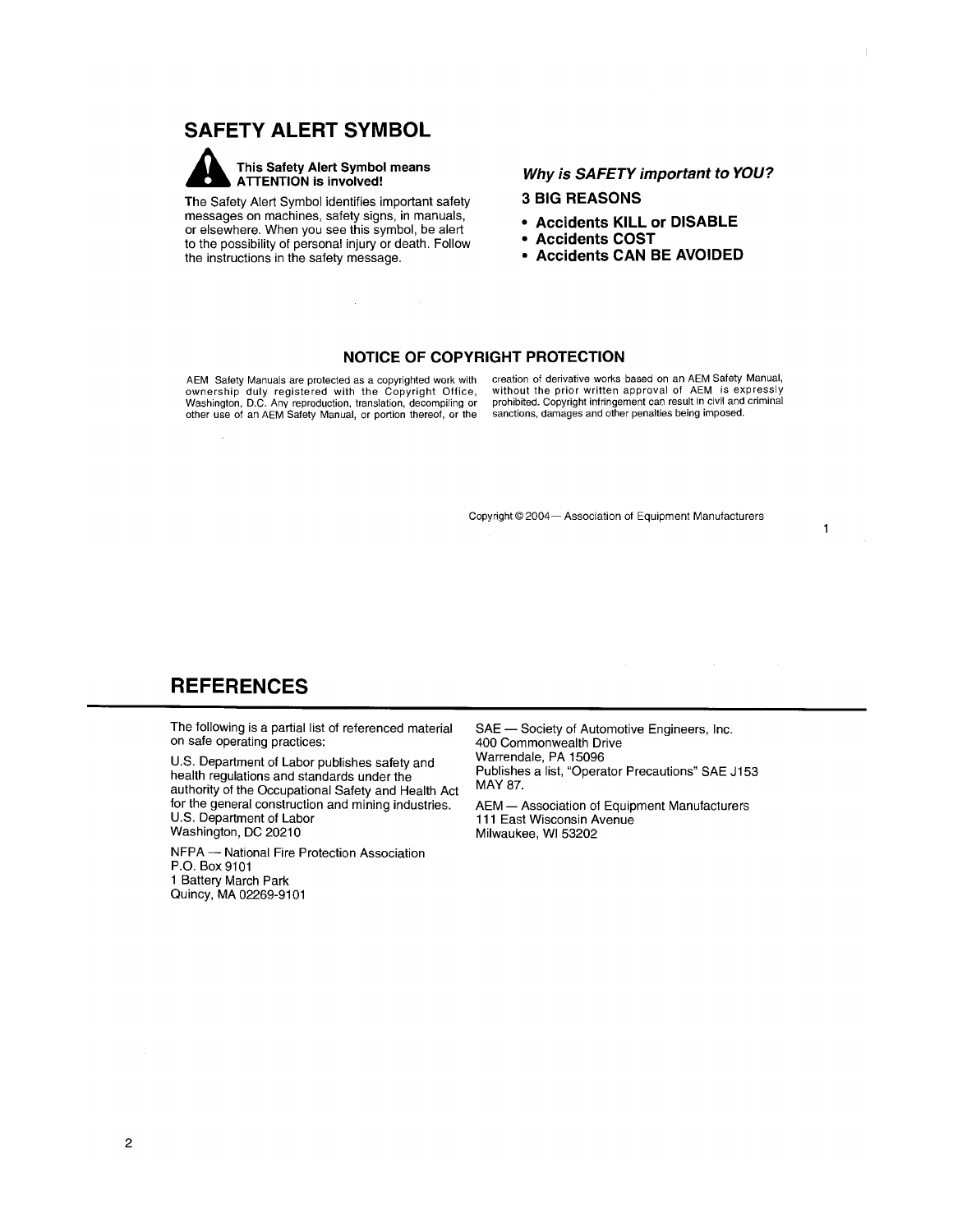## **CONTENTS**

| Page                                        | <b>Section</b> |
|---------------------------------------------|----------------|
|                                             |                |
|                                             |                |
|                                             | 2              |
|                                             | з              |
|                                             | 4              |
|                                             | 5              |
| WORK SAFELY - Electric Motor Driven Pumps15 | 6              |
|                                             | 7              |
|                                             | 8              |
|                                             | 9              |
|                                             | з              |

## **FOREWORD**

This safety manual is intended to point out some of the basic situations which may be encountered during the normal operation and maintenance of your equipment, and to suggest possible ways of dealing with these conditions.

Additional precautions may be necessary, depending on application, pump type, configuration and attachments used, conditions at the work-site or in the maintenance area. The manufacturer has no direct control over pump application, operation, inspection, lubrication or maintenance. Therefore, it is your responsibility to use good, safe, practices in these areas.

The information provided in this manual supplements the specific information about your pump that is contained in the manufacturer's manual(s). Other information which may affect the safe operation of your pump may be contained on safety signs, decals, markings, insurance requirements, employer's safety programs, safety codes, local, state/provincial and federal laws, rules and regulations, contracts, agreements and warranties.

It is your responsibility to read and understand this safety manual and the manufacturer's manual(s) before operating your pump. This safety manual takes you step-by-step through your working day. If you do not understand any of this information, or if errors or contradictions seem to exist, consult with your supervisor before operating your pump.

IMPORTANT: If you do not have the manufacturer's manual(s) for your particular pump, get a replacement manual from your employer, equipment dealer, or manufacturer of your pump. Keep this safety manual and the manufacturer's manual(s) with your pump.

Unauthorized modifications of pumps create hazards. Pumps must not be modified or altered unless prior approval is obtained from the manufacturer.

### DO NOT PUMP VOLATILE/FLAMMABLE OR **CAUSTIC/CORROSIVE LIQUIDS.**

**REFER TO THE OWNER'S MANUAL OR CONSULT WITH THE MANUFACTURER FOR** THE PROPER PUMP MATERIALS IF YOU ARE TO PUMP HAZARDOUS CAUSTIC/CORROSIVE LIQUIDS.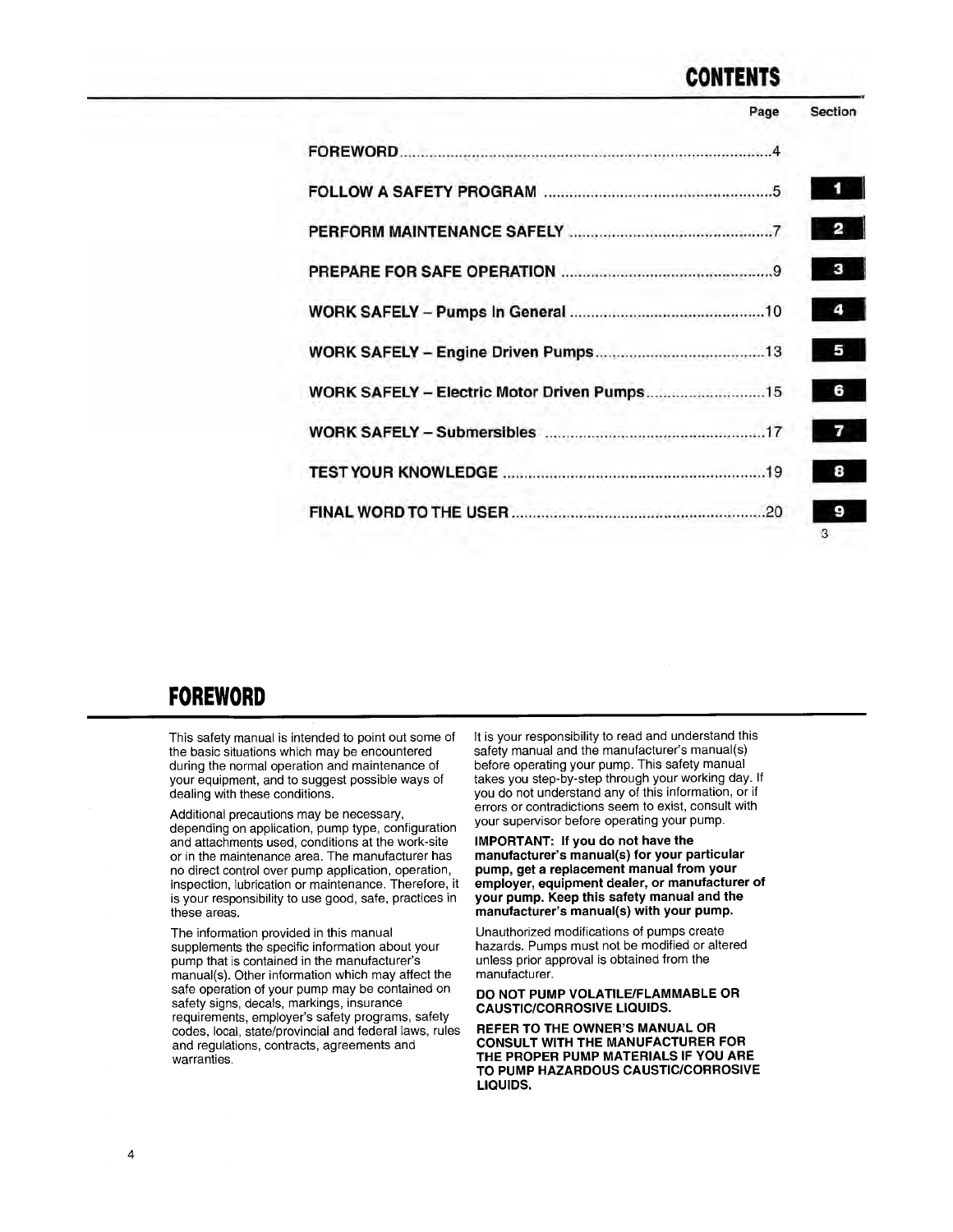## **FOLLOW A SAFETY PROGRAM**

### **KNOW THE RULES**

Every employer is concerned about safety. Safe operation and proper maintenance of your pump can prevent accidents. KNOW the rules - LIVE by them. (FIG. 1)

When starting work at a new site, check with the designated safety coordinator for specific safety instructions. DON'T LEARN SAFETY THE HARD WAY.

Know the meaning of all hand signals, signal flags, signs and markings.

Know the traffic rules used at the work site. Know who the signal man is; watch and obey his signals.

Know where the fire extinguishers and first aid kits are kept and how to use them. Know where to get proper aid and assistance when needed.

Use common sense to avoid accidents. If an accident does occur, be prepared to react to it quickly and effectively.

**NEVER PANIC.** 

Remember that YOU are the key to safety. Good safety practices not only protect you but also protect the people around you. Study this manual and the manufacturer's manual(s) for your specific pump. Make them a working part of your safety program. Keep in mind that this safety manual is written for only this type of equipment. Practice all other usual and customary safe working precautions, and above all (FIG, 1).

REMEMBER - SAFETY IS UP TO YOU

### **YOU CAN PREVENT SERIOUS INJURY OR DEATH**



## **FOLLOW A SAFETY PROGRAM**

### **KNOW WHAT IT IS?**

Consult your supervisor for specific instructions and personal safety equipment required. For instance, you may need:



- Hard Hat • Reflector Vests
- Safety Shoes • Hearing Protection
- Eye Protection Face Protection
- Respirators • Back Supports
	-

• Heavy Gloves • Other job related specific items

Do not wear loose clothing or any accessory flopping cuffs, untied shoe-laces, dangling neckties and scarves, rings, wrist watches, or other jewelry that can catch on protruding or moving parts or controls. Long hair should be securely bound to prevent entanglement with moving parts. (FIG. 3)





## **BE ALERT!**

**FIG. 1** 

Know where to get assistance. Know how to use a first aid kit and fire extinguisher or fire suppression system. (FIG. 4)

### **BE AWARE!**

Take advantage of training programs offered.

Safety programs should require that one person at each jobsite be assigned the overall responsibility and authority for safety. Know who the person is, and COMMUNICATE with them.

Know what the jobsite rules are, and FOLLOW THE RULES. Be safety conscious, responsible and reliable. Think about safety BEFORE something happens.

### **BE CAREFUL!**

Human error is caused by many factors: carelessness, fatigue, overload, preoccupation, incompatibility between operator and the equipment, drugs, and alcohol to name a few. Damage to the equipment can be fixed in a short period of time, but injury, or death has a lasting effect.

For your safety and safety of others, encourage your fellow workers to act within safety rules.



6

5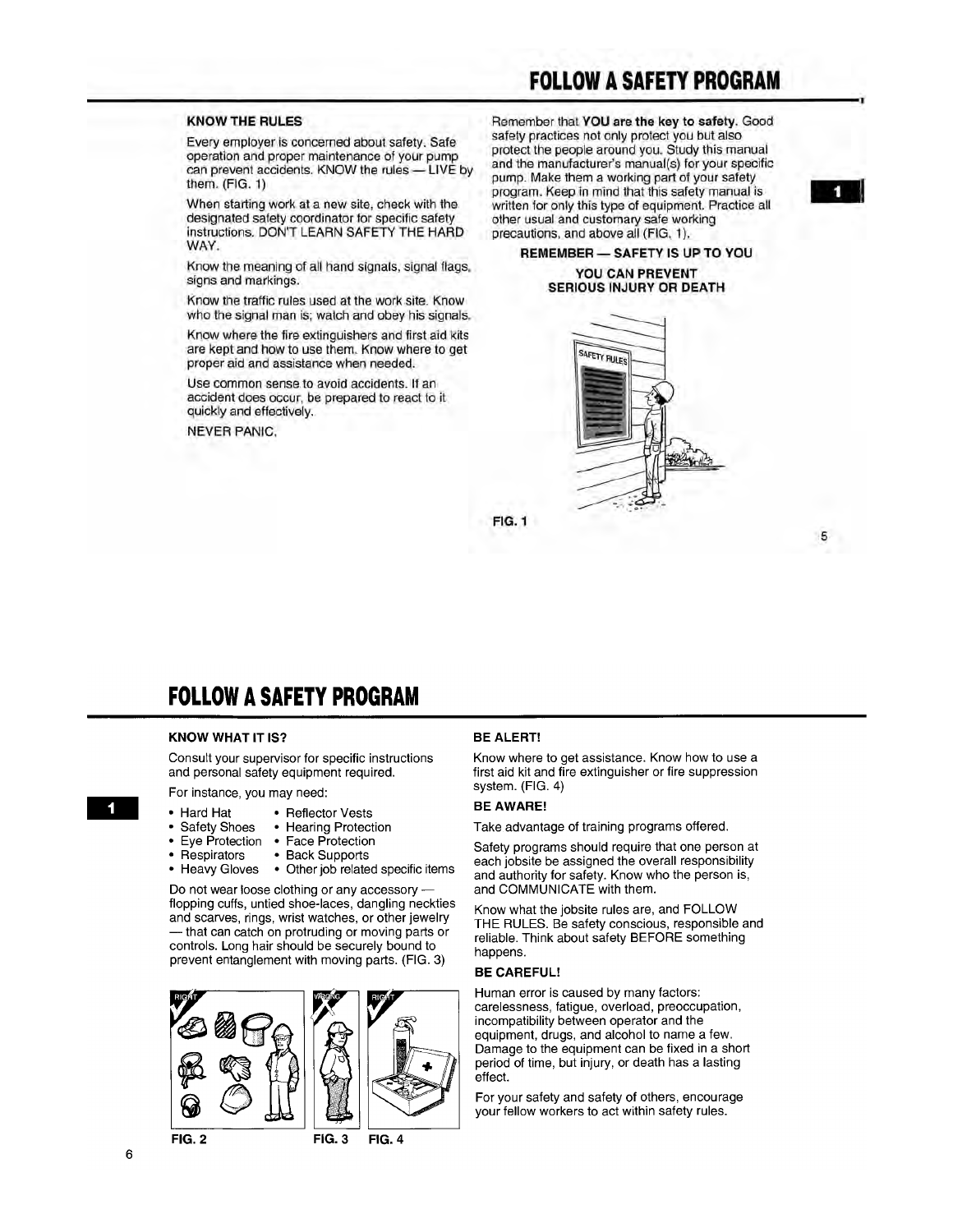### **CLOTHING AND PERSONAL** PROTECTIVE ITEMS

ALWAYS wear appropriate safety glasses, goggles or face shield when working. (FIG. 2) Proper eye protection can keep flying particles from grinding, drilling or hammering operations, or fluids such as fuel, solvents, lubricants and brake fluids from damaging your eyes. Normal glasses do NOT provide adequate protection.

ALWAYS wear a hard hat and safety shoes. (FIG. 2) ALWAYS wear hearing protectors when exposed to high noise levels for extended periods. ALWAYS wear a respirator when painting or exposed to dusty conditions. ALWAYS keep your pockets free of loose objects which can fall out and drop into machinery. (FIG. 5) Heavy gloves should be worn for many operations.



**FIG. 5** 

### **EXHAUST FUMES**

Engine exhaust fumes can cause sickness or death. If it is necessary to run an engine in an enclosed area, remove the exhaust fumes from the area with an exhaust pipe extension. If you do not have an exhaust pipe extension, be positive the area is adequately ventilated. (FIG. 6)



## **FIG. 6**

### **HEAVY PARTS**

Handle tools and heavy parts sensibly - with regard for yourself and other persons. Lower items - don't throw or drop them.

ALWAYS use proper hoisting equipment for lifting heavy loads.

ALWAYS use a back brace when lifting by hand.

 $\mathbf{2}$ 

# **PERFORM MAINTENANCE SAFELY**

### **FIRE PREVENTION**

Whenever possible use a nonflammable solvent to clean parts. Do not use gasoline or other fluids that give off harmful vapors.

If flammable fluids, such as gasoline or diesel fuel, must be used, extinguish open flames or sparks and DO NOT smoke.

Store dangerous fluids in a suitable place, in approved containers which are clearly marked. NEVER smoke in areas where flammable fluids are used or stored. (FIG. 7)

Use proper nonflammable cleaning solvents. Follow solvent manufacturer's instructions for use.

Always remove all flammable material in the vicinity of welding and/or burning operations.

ALWAYS keep the floor in the work area clean and dry. Oily, greasy floors can easily lead to falls. Wet spots, especially near electrical equipment, can be hazardous, (FIG, 7)

Know where fire extinguishers are kept - how they operate - and for what type of fire they are intended.

Check readiness of any fire detectors and fire suppression systems.



**FIG. 7** 

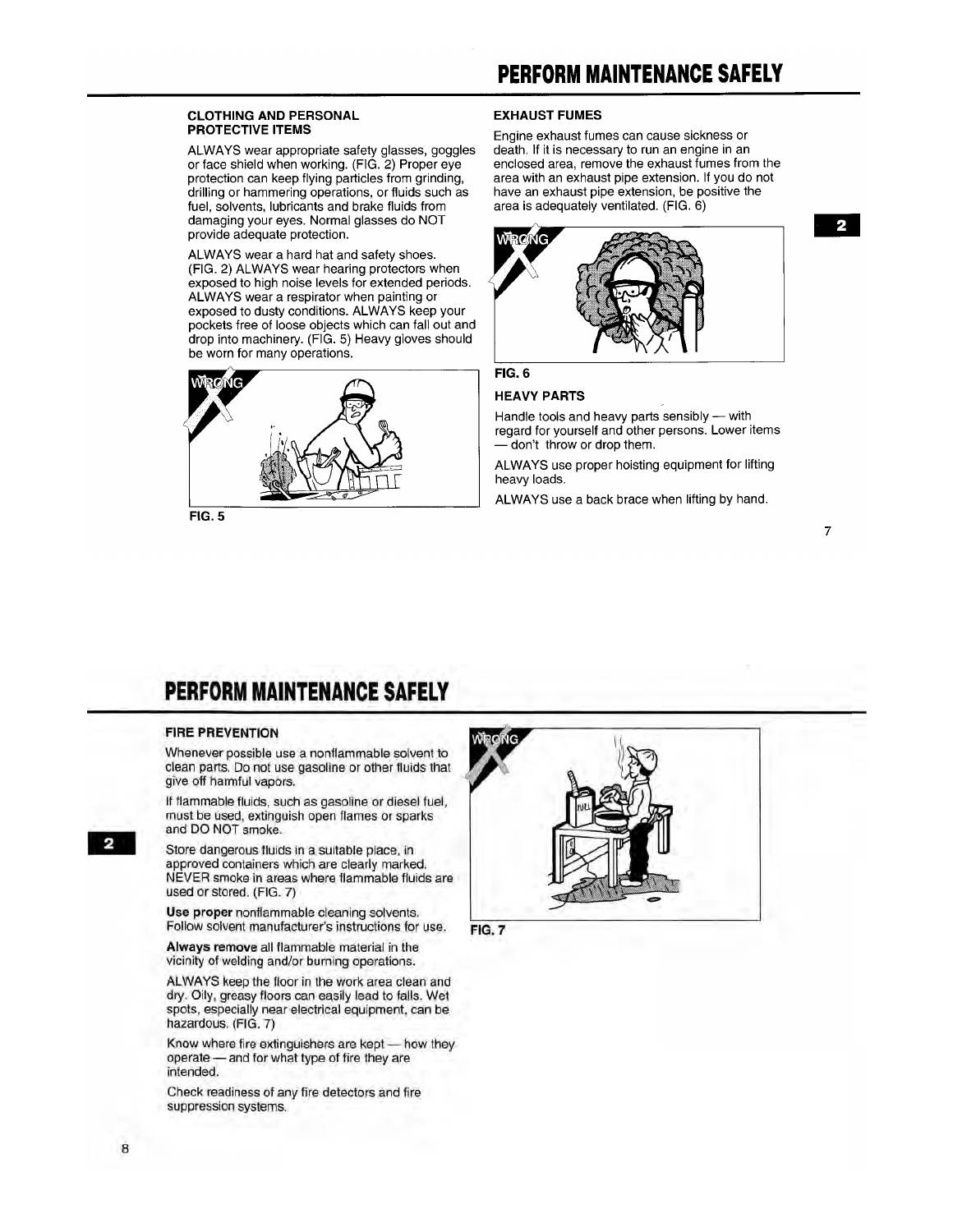### **LEARN TO BE SAFE**

NEVER operate a pump which is new to you without first being instructed in it's proper operation. READ the operator's manual. If one has not been provided, GET ONE AND STUDY IT BEFORE OPERATING THE PUMP.

Know the meaning of all identification symbols on your controls and gauges. (FIG. 8)

Know the location of the emergency shut-down control if the machine is so equipped.

Before attempting to operate the pump, know the capabilities and limitations of the pump. Familiarize yourself with controls and instruments - their locations and functions.

Keep hands, levers and knobs clean of oil or grease to prevent slipping.

Carefully read and follow the instructions on all safety signs and decals on the pump. Keep safety signs in good condition. Replace missing or damaged safety signs.



**FIG. 8** 

### **CHECK IT OUT!**

Know what safety devices your machine is equipped with ... and see that each item is securely in place and in operating condition. (FIG. 9)

For example:

- Drawbar Coupling Chains and Pins
- Alarms and Warning Lamps Reflectors
- **Guards and Shields**
- Drain Covers, Plugs, and Caps
- Shut-Down Devices
- Leveling Jacks
- Pressure Relief Devices
- Lifting Devices

**FIG. 9** 

NEVER START OR OPERATE A PUMP KNOWN OR SUSPECTED TO BE DEFECTIVE OR MALFUNCTIONING.

If your daily check uncovers any items that need attention — repair, replacement, or adjustment —<br>report them promptly. The most minor malfunction could be the result of more serious trouble - or can cause it, if pump is operated. When in doubt, attach an OSHA Lockout/Tagout device tag to the control panel to disconnected electrical power supply at breaker, on electrically driven pumps and disconnect the battery and/or spark plug wire on engine driven pumps.

9

3

## **WORK SAFELY - Pumps In General**

### **SAFE WORKING PROCEDURES**

USE COMMON SENSE! Most accidents can be avoided by using common sense and concentrating on the job to be done.

ONLY EXPERIENCED AND QUALIFIED personnel should install and operate pump equipment.

KNOW THE PROPER starting procedure for your equipment. Follow the manufacturer's operation manual ... to the letter.

DO NOT operate a pump without all guards and shields in place. (If OSHA required guards are damaged or misplaced, contact the manufacturer for a replacement.)

When lifting pump use only lifting equipment in good repair and with adequate capacity. Follow manufacturer's lifting recommendation.

Check all lubricant levels before pump installation in accordance with manufacturer's maintenance programs.

Keep hands and feet clear of moving parts. DO NOT stick fingers into a pump when in operation. Check suction strainer and hose regularly for proper submergence and to be sure it is free of obstructions.

NEVER operate a self-priming pump unless the volute is filled with liquid. The pump will not prime when dry.

PUMP only liquids for which the pump has been designed to handle.

DO NOT pump flammable, corrosive or caustic materials unless the pump and piping are explicitly designed for that purpose.

NOTE the direction of rotation - operation of a pump in the wrong direction can cause the impeller to unscrew and damage the volute case.

A pump should not be operated against a closed valve or other no flow conditions. Refer to the pump manufacturer's recommended practice for start-up, operation and shut-down procedures. DO NOT close down or restrict a discharge hose. Be careful of discharge hose whipping under pressure.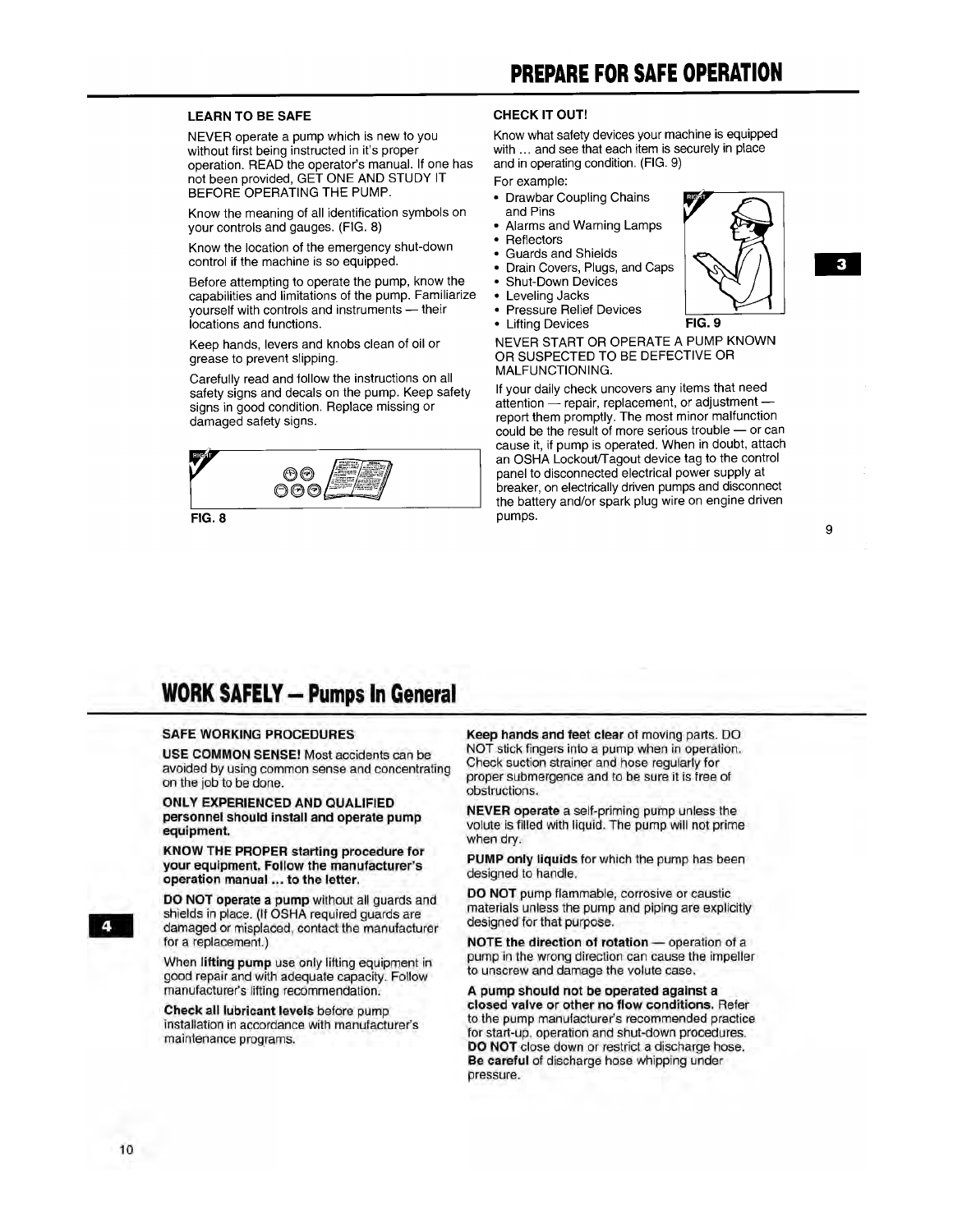MAKE CERTAIN that whatever is to be connected to he pump is not subjected to pressures greater than those given in the manufacturer's instructions.

MAKE CERTAIN all connections are securely made and hoses under pressure are secured, with appropriate safety devices, to prevent whipping.

BE AWARE OF LIGHTNING. Stay clear of the pumping equipment during electrical storms. It can attract lightning. (FIG. 10)

### **OVERHEATING PRECAUTIONS**

Overheated pumps can cause severe damage to the equipment and can cause severe physical burns and injury.

Operating a pump with the suction and/or discharge valve closed is a principal cause of overheating. Approach cautiously any pump that has been in operation.

DO NOT remove hoses from a pump until the system is properly cooled to ambient temperature.

DO NOT remove the cover plate or drain plugs from any overheated pump. Allow the pump to cool. Check pump temperature before opening fill port or drain plug.

If overheating of the pump casing occurs:

- STOP the pump immediately.
- . Allow the equipment to cool completely.
- . Slowly and cautiously vent the pump.
- Refer to the manufacturer's instruction manual before restarting the unit.
- è Remove hoses carefully. Heated water can be in hoses and static head produces pressure.



**FIG. 10** 

 $11$ 

## **WORK SAFELY - Pumps In General**

### **BEFORE STARTING**

Check the pump thoroughly at delivery for any shipping damage.

Locate the pump in an accessible location, as close to the liquid as possible.

Secure the pump after it is placed in its intended operating position so it does not tip, roll, slide or fall.

### **IMMEDIATELY ON STARTING THE PUMP**

Observe gauges, instruments and warning lights to ensure that they are functioning and their readings are within the normal operating range

- Be sure the immediate work area is safe for operation.
- Operate controls; make certain all operate properly and "feel" right. Accustom yourself to the "feel" of the equipment.
- Listen for any unusual noises, smell for any unusual odors; look for any signs of trouble.
- Be sure to open all manual valves slowly to prevent WATER HAMMER.
- Check all warning and safety devices and indicators.
- · If safety-related defects or malfunctions are detected, SHUT DOWN the equipment. Correct the problem, or notify your supervisor. DO NOT OPERATE EQUIPMENT WITH DEFECTS OR MALFUNCTIONS UNTIL CORRECTED.
- If an unsafe condition cannot be remedied immediately, notify your supervisor and tagout/lockout the pump on the start switch and/or appropriate, prominent location. (FIG. 11)



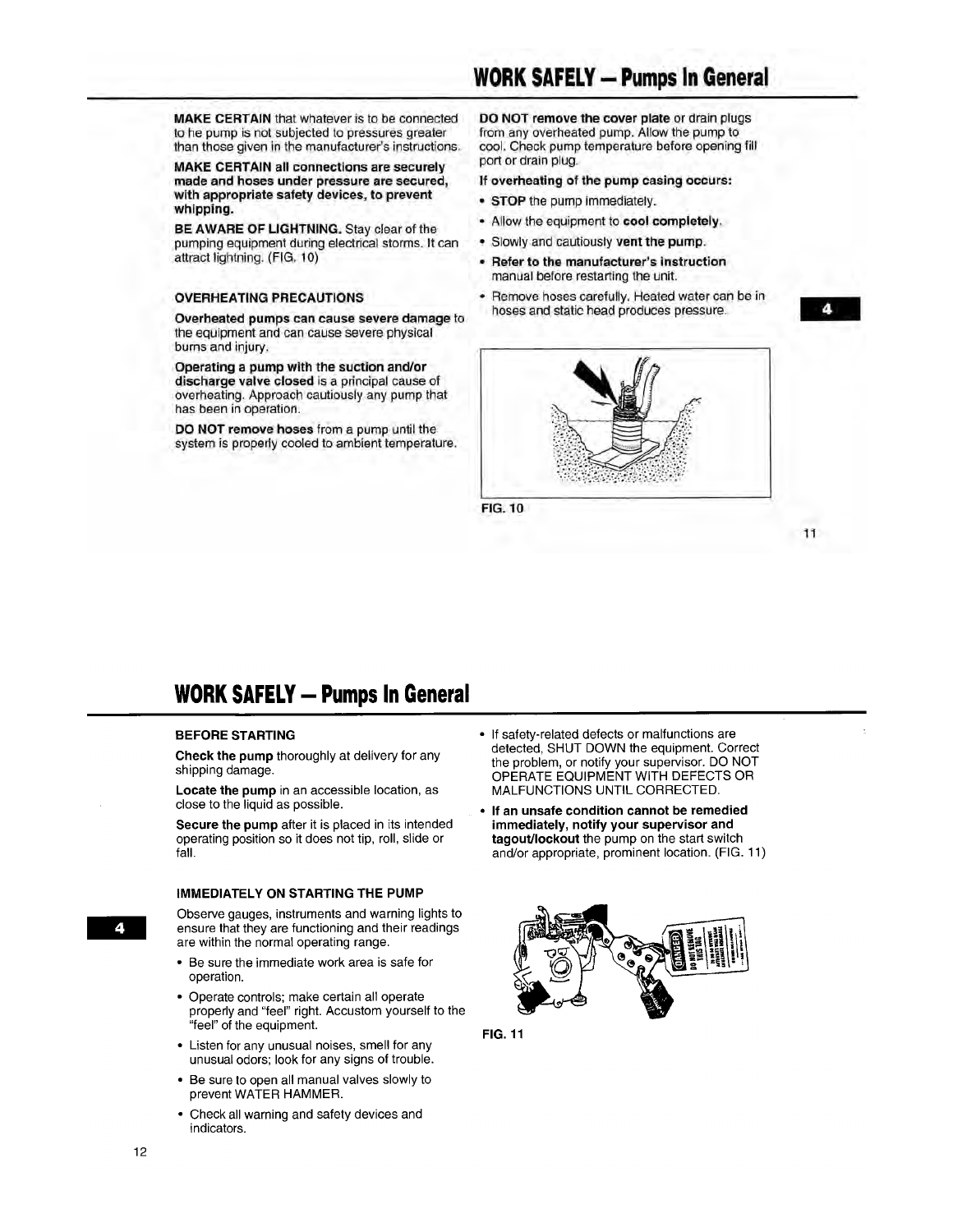### **SAFE WORKING PROCEDURES**

### Do not jump start engine battery.

When operating internal combustion engines in an enclosed area, always make provisions to pipe exhaust fumes to the outside.

**EXHAUST FUMES CAN KILL: Do not operate** engine driven pump equipment in a confined or enclosed space without adequate ventilation.

## Exhaust gases are odorless and deadly poison.

DO NOT TOUCH: The exhaust system components get very hot and stay hot for some time after shutting the engine off.

Follow engine manufacturer's instructions explicitly on hand cranking.

Do not shut down high head pumps quickly:

- A) Throttle back slowly
- B) Open by-pass line
- C) Should have a check valve
- D) Slowly close gate valve on discharge if so equipped.

Check for fuel, oil and hydraulic fluid leaks, worn and damaged hoses/lines or power cables.

### Refueling

### When refueling, the following precautions must be followed:

- Add fuel of proper type and grade, only when the pump is not running and engine is cool.
- · Fuel in well ventilated area.
- · Turn off all electrical switches.
- Keep lighted smoking materials, flames or spark producing devices at a safe distance while refueling.
- Keep fuel nozzle in contact with tank being filled, or provide a ground to prevent static sparks from igniting fuel.
- Do not spill fuel on hot surfaces.
- Clean up spillage immediately.
- Do not start engine until fuel cap is secured to the fuel tank.
- Always make sure that fuel is being put in the fuel tank, motor oil in the proper location and hydraulic oil into hydraulic oil reservoirs.

13

## **WORK SAFELY - Engine Driven Pumps**

### **Maintenance and Repair**

All installations, operations and maintenance should be in accordance with pump and engine manufacturer's recommended operation and maintenance program. These manuals should be kept available with the equipment.

Maintenance work can be hazardous if not done in a careful manner. All personnel should realize the hazards and strictly follow safe practices.

NEVER perform any work on the equipment unless authorized to do so.

**BEFORE ANY** maintenance work is to be done, a LOCKOUT/TAGOUT standard device and procedure should be implemented. Prior to removal of LOCKOUT/TAGOUT, the equipment must be fully operational and all personnel accounted for. Except in cases of emergency, the removal of the LOCKOUT/TAGOUT should be done ONLY by the initiating person prior to the return to start-up (see page 12, Fig. 11).

**BEFORE** doing any major work, disconnect the ignition and battery if so equipped.

Always replace safety devices removed during service or repair before returning pump to operation.

### **Battery Servicing**

- Always wear safety glasses and gloves when servicing or working with batteries.
- Before servicing battery, turn off electrical systems, then disconnect ground terminal clamp. Before installing a battery, turn off electrical equipment, then connect the battery ground clamp last.
- Maintain electrolyte at the recommended level. Check level frequently. Add distilled water to batteries only when starting up, never when shutting down.
- Use a flashlight to check level. NEVER use a flame.
- Do not short across battery terminals  $-$  the spark could ignite the battery gases.

Battery acids will burn skin, eat holes in clothing, and can cause blindness if splashed in eyes.

If you spill acid on yourself flush skin immediately with lots of water. Apply baking soda to help neutralize the acid. If acid gets into the eyes, flush immediately with large amounts of water and seek proper medical treatment immediately.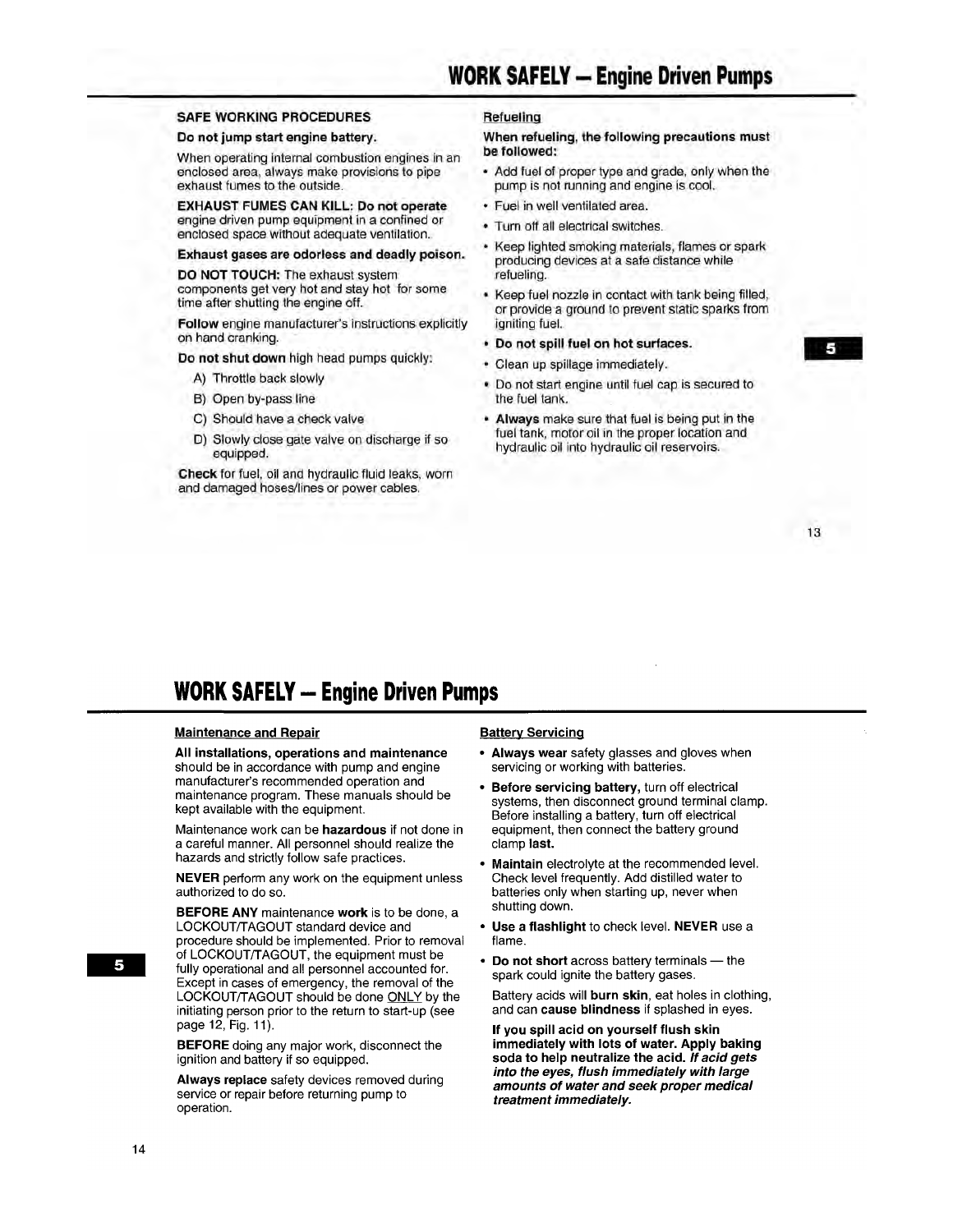### **SAFE WORKING PROCEDURES**

Allow only qualified personnel to INSTALL, WIRE AND OPERATE electric motor driven pumps. Whenever electricity is present there is the possibility of electrocution.

NEVER use a pump/motor in an explosive atmosphere if it is not exclusively designed for the application.

Always ground electrical units.

Make certain to connect pump motor to the right phase and voltage.

Do not run pump if voltage is not within limits.

Make sure motor rotation is in accordance with impeller rotation (which should be indicated somewhere on the pump - check the manufacturer's manual).

Make all electrical installations in accordance with National Electric Code, State and Local electrical codes.

Never use gas piping as an electrical ground.

Make sure the related electrical circuits are dead and locked out before performing any maintenance.

Follow motor manufacturer's recommended maintenance and operation instructions.

If circuit breaker or fuse is tripped, examine the system for the problem before restarting pump.

NEVER use the power cord to aid lifting the pump.

NEVER operate a pump with a plug-in type power cord without a ground fault circuit interrupter.

**NEVER** use cords with frayed, cut or brittle insulation. Check the cord on the pump for nicks in the insulation and for sound connections to the ground fault interrupter plug and motor.

NEVER let extension cords or the plug connections lay in water. Locate the pump so that the cord cannot fall into any water or be submerged by rising water, unless the pump is designed for such **use** 

NEVER handle energized power cords with wet hands.

MOTOR OVERLOAD: do not exceed the manufacturer's recommendation for maximum lift or discharge head. See manufacturer's published curve for proper sizing of motors. A misapplied motor can overheat.

15

6

## **WORK SAFELY - Electric Motor Driven Pumps**

### **Pump Maintenance and Repair**

MAKE SURE the pump is disconnected from the power source or the appropriate circuits are dead and OSHA Lockout/Tagout is applied before doing any maintenance or repair work on the pump.

Maintenance work can be hazardous if not done in a careful manner. All personnel should realize the hazards and strictly follow safe practices.

NEVER perform any work on the equipment unless authorized to do so. (FIG. 11) Before performing any maintenance or repair work, consult the manufacturer's instruction manual for recommended procedures.

Pumps with float switches or other automatic devices can start without warning if not properly locked out.

BEFORE ANY maintenance work is to be done, a LOCKOUT/TAGOUT standard device and procedure should be implemented. Prior to removal of LOCKOUT/TAGOUT, the equipment must be fully operational and all personnel accounted for. Except in cases of emergency, the removal of the LOCKOUT/TAGOUT should be done ONLY by the initiating person prior to the return to start-up.

ALWAYS replace safety devices removed during the service or repair before returning pump to operation.

NEVER use the power cord to aid in lifting the pump.

### **Sizing Extension Cords**

Use the following chart to select the correct size extension cord to prevent excessive amperage draw or voltage drop which would cause the motor to overheat. Cables that are too long or coiled can cause a voltage drop. Be aware that strong sunlight can cause a voltage drop.

|                  | Wire Gauge and Cord Length<br>(in feet) |     |     |
|------------------|-----------------------------------------|-----|-----|
| <b>Amperes</b>   | 50                                      | 100 | 150 |
|                  | 16                                      | 16  | 14  |
|                  | 16                                      | 4   | 12  |
| 10               | 16                                      | 4   | 12  |
| 12               |                                         |     | 12  |
| $\boldsymbol{A}$ |                                         | 12  | 10  |
| 16               | 12                                      | 2   | 10  |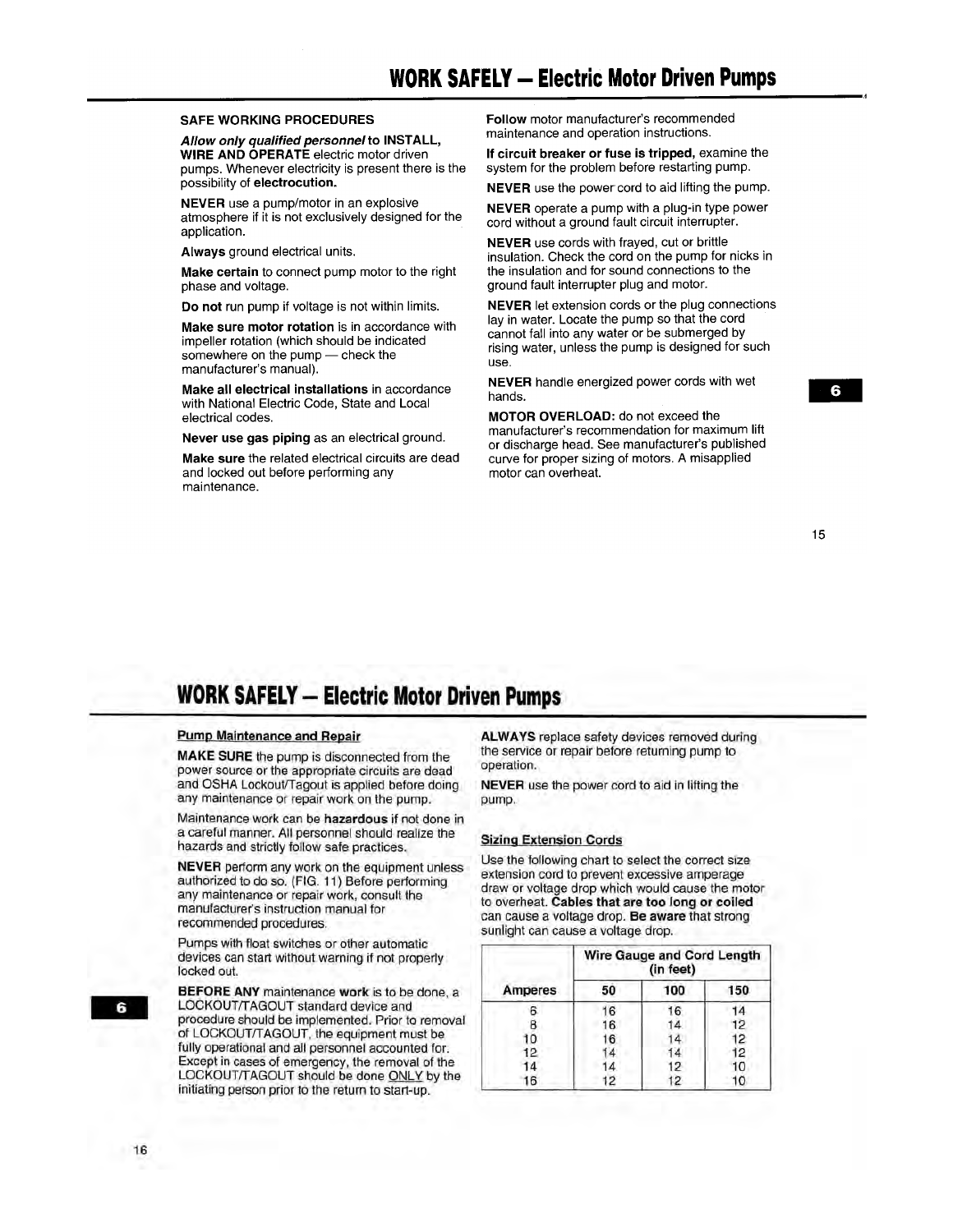## **WORK SAFELY - Submersibles**

### **SAFE WORKING PROCEDURES**

ALLOW only qualified personnel to INSTALL, WIRE and OPERATE submersible pumps.

Whenever electricity is present there is the possibility of electrocution.

NEVER use a pump/motor in an explosive atmosphere, if it is not exclusively designed for that application.

ALWAYS ground the pump.

Make certain to connect the pump to the right phase and voltage.

DO NOT run the pump if voltage is not within limits. Make all electrical installations in accordance with National Electric Code, State and Local electrical codes.

Mount electrical control box in a vertical position, protected from the elements.

NEVER attempt to use the power cord or hydraulic hoses as a lifting or lowering device for submersibles. Attach a lifting cable to the manufacturer's recommended attachment point on the pump for lowering and lifting the pump. (FIG. 12)



**FIG. 12** 

NEVER position the pump directly on a soft, loose bottom. To attain maximum capacity and prevent excessive wear, position the pump so it will not burrow itself into sand or clay. Stand the pump on a plank, a bed of coarse gravel, within a perforated container, on a suitable floatation device, or retain it hanging freely by a lifting cable. (FIG. 13)



**FIG. 13** 

 $17$ 

## **WORK SAFELY - Submersibles**

### **Pump Maintenance and Repair**

MAKE SURE the pump is disconnected from the power source or the appropriate circuits are dead and OSHA Lockout/Tagout is applied before doing any maintenance or repair work on the unit.

Maintenance work can be hazardous if not done in a careful manner. All personnel should realize the hazards and strictly follow safe practices.

NEVER perform any work on the equipment unless authorized to do so. Before performing any maintenance or repair work, consult the manufacturer's instruction manual for recommended procedures.

BEFORE ANY maintenance work is to be done, a LOCKOUT/TAGOUT standard device and procedure should be implemented. Prior to removal of LOCKOUT/TAGOUT, the equipment must be fully operational and all personnel accounted for. Except in cases of emergency, the removal of the LOCKOUT/TAGOUT should be done ONLY by the initiating person prior to the return to start-up.

Check oil level ONLY when pump is cool.

USE ONLY recommended oil per manufacturer's recommendation.

**INSPECT ELECTRICAL WIRING for worn or** damaged insulation. INSTALL new wiring if wires are damaged. After repairs are made, clean the equipment before putting the pump back into position.



7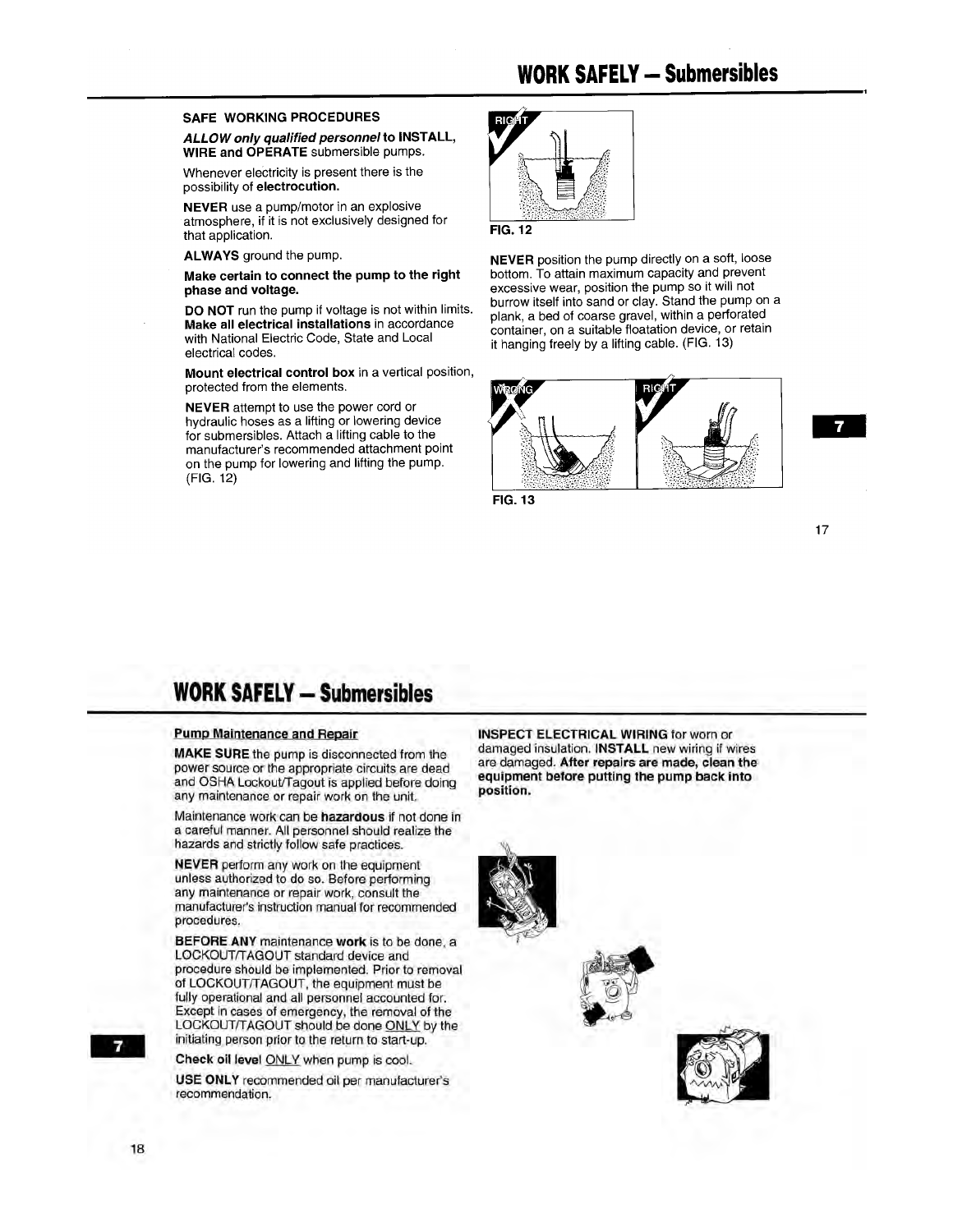Do you understand this AEM SAFETY MANUAL AND ITEMS SUCH AS ...

- Your safety program?
- Your pump manufacturer's manual(s)?
- Proper clothing and personal safety equipment?
- Your pump's controls, warning signs and devices, and safety equipment?
- How to properly inspect, mount, and start your pump?
- How to check your pump for proper operation?
- Your work area and any special hazards that may exist?
- Proper operating procedures?
- Proper shutdown procedures?
- Proper maintenance procedures?
- Proper loading and unloading procedures for transporting?
- Under what conditions you should not operate your pump?

If you do not understand any of these items, consult with your supervisor BEFORE operating your equipment!

19

8

## **FINAL WORD TO THE USER**

Remember that YOU are the key to safety. Good safety practices not only protect you but protect the people around you.

You have read this safety manual and the manufacturer's manual(s) for your specific pump. Make them a working part of your safety program. Keep in mind that this safety manual is written for only this type of equipment.

Practice all other usual and customary safe working precautions, and above all -

> **REMEMBER SAFETY IS UP TO YOU**

YOU CAN PREVENT SERIOUS **INJURY OR DEATH** 

20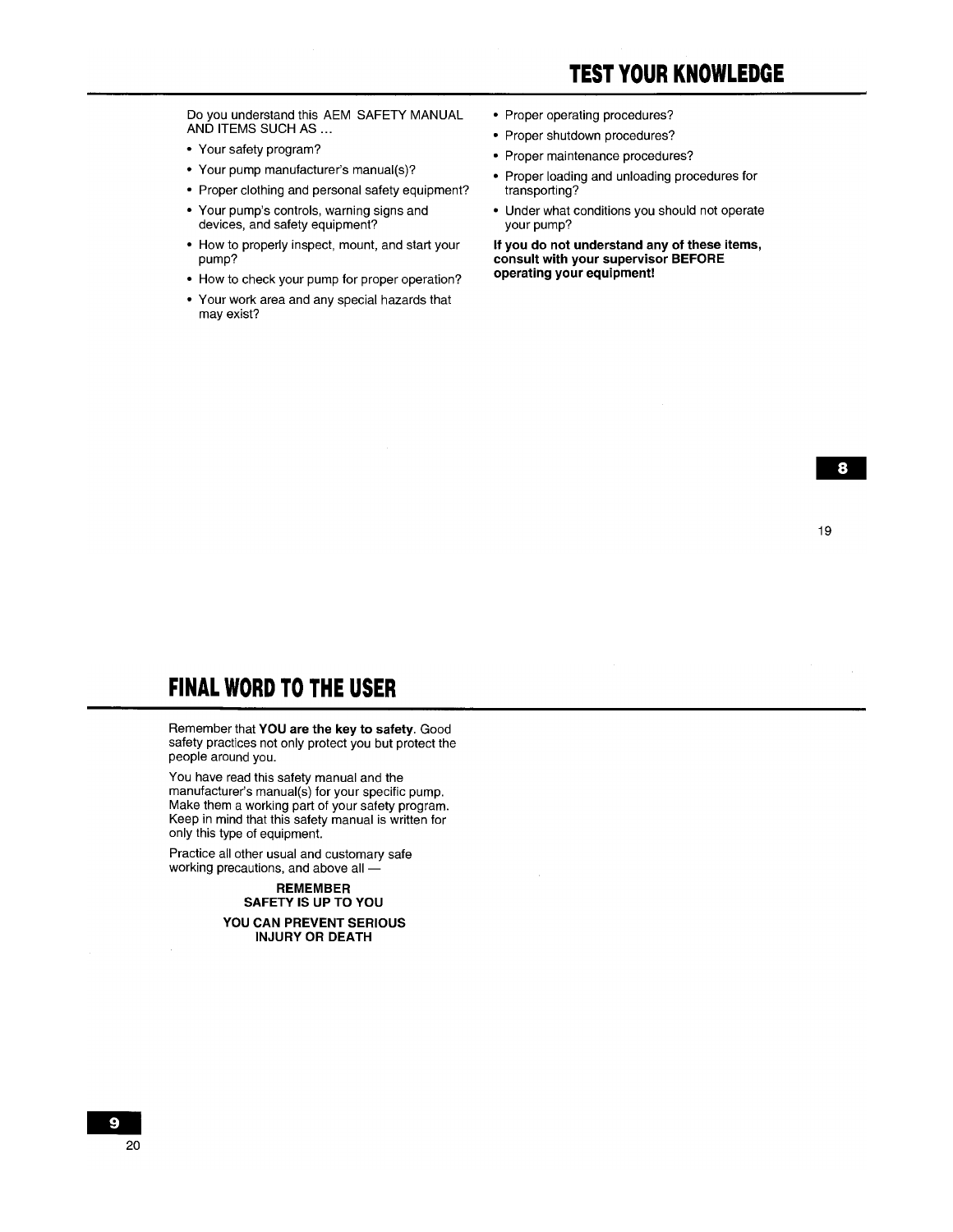This manual is another in a series on the safe operation of machinery published by AEM. For additional publications visit our web site at www.aem.org.



**Association of Equipment Manufacturers** Toll free 1-866-AEM-0442 e-mail aem@aem.org www.aem.org

FORM PP 130-2